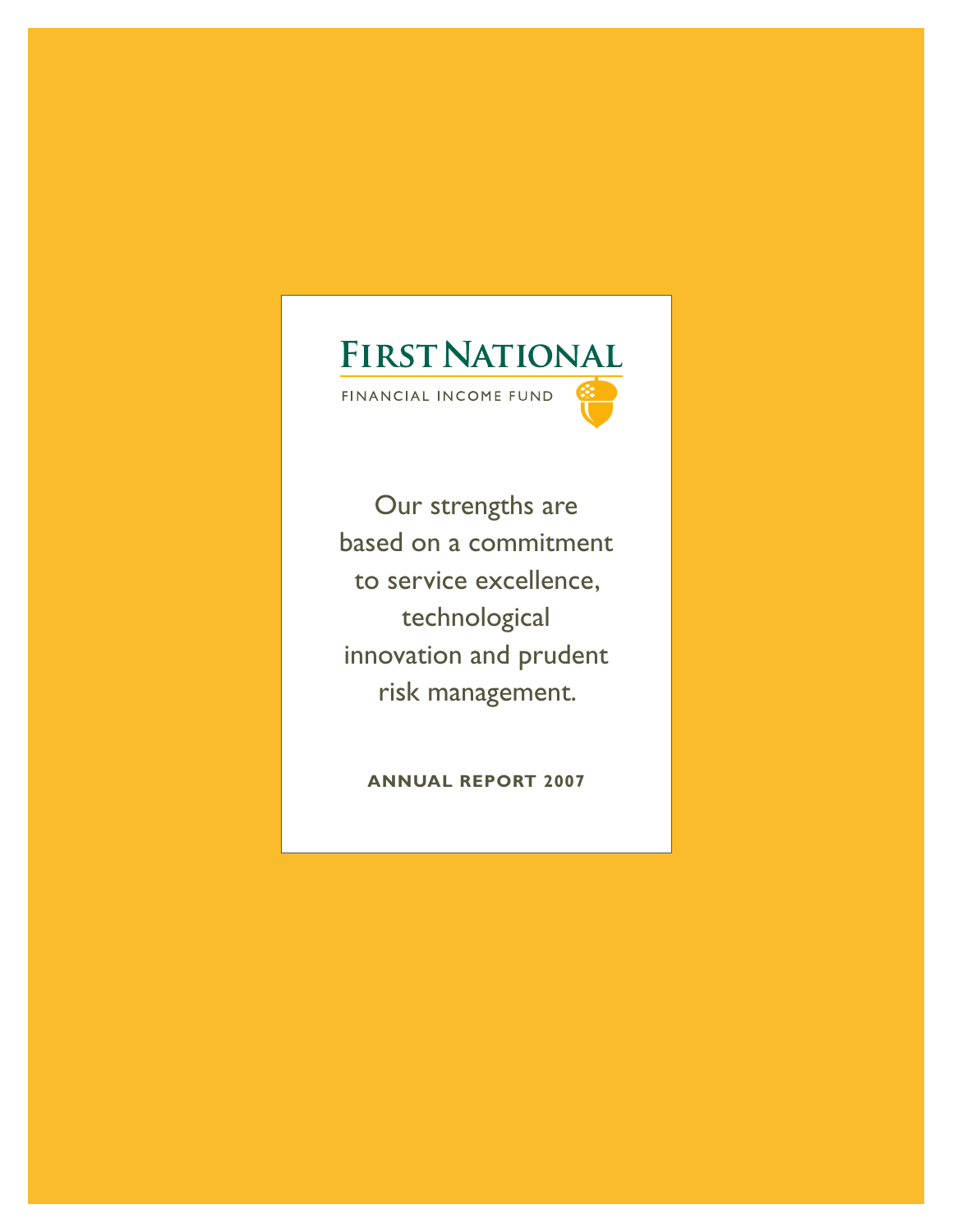**PROFILE** First National Financial Income Fund (TSX: FN.UN) owns a 19.97% interest in First National Financial LP, a Canadian-based originator, underwriter and servicer of predominantly prime residential (single-family and multi-unit) and commercial mortgages. With more than \$33 billion in mortgages under administration, First National is Canada's largest non-bank originator and underwriter of residential mortgages and is among the top three in market share in the growing mortgage broker distribution channel.

# Our Performance at a Glance





36%

Year-over-year growth 2006 to 2007





49%

Year-over-year growth 2006 to 2007



(in \$ millions)



36%

Year-over-year growth 2006 to 2007

\* 2003 to 2005 figures for period ended March 31, fiscal year-end for First National Financial Corporation, predecessor to First National Financial LP.

\*\* 2006 figures reflect the operations of First National Financial Corporation from January 1, 2006 to June 14, 2006 combined with the operations of First National Financial LP from June 15, 2006 to December 31, 2006. \*\*\* Excluding fair value adjustments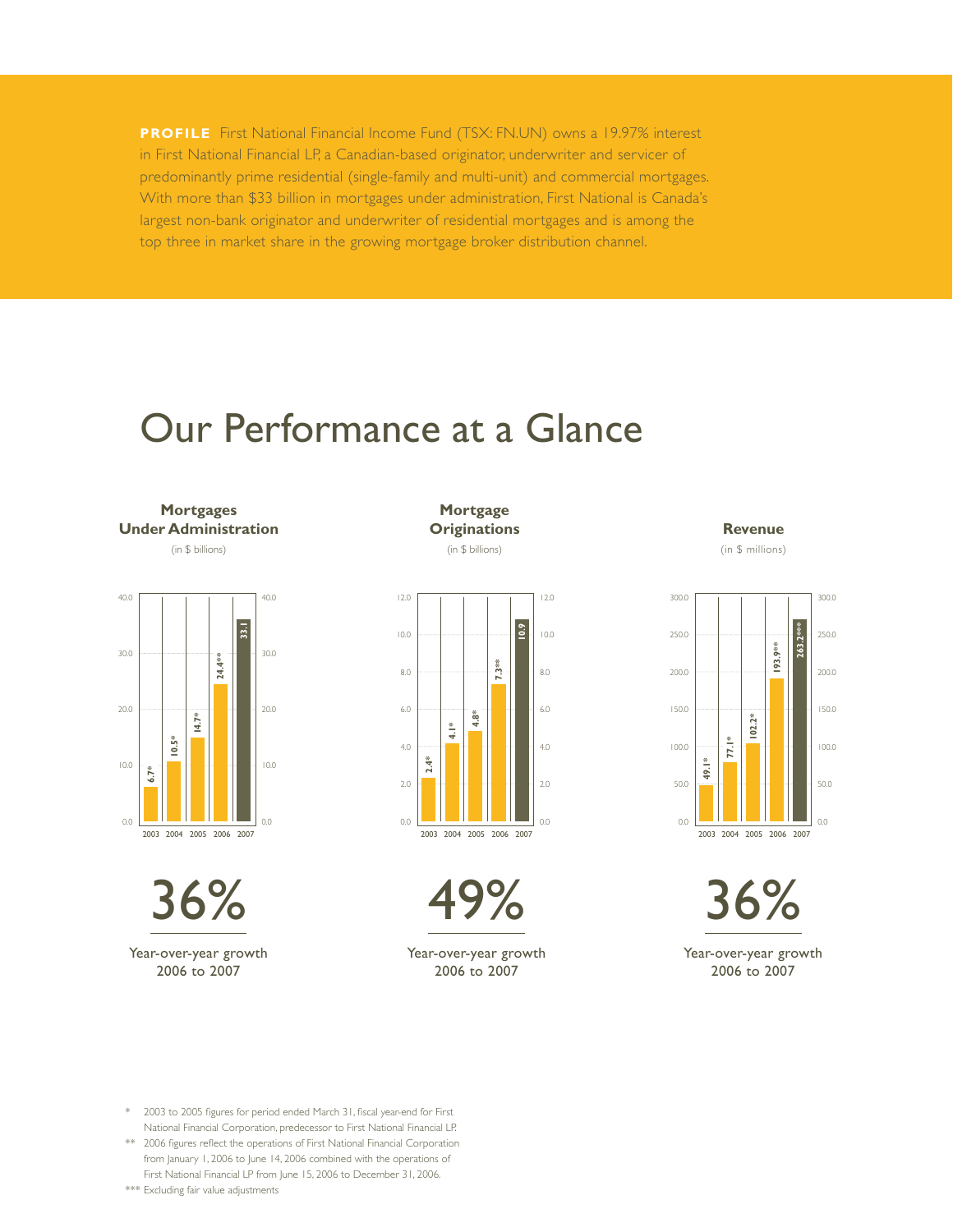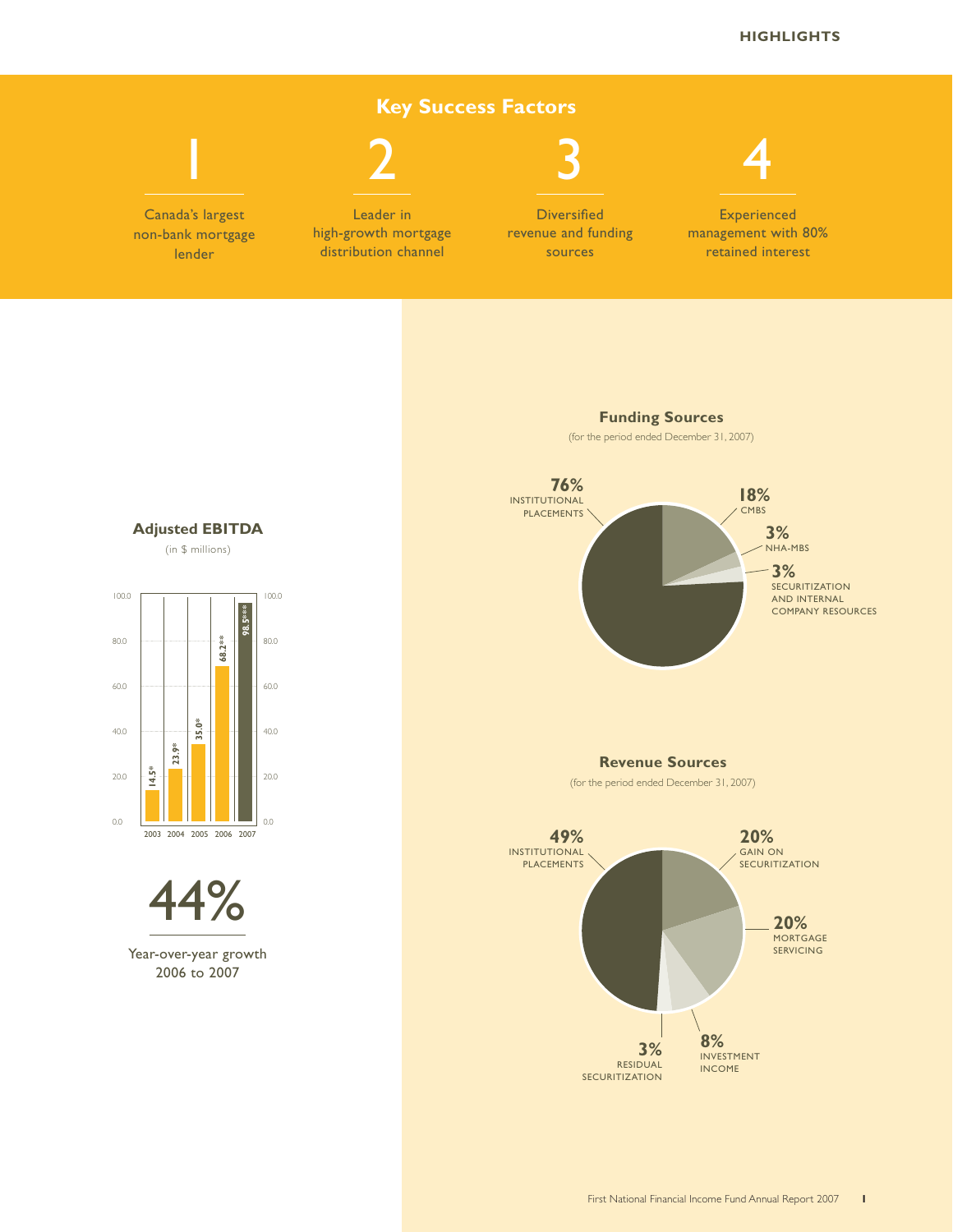# First National's business model is simple: we originate, underwrite and service mortgages.

## Business Model



We offer a full range of mortgage products and an end-toend service solution for both residential and commercial clients. Our single-family mortgages are originated through the residential mortgage broker channel, while our multi-unit and commercial mortgages are originated through an experienced team of in-house underwriters.

Our mortgages are funded through a diversified mix of both institutional placements and securitization conduits. This gives us flexibility to finance and manage our mortgages in a low risk and cost effective manner. We service virtually all of the mortgages we originate, which creates stable, consistent and predictable cash flows.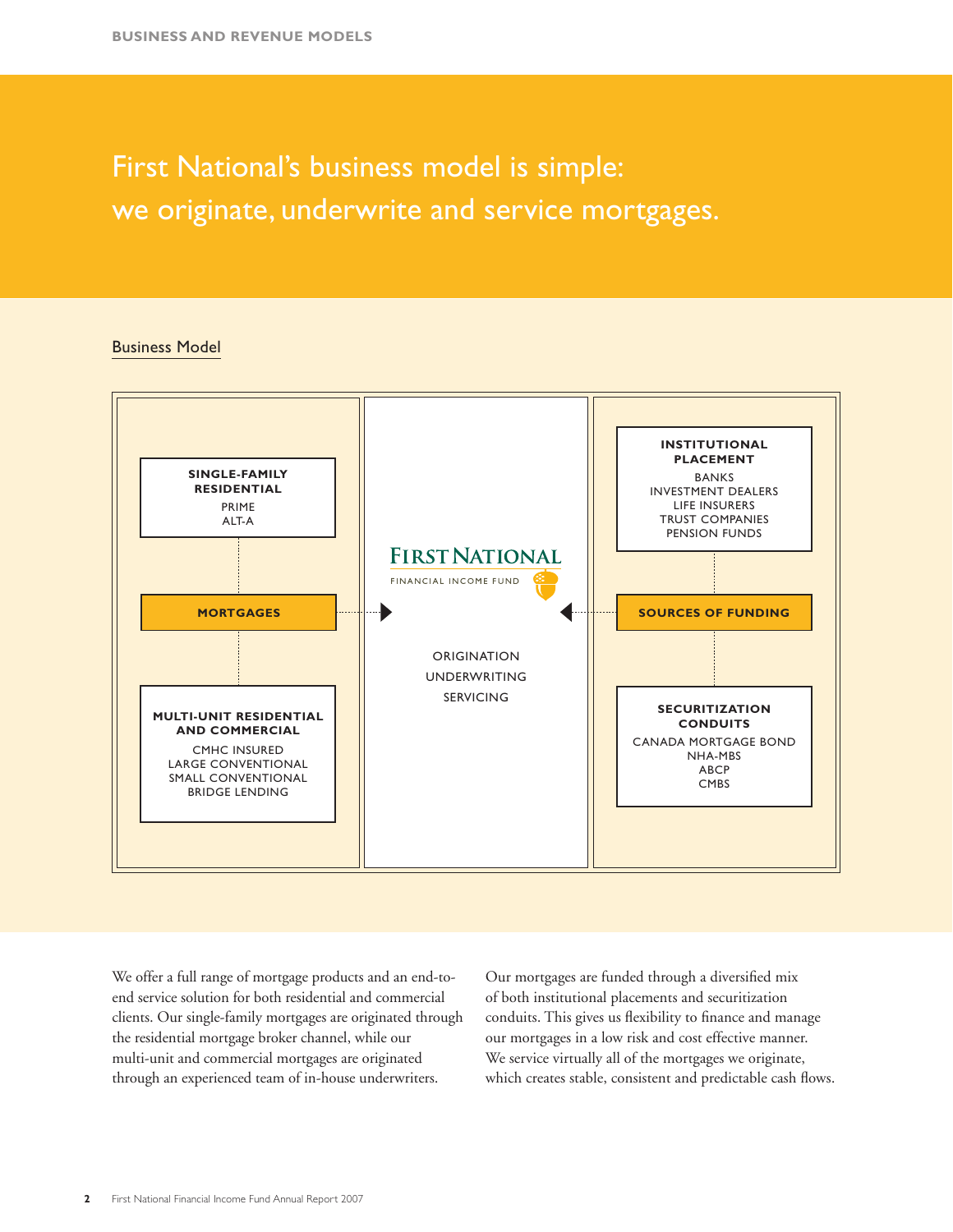First National has three revenue sources: origination, servicing & administration and mortgage investment income.

## Revenue Model



Mortgage originations generate revenues at the time they are placed with institutional investors or sold to securitization conduits. This revenue is recorded as either placement fees or gain on securitization. Additional revenue earned on our securitization conduits is recognized as residual securitization income over the term of the mortgage.

Recurring revenue is also earned from servicing our mortgage portfolio. Another important revenue source is mortgage investment income. This is derived from interest earned on securitization receivables and other mortgagerelated assets, such as mortgage and loan investments, servicing rights and mortgages accumulated for sale.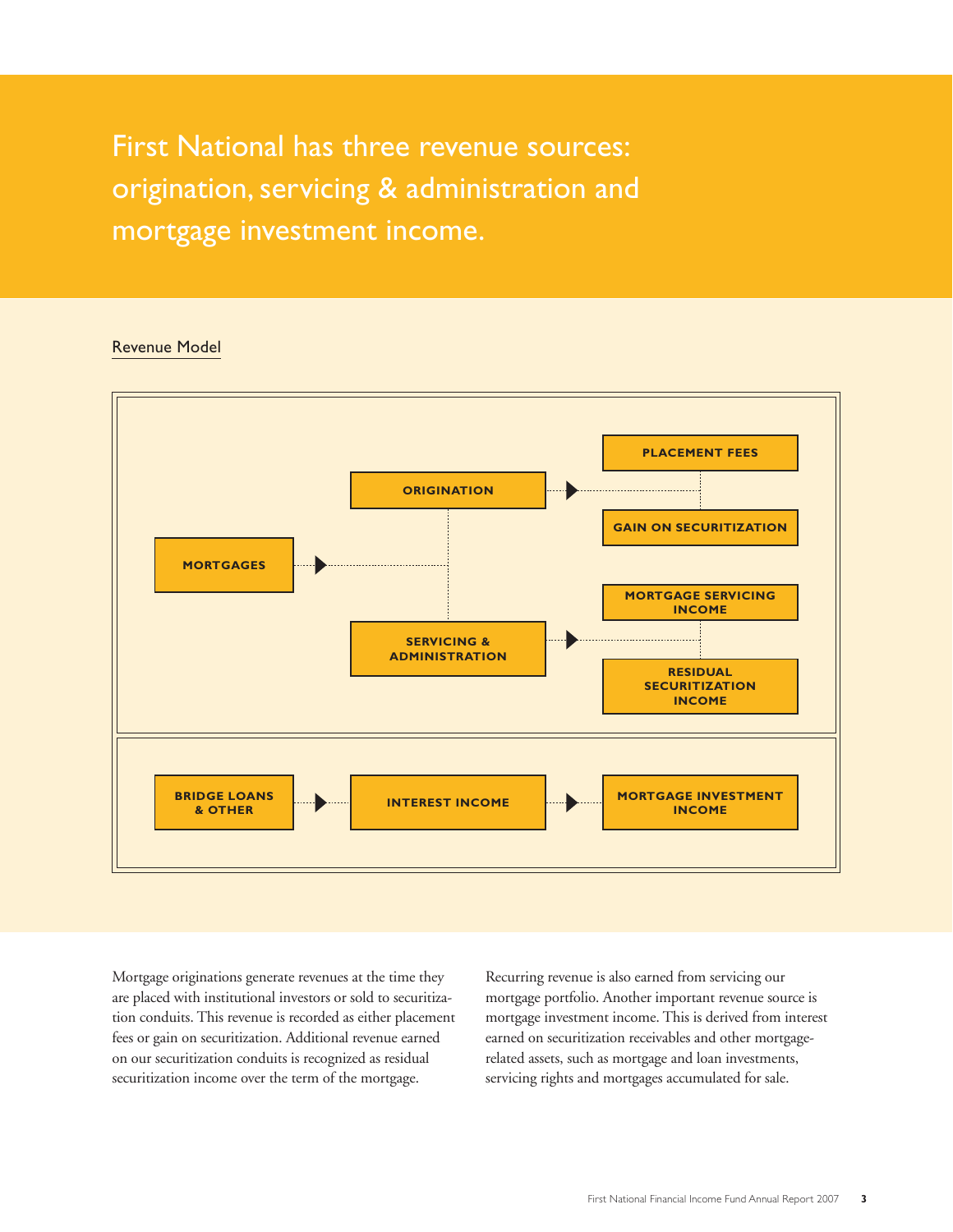# Fellow Unitholders,

First National's strong performance amid challenging liquidity conditions demonstrates the resilience of our business model and our team's commitment to excellence in service, technological innovation and prudent risk management.

First National's first full year as a publicly traded entity was characterized by record volume in originations and mortgages under administration as well as strong growth in both revenue and profitability. This notable performance was mainly attributable to favourable housing market conditions and our leading market share in the mortgage broker channel. I am extremely proud of how our team pulled together and persevered to realize these achievements in the face of difficult credit market conditions in the latter part of the year.

## Prudent Measures

Unique challenges were posed for the entire financial services industry, including First National, due to the volatility of the asset-backed commercial paper (ABCP) market. At the time of the onset of the credit market volatility in August 2007, our ABCP-funded mortgages accounted for less than 10% of our total mortgages under administration. However, the effects of the credit tightening were significant, prompting us to take action to ensure prudent management of our risk exposure and proper valuation of our financial assets. The result was a decision to record a non-cash, fair value adjustment of \$22.9 million in the third quarter, which represents an estimate of the possible impact. It is important to note that this adjustment will be reversed in the future if market conditions improve and ABCP spreads narrow. In fact, the widening trend reversed significantly in January 2008. Management will continue to monitor

"Our diverse funding strategy was instrumental in mitigating the effects of the credit market volatility."

this trend and will reverse the adjustment should these tightened spreads stabilize.

We have been successful in implementing specific initiatives to deal with the ABCP volatility. These include:

- • redirecting new originations to institutional investors instead of the ABCP market;
- effecting significant sales of mortgages financed by ABCP to institutional investors;
- increasing spreads on new commitments to compensate for increased funding costs; and
- • refinancing all ABCP issued by First National's own sponsored conduit.

In just five months, from August to year-end, we reduced our exposure to ABCP by 30%. The speed and efficiency of this reduction demonstrates the quality and liquidity of these assets. I will also point out that First National's diverse funding strategy was instrumental in mitigating the effects of the credit market volatility.

## Achievements

First National's key metrics for the year showed tremendous strength. Mortgages under administration surpassed the \$30-billion mark during the third quarter, finishing the year at \$33.1 billion. Also reaching a high water mark was mortgage origination volume, which reached a record \$10.9 billion in 2007, up almost 50% from the prior year. Excluding the effect of the year's non-cash, fair value adjustments, annual revenue totalled \$263 million, up 36%, while adjusted EBITDA was \$98.4 million, an increase of 44%. Strong performance throughout the year prompted us to increase monthly distributions by 31.5% in June and declare a special year-end distribution of \$0.06 per unit.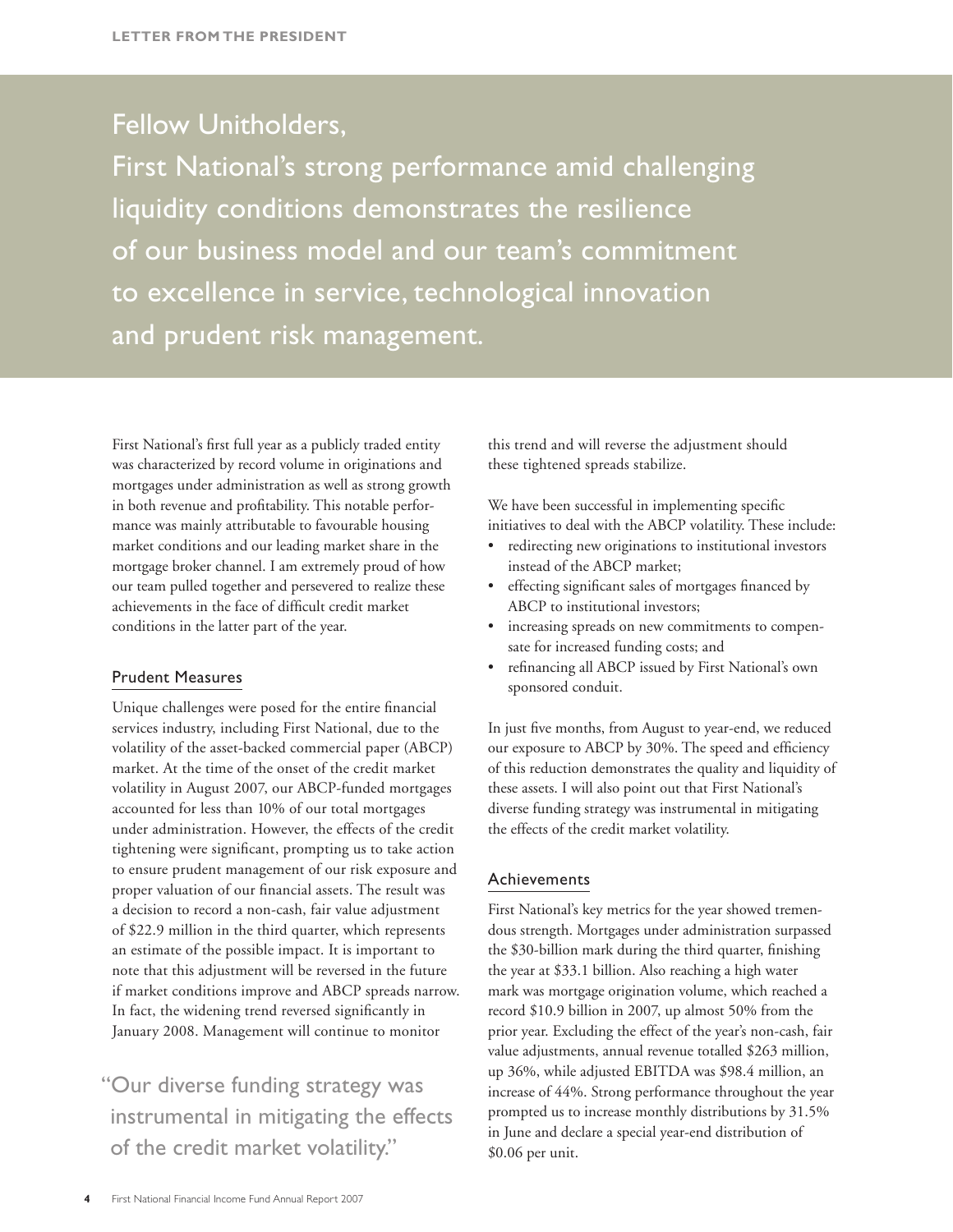## Continued Growth in Market Share

These outstanding results were primarily driven by two key factors. The first was First National's growing market share in the single-family residential mortgage broker channel. Industry data from Filogix, one of Canada's leading providers of mortgage transaction data, reports that we are now number two in market share. The second factor was robust volume in commercial mortgage originations, driven by favourable market conditions.

## **Outlook**

Our outlook continues to be optimistic. At the time of writing, ABCP funding spreads have narrowed significantly while mortgage spreads have widened. If there is no further deterioration in the credit markets, there will be no need for future downward fair value adjustments. In addition, management will continue to monitor the recent ABCP normalization trend and will reverse the adjustment should these tightened spreads stabilize.

Looking at the industry environment, we believe that the outlook remains favourable. The overall strength of the Canadian economy is sound, despite some evidence of regional moderation. The mortgage broker distribution channel shows signs of prolonged growth, as does First National's leadership position within it. We expect continuing growth in mortgages under administration in 2008, mainly driven by our own originations.

First National reaped the benefits of a strong commercial mortgage market in 2007; however, this is showing signs of slowing in 2008, primarily due to the credit tightening. Though this does pose challenges for First National, it has also created opportunities due to competitors withdrawing from the market. We feel that we are in a fortunate position to capitalize on these industry developments given the enduring strengths of our business model and our notable track record of successful execution.

Our formula for sustainable performance is based on four key priorities. The first is reducing funding costs by employing diverse and innovative funding sources. We recently achieved a milestone toward this goal by obtaining approval to be an issuer of NHA mortgage-backed securities and a seller to the Canada Mortgage Bond program, selling over \$500 million of mortgages into this program in December. These developments provide further funding diversification and also help to reduce our overall funding costs.

"…our unwavering commitment to excellent service has been the hallmark of our company since First National's founding almost 20 years ago."

The second is increasing mortgages under administration by leveraging our growing leadership position with mortgage brokers. Regional expansion will also contribute to the realization of this goal. Our Montreal office has recently opened and we plan to strengthen our presence by bringing First National's expertise and values to the Quebec residential market. The third priority is maintaining our unwavering commitment to excellent service, which has been the hallmark of our company since First National's founding almost 20 years ago. Being mindful of the importance of improving efficiencies, our fourth priority is to continue reducing costs through the use of systems and technology.

We closed 2007 with several achievements behind us and look forward to continued success in 2008. I offer many thanks to our team for your dedication to excellent service. I thank our mortgage brokers and customers for your continued support and valuable feedback and acknowledge my fellow directors for your strategic counsel. To our unitholders, I extend gratitude on behalf of all of us at First National for putting your trust in us.

We look forward to delivering continued unitholder value in 2008 and beyond.

Yours truly,

Stephen Smith

Stephen Smith *Chairman and President*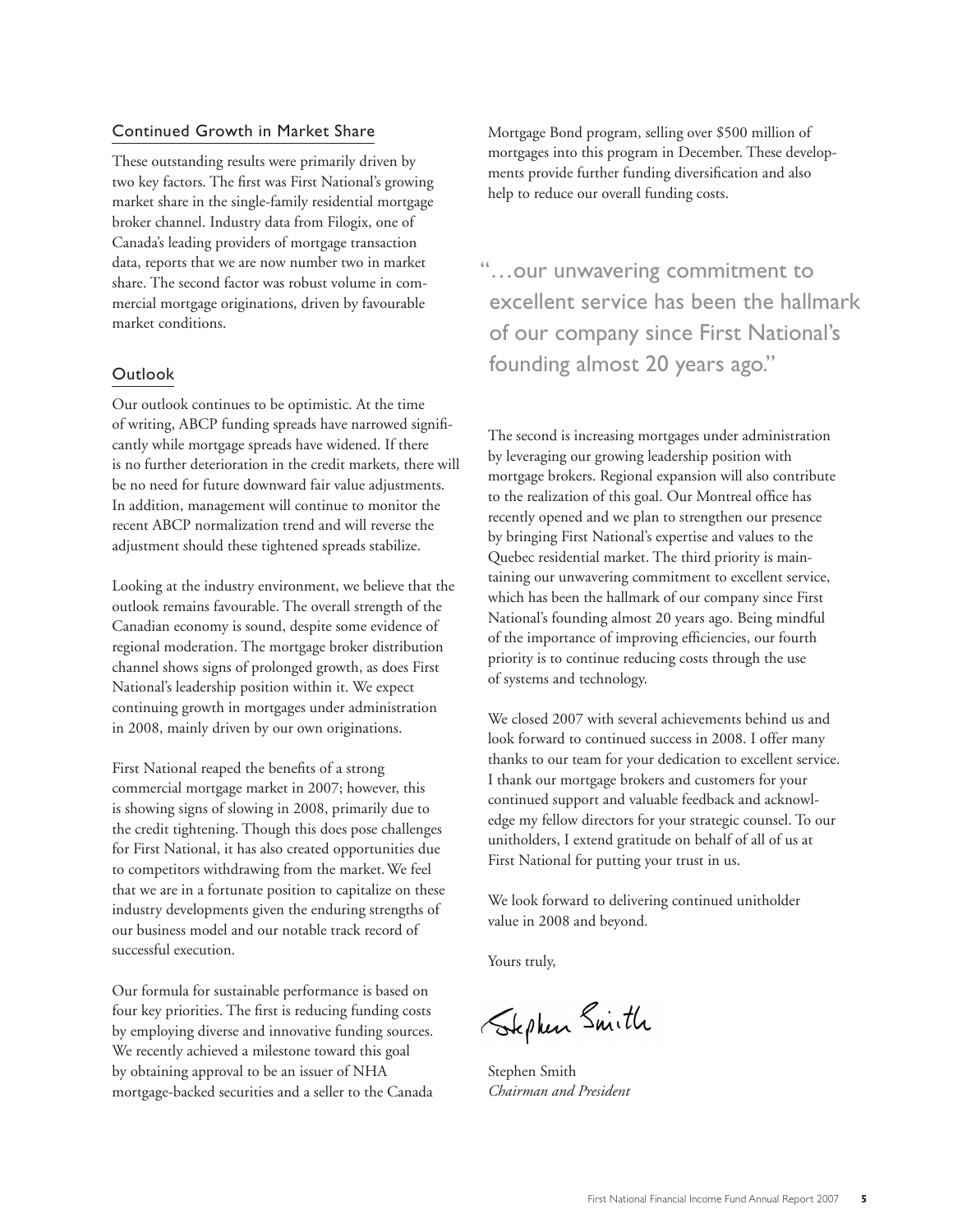# First National's Board and management team fully acknowledge the importance of its duty: to serve the long-term interests of unitholders.

We believe that sound corporate governance is essential for earning unitholder trust and confidence and for properly guiding the Fund towards ongoing success. As such, First National is committed to the highest standards of integrity to ensure transparent corporate governance, including timely disclosure and the nurturing of a culture of accountability and responsibility across the organization.

## Policies

In addition to monitoring the Fund's strategic planning activities and assessing results relative to its goals and objectives, First National's Board has adopted several policies that reflect best practices in governance and disclosure. These include a Disclosure Policy, a Code of Business Conduct, a Whistleblower Policy and an Insider Trading Policy. The policies are substantially compliant with the corporate governance guidelines of the Canadian Securities Administrators. As a public company, the Board continues to update, develop and implement appropriate governance policies and practices as it sees fit.

## Committees

The Board of Directors has created an Audit Committee and a Compensation, Governance and Nominating Committee to further the effective functioning of the Fund's corporate governance strategy.

The **Audit Committee's** responsibilities include:

- the oversight and supervision of the audit of the Fund's financial statements;
- • the management of the relationship with the auditor of the Fund's financial statements;
- the oversight and supervision of the accounting and financial reporting practices and procedures of the Fund;
- • the oversight and supervision of the adequacy of the Fund's internal accounting controls and procedures; and
- the oversight and supervision of the quality and integrity of the Fund's financial statements.

All of the Audit Committee members are independent directors and have been deemed financially literate for the purposes of the Canadian Securities Administrators' Multilateral Instrument 52-110 – Audit Committees.

*Committee Members: John Brough (Chair), Duncan Jackman and Robert Mitchell*

## The **Compensation, Governance and Nominating Committee's** responsibilities include:

- annually reviewing the President's goals and objectives for the coming year and providing an appraisal of the President's performance;
- • making recommendations concerning compensation of the Fund's senior executive officers and remuneration of the Board of Directors;
- • developing the Fund's approach to corporate governance issues and compliance with applicable laws, regulations, rules, policies and orders with respect to such issues;
- • advising the Board of Directors on filling director vacancies;
- periodically reviewing the composition and effectiveness of the directors and the contributions of individual directors; and
- adopting and periodically reviewing and updating the Fund's written disclosure policy.

All of the Compensation, Governance and Nominating Committee members are independent directors for the purposes of the Canadian Securities Administrators' Multilateral Instrument 58-101 – Disclosure of Corporate Governance Practices.

*Committee Members: Stanley Beck (Chair), Robert Courteau and John Harris*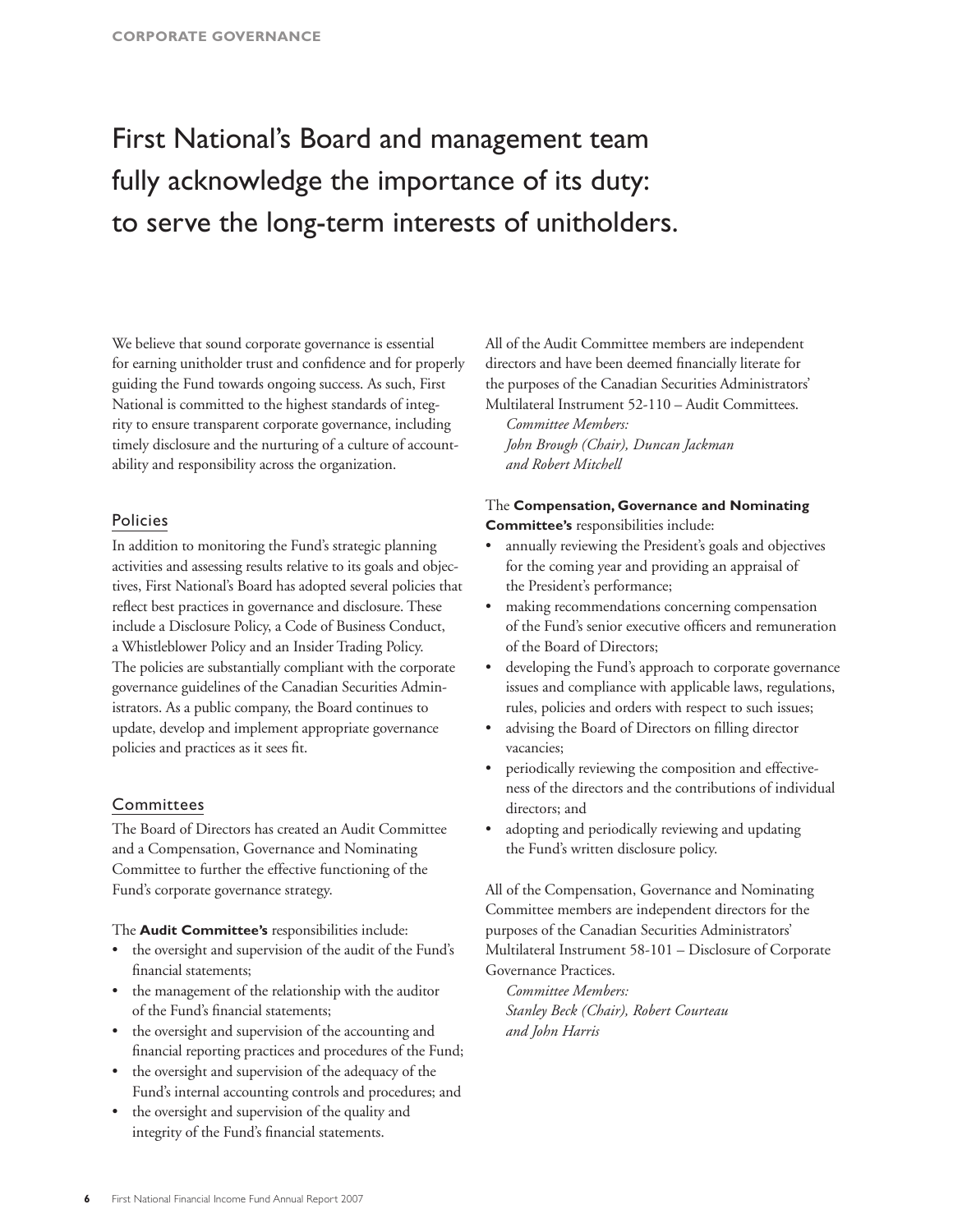The Board of Directors consists of eight members – six of whom are independent. Collectively, the Board has extensive experience in mortgage lending, real estate, strategic planning, law and finance.

**Stephen Smith,** *Chairman,* is President and co-founder of First National Financial Corporation. Mr. Smith has been an innovator in the development and utilization of various securitization techniques to finance mortgage assets. He is a member of the Association of Professional Engineers of Ontario and is also Vice Chairman of GO Transit. He has a Master of Science from the London School of Economics and Political Science and an Honours Bachelor of Science from Queen's University.

**Moray Tawse** is Vice President, Mortgage Investments and co-founder of First National Financial Corporation. In addition to directing the operations of all commercial mortgage origination activities for the company, Mr. Tawse is one of Canada's leading experts on commercial real estate and is often called upon to deliver keynote addresses at national real estate symposiums. Prior to cofounding First National, Mr. Tawse was Manager of Mortgages for the Guaranty Trust Company of Canada from 1983 to 1988.

**Stanley Beck,** *Q.C.,* is President of Granville Arbitrations Limited. He was previously a Professor of Law and Dean at Osgoode Hall Law School. From 1985 to 1990, Mr. Beck served as Chairman of the Ontario Securities Commission. He is also Chairman of 407 International Inc.

and GMP Capital Trust and serves as a director of Scotia Utility Corp., Scotia NewGrowth Corp and Hollinger Inc.

**John Brough** recently retired from his position as President of both Wittington Properties Limited and Torwest, Inc., a position he held from 1998 to 2007. From 1996 to 1998, he was Executive Vice President and Chief Financial Officer of iStar Internet, Inc. From 1974 to 1996, he was with Markborough Properties, Inc., where he served as Senior Vice President and Chief Financial Officer. Mr. Brough is a director of Kinross Gold Corporation, Silver Wheaton Corp., Livingston International Inc. and Quadra Mining Ltd.

**Robert Courteau** is President and Managing Director of SAP Canada and is responsible for all of SAP's business activities in Canada. Prior to joining SAP Canada in January 2004, Mr. Courteau served as the Executive Vice President responsible for Canadian sales and consulting services at EDS Corporation. Mr. Courteau has a Bachelor of Commerce from Concordia University.

**John Harris** is the Chief Executive Officer of Harris Steel Inc., a whollyowned subsidiary of Nucor Corporation. Previously, Mr. Harris served as Chairman of Harris Steel Inc. Mr. Harris has a Bachelor of Arts

from Trent University and a Master of Business Administration from the University of Toronto.

**Duncan Jackman** is Chairman, President and Chief Executive Officer of E-L Financial Corporation Limited, and Chairman and President of Economic Investment Trust Limited and United Corporations Limited. Prior to this, he was a portfolio manager at Cassels Blaikie and an investment analyst at RBC Dominion Securities Inc. Mr. Jackman has a Bachelor of Arts in Literature from McGill University.

**Robert Mitchell** has been President of Dixon Mitchell Investment Counsel Inc., since 2000. Prior to that, he was Vice President, Investments at Seaboard Life Insurance Company. Mr. Mitchell is a director and chairs the audit committee of Discovery Parks Holdings Ltd., trustee for Discovery Parks Trust. Mr. Mitchell has a Master of Business Administration from the University of Western Ontario, a Bachelor of Commerce (Finance) from the University of Calgary and is a CFA charterholder.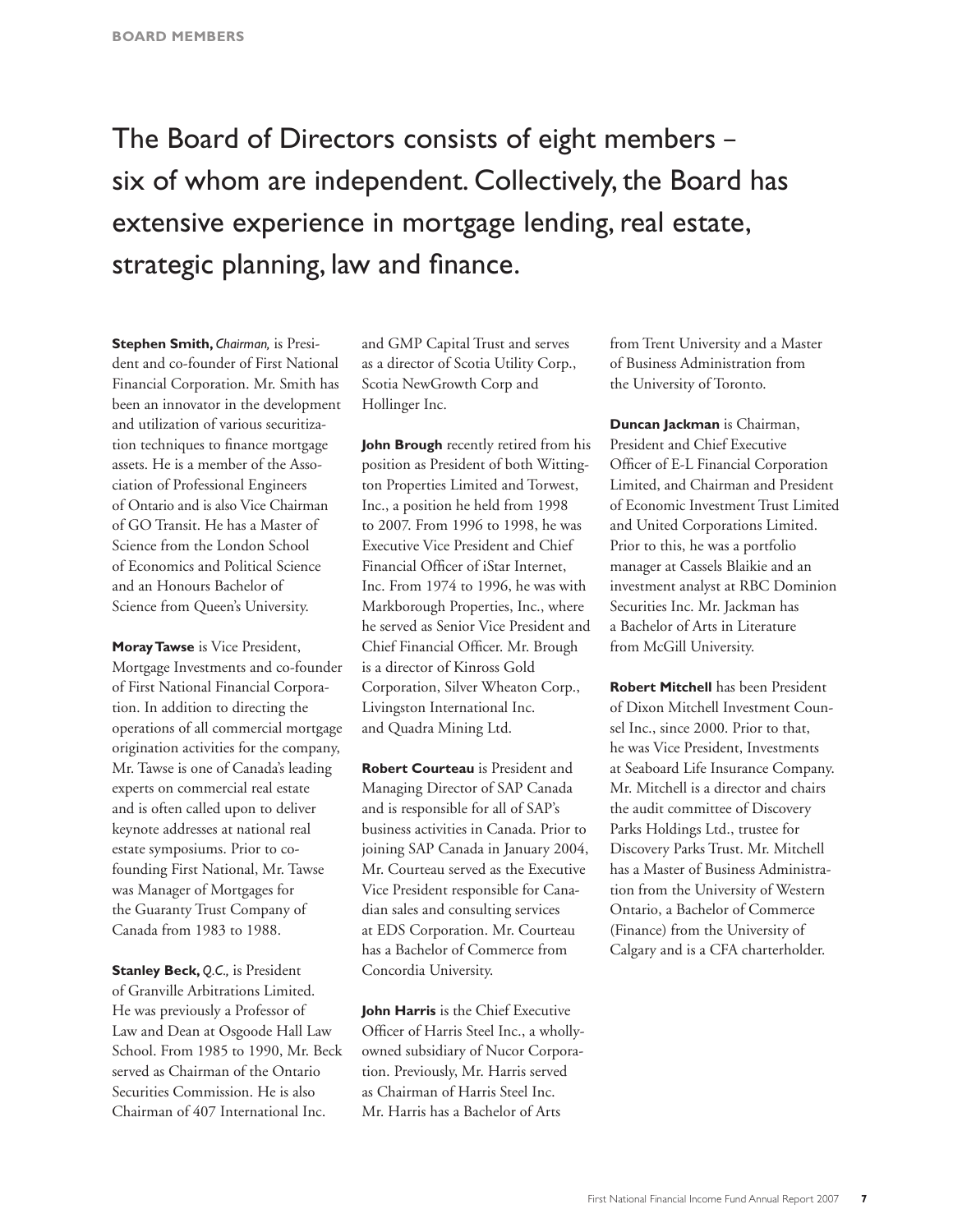# Management's Discussion and Analysis

*The following management's discussion and analysis of financial condition and results of operations is prepared as of March 4, 2008. This discussion should be read in conjunction with the audited consolidated financial statements of First National Financial Income Fund (the "Fund") and First National Financial LP ("FNFLP") as at and for the year (the "period") ended December 31, 2007 (as applicable) and the notes thereto. This discussion should also be read in conjunction with the audited consolidated financial statements and notes thereto of the Fund and FNFLP for the nine months ended December 31, 2006. The audited consolidated financial statements of the Fund and FNFLP have been prepared in accordance with Canadian Generally Accepted Accounting Principles ("GAAP").*

*The Fund earns income from its 19.97% interest in FNFLP. The Fund accounts for its investment in FNFLP using the equity method and therefore does not consolidate the results of operations of FNFLP. As a result, financial statements with accompanying notes thereon have been presented for both the Fund and FNFLP. In addition, the following management's discussion and analysis ("MD&A") presents a discussion of the financial condition and results of operations for both the Fund and FNFLP.*

*Information for the comparative period ended December 31, 2006 reflects the operations of First National Financial Corporation (as predecessor to FNFLP – "FNFC") from January 1, 2006 to June 14, 2006 combined with the operations of FNFLP from June 15, 2006 to December 31, 2006.*

*This MD&A contains forward-looking statements. Please see "Forward-Looking Statements" for a discussion of the risks, uncertainties and assumptions relating to these statements. The selected financial information and discussion below also refer to certain measures to assist in assessing financial performance. These "non-GAAP measures" such as "EBITDA", "Adjusted Net Income", "Distributable Cash", and "Distributable Cash per Unit" should not be construed as alternatives to net income or loss or other comparable measures determined in accordance with GAAP as an indicator of performance or as a measure of liquidity and cash flow. Non-GAAP measures do not have standard meanings prescribed by GAAP and therefore may not be comparable to similar measures presented by other issuers.*

*The Fund is entirely dependent upon the operations and financial condition of FNFLP. The earnings and cash flows of FNFLP are affected by certain risks. For a description of those risks, please refer to the "Risk and Uncertainties Affecting the Business" section.*

*Unless otherwise noted, tabular amounts are in thousands of Canadian dollars.*

*Additional information relating to the Fund and FNFLP is available in the Fund's profile on the System for Electronic Data Analysis and Retrieval ("SEDAR") website at www.sedar.com.*

## **GENERAL DESCRIPTION OF THE FUND AND FIRST NATIONAL FINANCIAL LP**

Pursuant to an underwriting agreement dated June 6, 2006 and initial public offering ("IPO"), the Fund sold 10,600,000 units of the Fund ("Fund Units", "Units", or "Unit"), at a price of \$10.00 per Unit for proceeds totalling \$106,000,000. The proceeds of the offering were used to partially fund the indirect acquisition (through the Fund's wholly-owned subsidiary, First National Financial Operating Trust) by the Fund of a 17.94% interest in First National Financial LP ("FNFLP"). The underwriters were also granted an over-allotment option to purchase 1,200,000 Units at \$10.00 per Unit. The option was exercised in full on July 11, 2006. Accordingly, the Fund indirectly holds a 19.97% interest in FNFLP and FNFC holds an 80.03% controlling interest in FNFLP. Concurrent with the initial public offering and as part of the acquisition agreement between FNFLP and FNFC on June 15, 2006, FNFLP purchased all of FNFC's assets and assumed its liabilities, except for future income tax liabilities, which are payable by FNFC.

## First National Financial Income Fund

The Fund is an unincorporated, open-ended trust established under the laws of the Province of Ontario on April 19, 2006, pursuant to a Declaration of Trust. The Fund was established to acquire and hold, through a newly constituted wholly-owned trust, First National Financial Operating Trust (the "Trust"), investments in the outstanding limited partnership units of FNFLP. Each unitholder participates pro rata in any distribution from the Fund. Income tax obligations related to the distributions of the Fund are the obligations of the unitholders.

The Fund effectively commenced operations through its indirect investment in FNFLP on June 15, 2006, and the income reported by the Fund commenced on that date.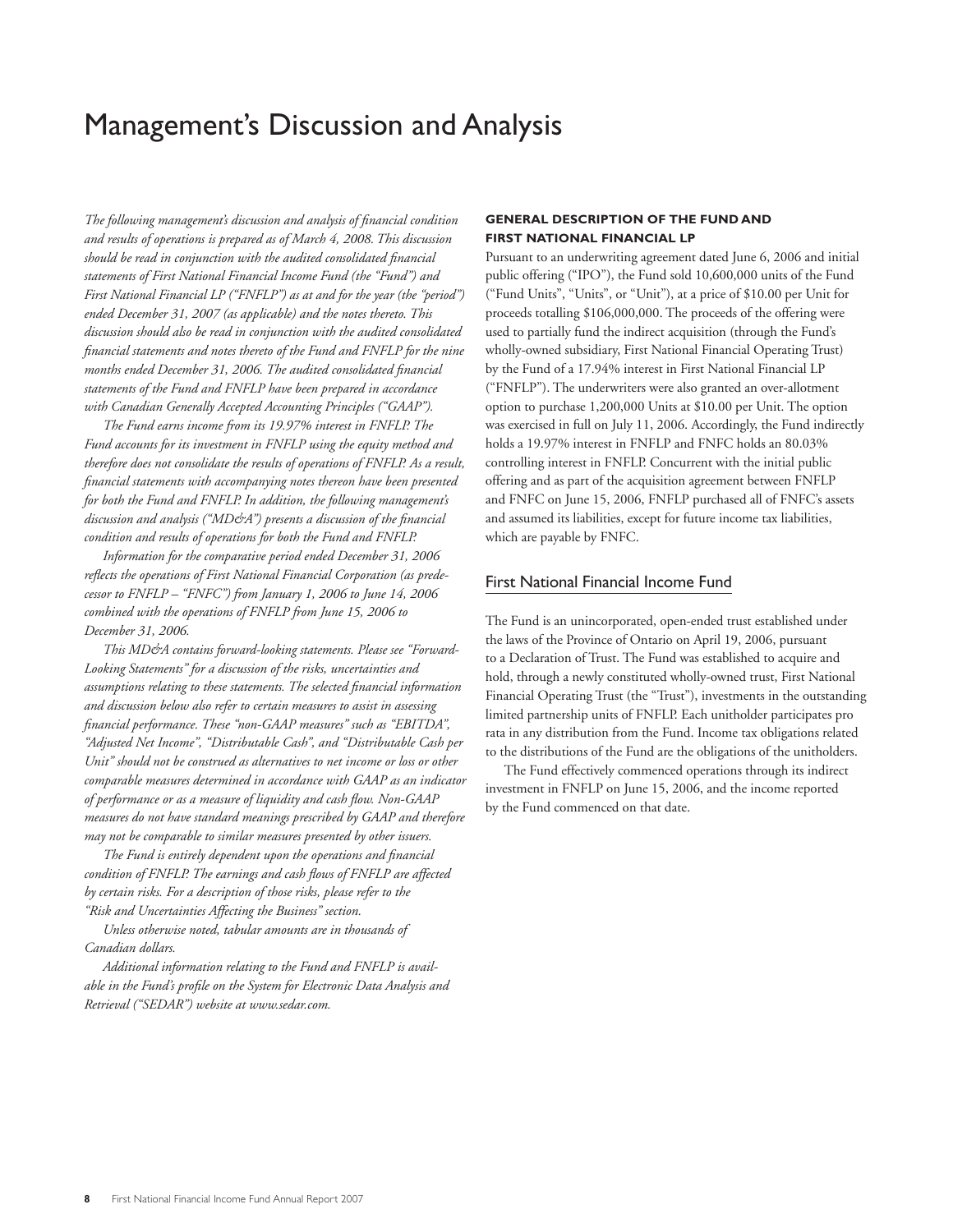#### **Selected Quarterly Information**

#### Quarterly Results of First National Financial Income Fund

(in \$000s, except per unit amounts)

|                |             | Net Income<br>(Loss) for | Net Income<br>(Loss) |     |                     |
|----------------|-------------|--------------------------|----------------------|-----|---------------------|
|                | Revenue     | the Period               | per Unit             |     | <b>Total Assets</b> |
| 2007           |             |                          |                      |     |                     |
| Fourth Quarter | \$<br>2,803 | \$<br>3,297              | \$<br>0.28           | \$  | 103,689             |
| Third Quarter  | \$<br>(980) | \$<br>(986)              | \$<br>(0.08)         | \$  | 104,574             |
| Second Quarter | \$<br>2,698 | \$<br>(5,508)            | \$<br>(0.47)         | \$  | 109,241             |
| First Quarter  | \$<br>2,026 | \$<br>2,020              | \$<br>0.17           | \$  | 109,641             |
| 2006           |             |                          |                      |     |                     |
| Fourth Quarter | \$<br>1,602 | \$<br>1,596              | \$<br>0.14           | \$  | 110,417             |
| Third Quarter  | \$<br>1.825 | \$<br>1,819              | \$<br>0.16           | \$. | $ $   $ $ .6  7     |
| Second Quarter | \$<br>488   | \$<br>487                | \$<br>0.05           | \$  | 100.128             |

#### **Investments**

At December 31, 2007, the Fund had an investment in 11,800,000 units (19.97%) of First National Financial LP at a cost of \$111,640,000. Under Canadian GAAP, the Fund is required to account for this investment using the equity method. During the year ended December 31, 2007, the Fund's earnings from FNFLP were \$14.5 million, amortization of identifiable assets inherent in the investment was \$8.0 million and the carrying value of this investment at December 31, 2007 was \$101.8 million.

#### **Statement of Distributable Cash**

#### **Expenses**

Trust administration expenses include trustees' fees and travel costs.

## **Distributions**

The initial public offering described above closed on June 15, 2006. The Fund made its first distribution of \$0.11875 per unit, representing a monthly distribution of \$0.07917 per unit plus the stub period of June 15, 2006 to June 30, 2006, on August 15, 2006. Beginning on September 15, 2006, the Fund made monthly distributions of \$0.07917 per unit on or around the 15th of each month. As declared on May 17, 2007, the Fund increased the monthly distribution to \$0.10417 per unit beginning with the May 2007 distribution. Distributions at this rate were paid beginning on June 15, 2007 and have continued monthly with the latest distribution being paid on February 15, 2008. The Fund also announced a special distribution on December 14, 2007 payable on March 17, 2008 which was determined to be for \$0.06 per unit. For the year, these distributions of approximately \$14.3 million were equivalent to the distributions that the Fund received from FNFLP. This monthly distribution rate represents an annualized distribution rate of \$1.25 per unit, a 31.5% increase from the distributions contemplated at the time of the IPO. The following table calculates the payout ratio based on the Fund's pro rata share of distributable cash earned by FNFLP. Note that the amount of distributable cash from FNFLP has been determined using guidance issued by the Canadian Securities Administrators in National Policy 41-201. Please refer to the "Key Performance Indicators" section of the MD&A for a discussion of this change.

| (in \$000s, except where noted)                                               | For the quarter | For the year |  |  |
|-------------------------------------------------------------------------------|-----------------|--------------|--|--|
|                                                                               | ended           | ended        |  |  |
|                                                                               | December 31     | December 31  |  |  |
|                                                                               | 2007            | 2007         |  |  |
|                                                                               |                 |              |  |  |
| First National Financial LP                                                   |                 |              |  |  |
| Distributable Cash from First National Financial LP                           | \$14,873        | \$74,373     |  |  |
|                                                                               |                 |              |  |  |
| First National Financial Income Fund                                          |                 |              |  |  |
| Weighted Average Share of Distributable Cash from First National Financial LP | 2,970           | 14,853       |  |  |
| Trust Administration Expenses                                                 | 6               | 24           |  |  |
| Distributable Cash from First National Financial Income Fund (1)              | 2,964           | 14,829       |  |  |
| Distributable Cash per Unit (\$/Unit) (1)                                     | 0.25            | 1.26         |  |  |
| Distributions Declared                                                        | 4,396           | 14,278       |  |  |
| Distributions Declared per Unit (\$/Unit)                                     | \$0.37          | \$1.21       |  |  |
| Payout ratio                                                                  | 148%            | 96%          |  |  |

*(1) Distributable cash and distributable cash per unit are non-GAAP measures generally used* 

*by Canadian open-ended trusts as an indicator of financial performance. They are considered* 

*key measures as they demonstrate the cash available for distributions to unit holders.*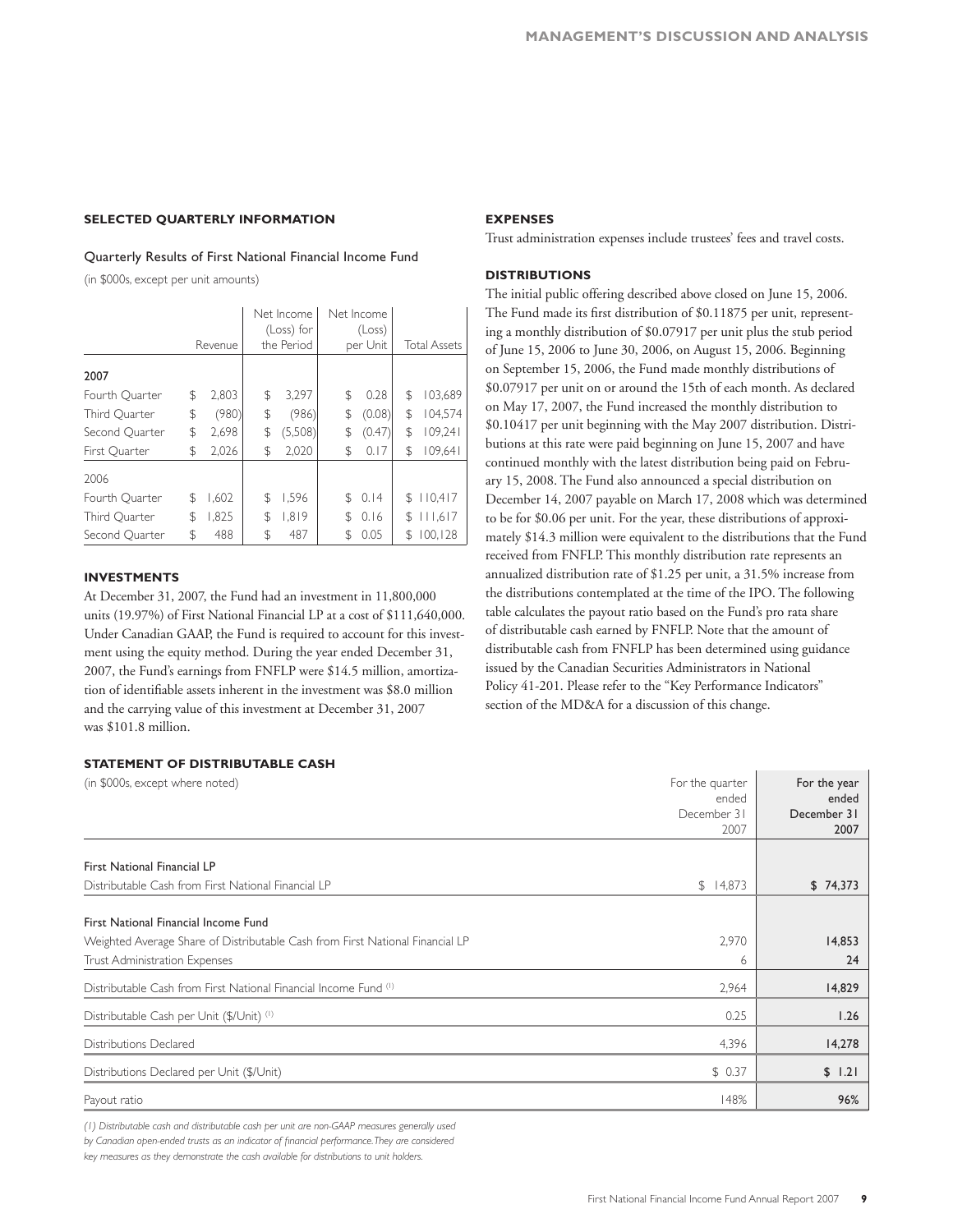## **Income Taxes**

The Fund is a mutual fund trust for income tax purposes. As such, the Fund is only taxed on any amount not allocated to unitholders. The Fund intends to distribute substantially all of its taxable income to its unitholders and also intends to comply with the provisions of the Income Tax Act (Canada) that permit, among other items, the deduction of distributions to unitholders from the Fund's taxable income.

As described in the Fund's financial statements and the "Income Tax Matters" section later in this analysis, on June 12, 2007 the government enacted previously announced legislation to impose additional income taxes on the Fund commencing on January 1, 2011. Accordingly, the Fund's financial statements have been affected in two ways: (1) a future tax liability has been accrued based upon the net book value of the intangible assets inherent in the carrying value of the Fund's investment in FNFLP; and (2) a future tax asset has been accrued related to differences between the net book value of assets and liabilities in FNFLP and their tax cost base.

## **Accrued Future Tax Liability**

The first issue relates to the intangible assets described in Note 2 to the financial statements. Because there is a difference between the accounting carrying value of these assets and their underlying tax carrying value, GAAP requires that a future tax liability be accrued. This was effectively accrued at the time of the IPO based on the current tax rate for income trusts, which then was a rate of Nil%. With new rates being enacted on June 12, 2007, the effective tax rate for the Fund as at January 1, 2011 was changed to approximately 31.5%. Based on this new rate, the Company accrued a future tax liability of \$9.0 million in the second quarter of 2007. In December 2007, the federal government announced general reductions to corporate taxes in 2011 and 2012 that have reduced the Fund's liability described above by \$800,000 to \$8.2 million. Beginning in January 1, 2011, this liability is expected to be drawn down as the Company continues to amortize the related intangible assets until 2016. This future tax charge is an accounting convention and has no effect on the distributable cash of the Fund.

### **Accrued Future Tax Asset**

Similar to the discussion above, there are also differences in accounting and tax carrying values of certain assets and liabilities in FNFLP. Because there is no tax levied at the partnership level, these differences are temporary and require tax allocation accounting at the Fund level. In quarters ended prior to June 12, 2007, these differences had been accounted for using a tax rate of Nil. Now that new rates have been enacted, the Fund has accounted for these differences with higher tax rates and accrued a \$500,000 future tax asset. The tax asset is the Fund's estimated pro rata share of tax benefits that FNFLP will realize in the periods subsequent to December 31, 2010 and is based on timing differences related to the period June 15, 2006 (the IPO date) to December 31, 2007. Up until June 12, 2007, the Fund had

been applying tax rates to temporary differences in FNFLP at a Nil tax rate. This was based on the assumption that the Fund would make sufficient tax deductible cash distributions to unitholders such that the Fund's taxable income would be Nil for the foreseeable future. The new legislation enacted on June 12, 2007 limits the tax deductibility of cash distributions such that income taxes may become payable in the future. The future tax asset also incorporates the federal tax rate changes as described above.

The Fund has estimated both of these future income tax accruals based on its best estimates of the results of operations, current tax legislation and future cash distributions, assuming no material change to the Fund's current organizational structure. The Fund's estimate of future income taxes will vary as the Fund's assumptions vary in accordance with the factors above, and such variations may be material. Until 2011, the new legislation does not directly affect the Fund's distributable cash and as such, does not affect the Fund's financial condition.

## **Outstanding Securities of the Fund**

At December 31, 2007 and at March 4, 2008, the Fund had 11,800,000 units outstanding.

First National Financial Corporation holds 47,286,316 exchangeable Class B LP units of FNFLP, each of which is exchangeable into one Fund Unit at no cost at any time at the option of First National Financial Corporation, and each of which carries a Special Voting Right that entitles the holder to receive notice of, attend and vote at all meetings of unitholders of the Fund.

## **Critical Accounting Estimates**

Management makes estimates and assumptions that affect the reported amounts of assets and liabilities and disclosure of contingent assets and liabilities at the date of the Consolidated Financial Statements, and revenues and expenses during the reporting period. Management reviews these estimates on an ongoing basis, including those related to securitization accounting and future income taxes. Changes in facts and circumstances may result in revised estimates and actual results may differ from these estimates.

#### **Business Risks**

The Fund is entirely dependent upon the operations and financial condition of FNFLP. The earnings and cash flows of FNFLP are affected by certain risks. For a description of those risks, please refer to the "Risk and Uncertainties Affecting the Business" section in the First National Financial LP portion of this analysis.

#### **Guarantee**

The Fund's wholly-owned subsidiary, First National Financial Operating Trust, has provided guarantees to and subordinated their rights to receive payments from FNFLP in respect of FNFLP's \$300 million bank credit facility.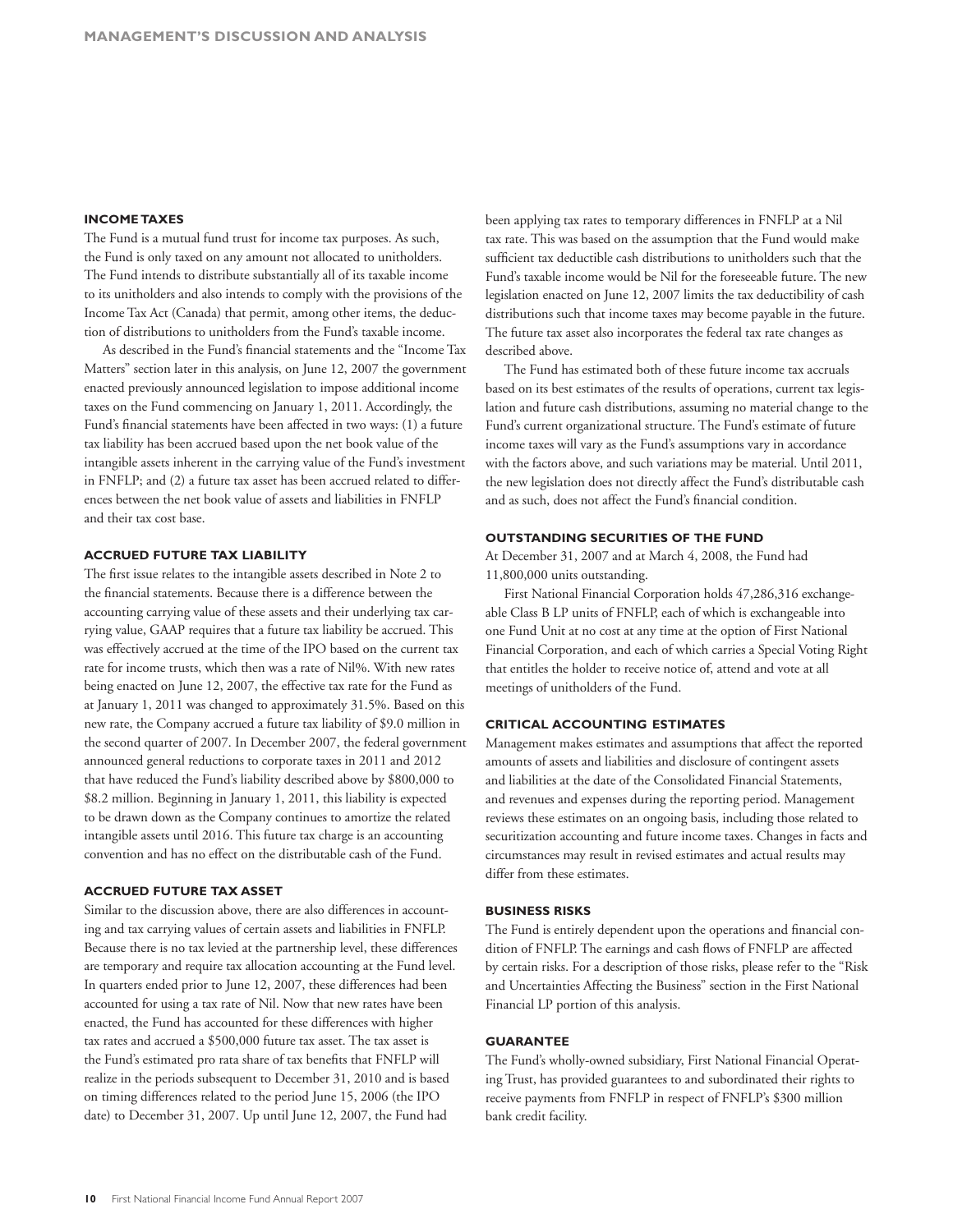## First National Financial LP

### **Basis of Presentation**

The financial statements of First National Financial LP ("FNFLP" or the "Company") are prepared in accordance with Canadian Generally Accepted Accounting Principles ("GAAP"). FNFLP is considered to be a continuation of FNFC's business following the continuity of interest method of accounting. Under this method of accounting, FNFLP's acquisition of the FNFC business is recorded at the net book value of FNFC's business assets and liabilities on June 14, 2006 and the equity of FNFLP represents the equity of the FNFC business at that date. The statements of income and cash flows for the year ended December 31, 2007 reflect the activities of FNFLP for the current fiscal year. Two sets of comparative figures for earnings and cash flows are disclosed. Those for the nine months ended December 31, 2006 are the audited results from the then fiscal year end of the Company (March 31, 2006). The unaudited figures for the year ended December 31, 2006 are presented as management believes the figures are more useful for comparison to the figures presented for the year ended December 31, 2007. The comparative figures for the nine months and year ended December 31, 2006 represent the activities of FNFLP from June 15 to December 31, 2006 combined with the historic activities of the FNFC business from the beginning of the period to June 14, 2006.

#### **Executive Summary**

The Company experienced a year of volatility. The first six months of 2007 featured strong growth in originations, mortgage under administration, revenue and Adjusted EBITDA. Although originations and mortgages under administration continued to show strong growth in the second half of the year, this was offset by a sudden change in credit markets in August 2007 which adversely affected the Company's results for the final six months of the year. The ensuing effect on the asset-backed commercial paper (ABCP) market prompted the Company to record a large fair value adjustment to its securitization receivable to reflect increased funding costs related to ABCP. Despite the severe consequences of these markets, the Company remained profitable and generated sufficient earnings to allow for the declaration of a one-time special distribution in December 2007.

## **Results Summary**

- • Abnormal market conditions in the ABCP market increased the cost of funding for a large portion of the Company's securitization activities such that the Company recorded a downward fair value adjustment of \$22.9 million in the third quarter to its securitization-related assets;
- Mortgages under administration grew to \$33.1 billion at December 31, 2007 from \$31.2 billion at September 30, 2007, an annualized increase of 24%; the growth from December 31, 2006, when mortgages under administration were \$24.4 billion, was 36%;
- Revenue, excluding the effect of all fair value adjustments, for the year ended December 31, 2007 grew by 36% year-over-year, mainly due to higher placement fees resulting from higher origination volumes;
- • Adjusted EBITDA, excluding the effects of all fair value adjustments, increased by 44% for the year ended December 31, 2007 in comparison to the same period in the prior year. This increase has resulted from higher volumes experienced in many aspects of the company's business including placement fees on higher origination volumes; and
- For the fourth quarter, mortgage originations grew to \$2.8 billion from \$1.7 billion, a rate of annualized growth of 65%; and Adjusted EBITDA increased to \$24.4 million from \$18.3, a year-over-year increase of 33%.

## **Selected Quarterly Information for Results of FNFLP**

(in \$000s, except per unit amounts)

|                               |               | Net Income   |             |                     |
|-------------------------------|---------------|--------------|-------------|---------------------|
|                               |               | for the      | Net Income  |                     |
|                               | Revenue       | Period       | $(S/U$ nit) | <b>Total Assets</b> |
| 2007                          |               |              |             |                     |
| Fourth Quarter                | \$68,272      | \$ 24,050    | \$0.40      | \$460,336           |
| Third Quarter                 | \$54,518      | 5.110<br>\$. | \$0.09      | 692,737<br>\$       |
| Second Quarter                | \$62.631      | \$23.524     | \$0.40      | \$522.301           |
| First Quarter                 | \$53,550      | \$20,160     | \$0.34      | \$576,282           |
| 2006                          |               |              |             |                     |
| Fourth Quarter                | \$49,551      | 18,038<br>\$ | \$0.30      | \$528,116           |
| Third Quarter                 | 62.679<br>\$. | 19.388<br>\$ | \$0.33      | 450,244<br>\$       |
| Second Quarter <sup>(1)</sup> | 44.197<br>\$  | 9.988<br>\$  | 0.17<br>\$. | 463,079<br>\$       |

*(1) Second quarter 2006 figures combine the results of FNFLP with its predecessor, FNFC, for the quarter.*

First National's quarterly revenue can be divided into two categories, (1) seasonally affected revenues and (2) those which are steadily earned throughout its fiscal year. Mortgage servicing income, mortgage investment income interest, and, generally, residual securitization income accrue to the Company each quarter and will reflect the trend of the changing portfolio of mortgages under administration. Alternatively, origination (including placement and securitization) activities are more seasonal in nature. This is particularly true for single-family residential origination for which volumes follow the purchasing patterns of single-family home buyers; origination activity is generally slower in the first quarter of each year, increases in the second quarter, peaks in the third quarter and gradually retreats the last quarter of the year towards first quarter levels. Single-family origination has the effect of "smoothing out" net income fluctuations because the large amounts of revenue generated from single-family origination generally does not result in significant income due to the high percentage of related brokerage fees.

Both the seasonal and income smoothing trends are apparent in the information presented above. The one aberration is the third quarter which includes a charge for \$22.9 million related to the fair value adjustment of the Company's securitization assets. If this adjustment is added back, revenue for this quarter would have been \$77.4 million and in line with seasonal expectations.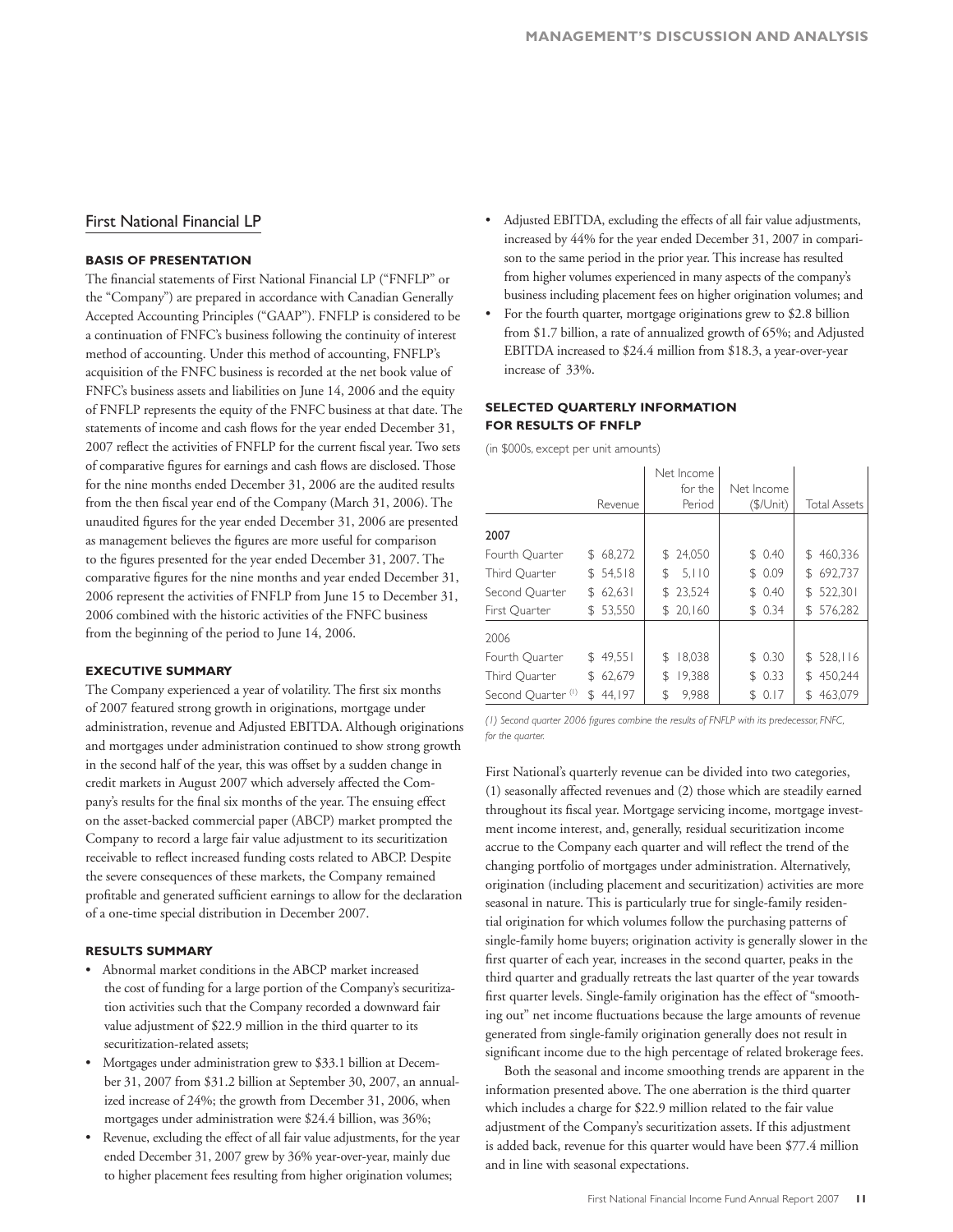#### **Selected Annual Financial Information for the Company's fiscal year ends**

(in \$000s, except per unit amounts)

|                                       | December 31<br>2007                  | December 31<br>2006 | March 31<br>2006          |
|---------------------------------------|--------------------------------------|---------------------|---------------------------|
| For the Period                        |                                      |                     |                           |
| Income Statement Highlights           |                                      |                     |                           |
| Revenue                               | \$238,971                            | \$156,427           | $\mathfrak{L}$<br>144,643 |
| Brokerage fees                        | (102, 886)                           | (67, 891)           | (47,915)                  |
| Other operating expenses              | (61,999)                             | (37,007)            | (37, 796)                 |
| EBITDA <sup>(2)</sup>                 | 74,086                               | 51,529              | 58,932                    |
| Amortization of capital assets        | (1, 242)                             | (803)               | (895)                     |
| Interest paid to shareholders         |                                      |                     | (1,711)                   |
| Provision for income taxes            |                                      | (3,312)             | (19,994)                  |
| Net income                            | 72,844                               | 47,414              | 36,332                    |
| Distributions declared                | 71,497                               | 30,406              |                           |
| Per Unit Highlights                   |                                      |                     |                           |
| Net income per unit (3)               | \$1.23                               | \$0.80              | \$0.61                    |
| Distributions declared per unit       | \$1.21                               | \$0.51              | N/A                       |
| At Period End                         |                                      |                     |                           |
| Balance Sheet Highlights              |                                      |                     |                           |
| Total assets                          | 460,336                              | 528,116             | 279,751                   |
| Total long-term financial liabilities | S<br>$\hspace{0.1mm}-\hspace{0.1mm}$ | \$                  | \$                        |

|                                                | December 31<br>2007      | December 31<br>2006 (1) | March 31<br>2006 |
|------------------------------------------------|--------------------------|-------------------------|------------------|
| Reconciliation of EBITDA to Adjusted EBITDA    |                          |                         |                  |
| FBITDA <sup>(2)</sup>                          | \$74,086                 | 51,529                  | 58,932<br>Ж.     |
| Historic management compensation expenses (4)  |                          | 917                     | 700              |
| Revised management compensation <sup>(5)</sup> | $\overline{\phantom{0}}$ | (1, 125)                | (1,500)          |
| Adjusted EBITDA <sup>(2)</sup>                 | 74,086                   | 51,321                  | 58,132           |

*(1) December 31, 2006 figures are for the nine-month period ended December 31, 2006. (2) EBITDA and Adjusted EBITDA are not recognized earnings measures under GAAP and do not have standardized meanings prescribed by GAAP. Therefore, EBITDA and Adjusted EBITDA may not be comparable to similar measures presented by other issuers. Investors are cautioned that EBITDA should not be construed as an alternative to net income or loss determined in accordance with GAAP as indicators of the Company's performance or as an alternative to cash flows from operating, investing and financing activities as a measure of liquidity and cash flows.* 

*(3) So that these measures are comparable among the indicated periods, per unit amounts have been calculated as if the Company converted to a partnership on April 1, 2004 and issued 59,086,316 partnership units. Prior to June 15, 2006, the Company had two shares outstanding.*

*(4) Management compensation for each of the two senior management executives while FNFC operated as a private company.*

*(5) Normalized compensation for each of the two senior management executives consistent with compensation policies that have been implemented on closing of the IPO.*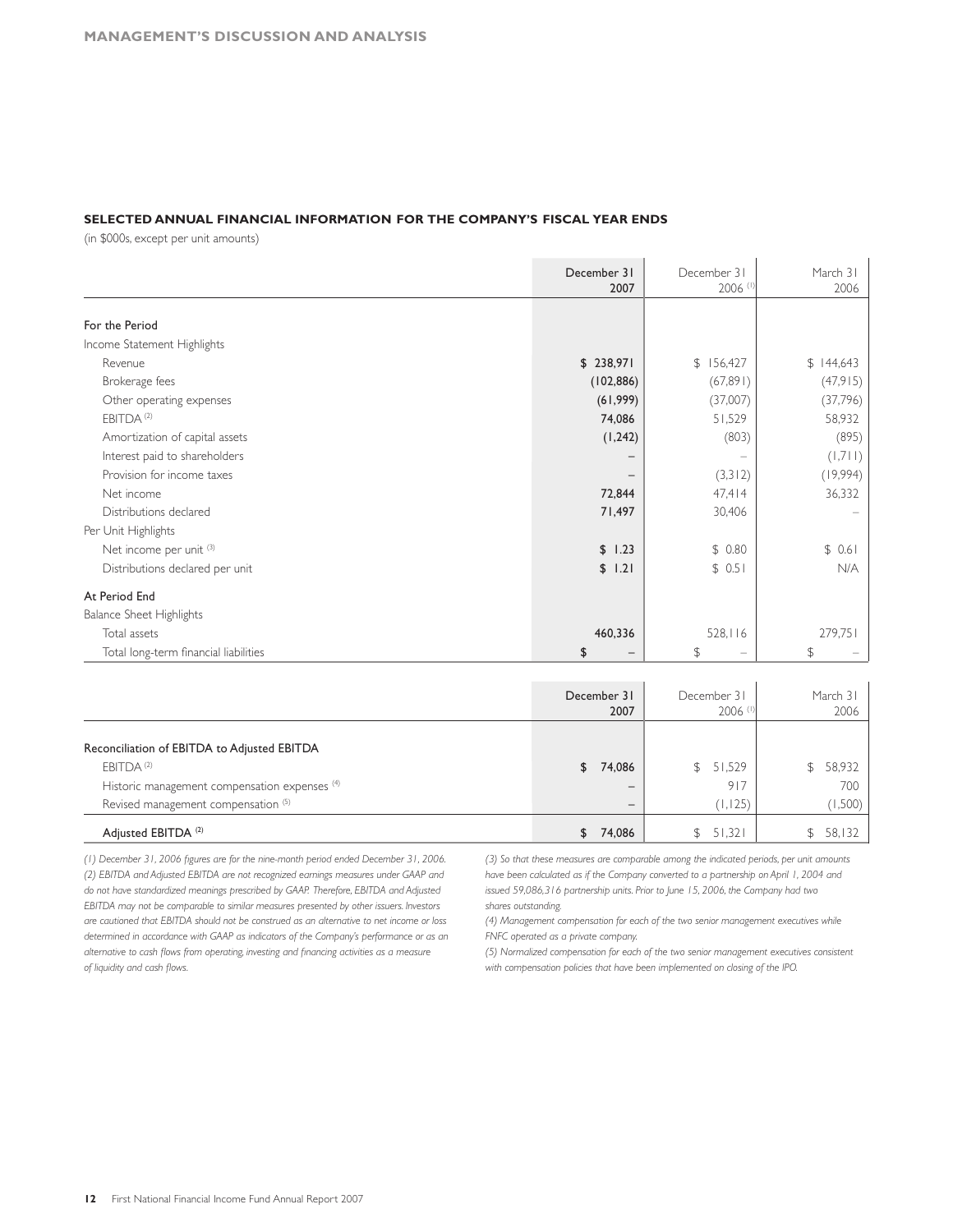#### **Vision and Strategy**

The Company provides mortgage financing solutions to virtually the entire mortgage market in Canada. By offering a full range of mortgage products, a focus on customer service and superior technology, the Company views itself as one of the leading non-bank mortgage lenders in the industry. Growth has been achieved while maintaining a relatively conservative risk profile. The Company intends to continue leveraging these strengths to lead the non-bank mortgage lending industry in Canada, while appropriately managing risk.

The Company's strategy is built on four cornerstones: providing a full range of mortgage solutions; growing assets under administration; employing leading-edge technology to lower costs and rationalize business processes; and maintaining a conservative risk profile. An important consequence of the Company's strategy is its direct relationship with the mortgage borrower. Although the Company places most of its originations with third parties, FNFLP is perceived by all of its borrowers as the mortgage lender. This is a critical distinction. It allows the Company to communicate with each borrower directly throughout the term of the related mortgage. Through this relationship, the Company can negotiate new transactions and pursue marketing initiatives. Management believes this strategy will provide long-term profitability and sustainable brand recognition for the Company.

#### **Key Performance Drivers**

The Company's success is driven by the following factors:

- Growth in the portfolio of mortgages under administration;
- Growth in the origination of higher margin mortgages;
- Lowering the costs of operations through the innovation of systems and technology; and
- • Employing innovative securitization transactions to minimize funding costs.

## **Impact of temporary loss of liquidity in the Asset-Backed Commercial Paper ("ABCP") market**

The most significant development during the year was the deterioration of the ABCP market in Canada. On August 13, 2007, a non-bank sponsored ABCP issuer announced that it was having difficulty rolling over its maturing commercial paper ("CP") due to market concerns about liquidity and the quality of the underlying collateral. When the issuer's liquidity back stop supplier did not provide the requested liquidity support due to an interpretation of the underlying agreements, other investors in ABCP became concerned about liquidity in the entire ABCP market (including bank-sponsored ABCP). Accordingly, bids for ABCP diminished as CP investors invested elsewhere. This mismatch of supply and demand pushed pricing up such that high quality (AAA) ABCP that historically traded at a very small premium to bankers' acceptances ("BAs") began trading at 0.40 percentage points above BAs. In mid-September 2007, this trend was exacerbated as more buyers shied away from ABCP investment and spreads moved up to 0.50 percentage points in excess of BAs. Perhaps due to the increased liquidity demonstrated by the bank-sponsored ABCP issuers, these spreads subsequently

tightened such that at the date of this MD&A, bank-sponsored AAA ABCP is trading at approximately 0.10 percentage points in excess of BAs. While the Company does not have any direct exposure/investments in non-bank ABCP, the cost of bank-sponsored ABCP affects the Company's cost of funding for some securitization vehicles.

The Company is required to mark to market its securitization receivables at the end of each reporting period. A large portion of those receivables are calculated using assumptions about the cost of funding arranged through the ABCP market. At the time of reporting the results for the third quarter, the Company had approximately \$2.6 billion of mortgages under administration funded with ABCP, including all of its Alt-A products. Although the Company's exposure to ABCP at December 31, 2007 has been reduced to \$2.0 billion, the temporary increase in the cost of ABCP has adversely affected the Company in a number of ways: (1) third and fourth quarter cash flows from ABCP securitization vehicles were lower than expected; (2) the amount of future cash flows expected from ABCP conduits has become much more uncertain, affecting the fair value of current securitization receivable assets; and (3) the issuance of ABCP by First National Mortgage Trust (the Company's non-bank-sponsored ABCP conduit), though consisting mainly of prime insured mortgages, became challenging. The consequences of each of these issues will be addressed later in this MD&A.

Similar issues have also affected overall credit spreads in the market. The global consequences of the American sub prime mortgage collapse, among other factors, has drained liquidity from the capital markets. Together with growing fears on the value of some of the collateral underlying various financial assets, liquidity became scarce and credit spreads widened significantly. The implications to the Company of this change in the credit environment are also described throughout this MD&A.

## **Growth in Portfolio of Mortgages under Administration**

Management considers the growth in mortgages under administration ("MUA") to be a key element of the Company's performance. The portfolio grows in two ways: through mortgages originated by the Company and mortgage servicing portfolios purchased from third parties. Mortgage originations not only drive placement fee and gain on securitization revenues, but perhaps more importantly, longer term values such as servicing fees, mortgage administration fees, renewal opportunities and a customer base for marketing initiatives. As at December 31, 2007, mortgages under administration grew to \$33.1 billion from \$24.4 billion as at December 31, 2006, an annualized rate of increase of 36%. During the current quarter, mortgages under administration grew to \$33.1 billion from \$31.2 billion as at September 30, 2007, representing a quarter-over-quarter increase of 6% and an annualized increase of 24%. Recently MUA growth has relied almost entirely on origination volumes as the market for commercial mortgage backed securities ("CMBS") securitizations has slowed significantly in Canada and there have been few servicing portfolios tendered. For the year ended December 31, 2007, non-originated servicing business increased MUA by almost \$2.2 billion. For the fourth quarter non-originated volumes totalled \$148 million.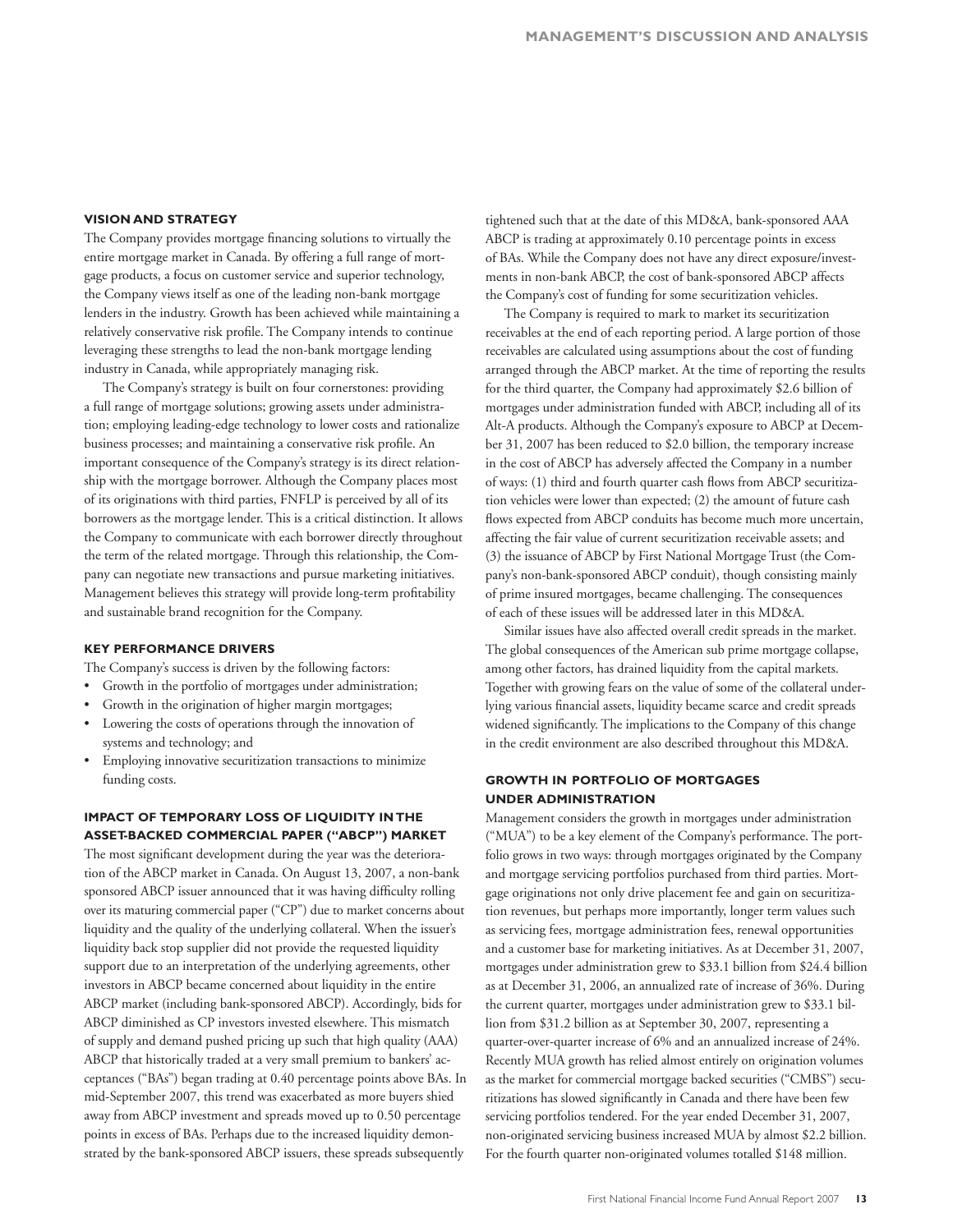## **Growth in Origination of Higher Margin Mortgages**

The Company's main focus is on the prime single-family mortgage market. Prior to the credit issues currently affecting the market, these mortgages had tight spreads such that the Company's strategy was to sell these mortgages on commitment to institutional investors and retain the servicing. To augment this servicing income, the Company implemented strategies to increase volumes in higher margin markets such as the Alt-A and CMBS markets. Alt-A describes single-family residential mortgages that are originated using broader underwriting criteria than those applied in originating prime mortgages. Alt-A borrowers are generally considered "A" quality borrowers in terms of their credit histories, but do not qualify for a prime mortgage because of non-conformities, such as the extent of income disclosure and verification required. These markets are relatively more profitable than conventional mortgage lending markets and add to economies of scale in the Company's operations by further increasing mortgages under administration. A portion of Alt-A mortgages also qualify for mortgage insurance offered by Canadian mortgage insurers.

This strategy has altered with the change in the credit environment. While credit concerns have curtailed the issuance of CMBS indefinitely in Canada, spreads on prime single-family mortgages relative to government of Canada bond yields have increased significantly. In the spring of 2007, such spreads for discounted five-year mortgage rates were approximately 1.25%. At the end of December 2007, comparable spreads increased to more than 2% and as high as 2.5% subsequent to year end. As a consequence, regular prime single-family mortgages became "high margin" mortgages, such that the Company earned much higher gains on securitization on its primary mortgage product. While the Company has been successful in increasing volume for its Alt-A product, tighter underwriting criteria, rising mortgage rates and competition from mortgage insurance companies have slowed this growth down. For the year ended December 31, 2007, the Company originated \$721 million of Alt-A mortgages. This volume contrasts with the twelve-month period ended December 31, 2006 when the Company originated \$466 million of Alt-A mortgages. At December 31, 2007, the Company's securitized Alt-A mortgages under administration totaled \$921 million. As a result of the higher funding costs for ABCP described above, the Company raised its mortgage rate offerings on this product beginning in August 2007.

## **Lowering Costs of Operations through Innovation of Systems and Technology**

The Company has always used technology to provide for efficient and effective operations. This is particularly true for its MERLIN underwriting system, Canada's only web-based real-time broker information system. By creating a paperless, 24/7 available commitment management platform for mortgage brokers, the Company has reached a place among the top three ranked lenders in market share in the broker channel. This has translated into increased single-family origination

volumes and higher closing ratios (the percentage of mortgage commitments the Company issues that actually become closed mortgages). For the year ended December 31, 2007, single-family origination volumes were \$8.4 billion, compared to \$5.5 billion for the comparative period ended December 31, 2006.

## **Approval as both an issuer of NHA-MBS and Seller to the Canada Mortgage Bond PROGRAM**

The Company has been involved in the issuance of National Housing Act – Mortgage Backed Securities ("NHA-MBS") since 1995, primarily through an agreement with the Equitable Trust Company ("Equitable"). This agreement allowed the Company to sell a portion of its insured origination to the MBS market using Equitable's status as an Office of the Superintendent of Financial Institutions ("OSFI") regulated company. This program has been very successful with over \$3 billion of NHA-MBS issued. In December 2007, the Company was approved by Canada Mortgage and Housing Corporation ("CMHC") as an issuer of NHA-MBS and as a seller into the Canada Mortgage Bond program ("CMB"), one of the first non-OSFI regulated Companies in Canada to be so approved. Issuer status will provide the Company with another funding source that it will be able to access independently. Perhaps more importantly, seller status for the CMB will give the Company direct access to the CMB which offers a relatively lower cost of funding as described below.

## **Canada Mortgage Bond as a New Funding Source**

The Canada Mortgage Bond program is an initiative introduced by Canada Mortgage and Housing Corporation whereby the Canada Housing Trust issues securities to investors in the form of semi-annual interest-yielding five-year bonds. The proceeds of these bonds are used to buy NHA-MBS. In the quarter ended September 30, 2006, the Company entered into an agreement with a Canadian bank which allowed the Company to indirectly sell a portion of the Company's residential mortgage origination into the September issue of the CMB. Pursuant to the same agreement, the Company indirectly sold smaller amounts into the December 2006 and September 2007 CMB issues. In December 2007, pursuant to the Company's approval as a seller into the CMB, the Company executed a direct sale of \$542 million into the issuance. Because of the similarities to a traditional Government of Canada bond (both have five-year unamortizing terms with a government guarantee), the CMB trades in the capital markets at a relatively modest premium to the yields on Government of Canada bonds. The Company's ability to sell into the CMB has given the Company access to lower costs of funds on both single-family and multi-family mortgage securitizations. Because these funding structures do not amortize, the Company can fund future mortgages through this channel as the original mortgages amortize or pay out. The Company also enjoys significant demand for mortgages from investment dealers that sell directly into the CMB.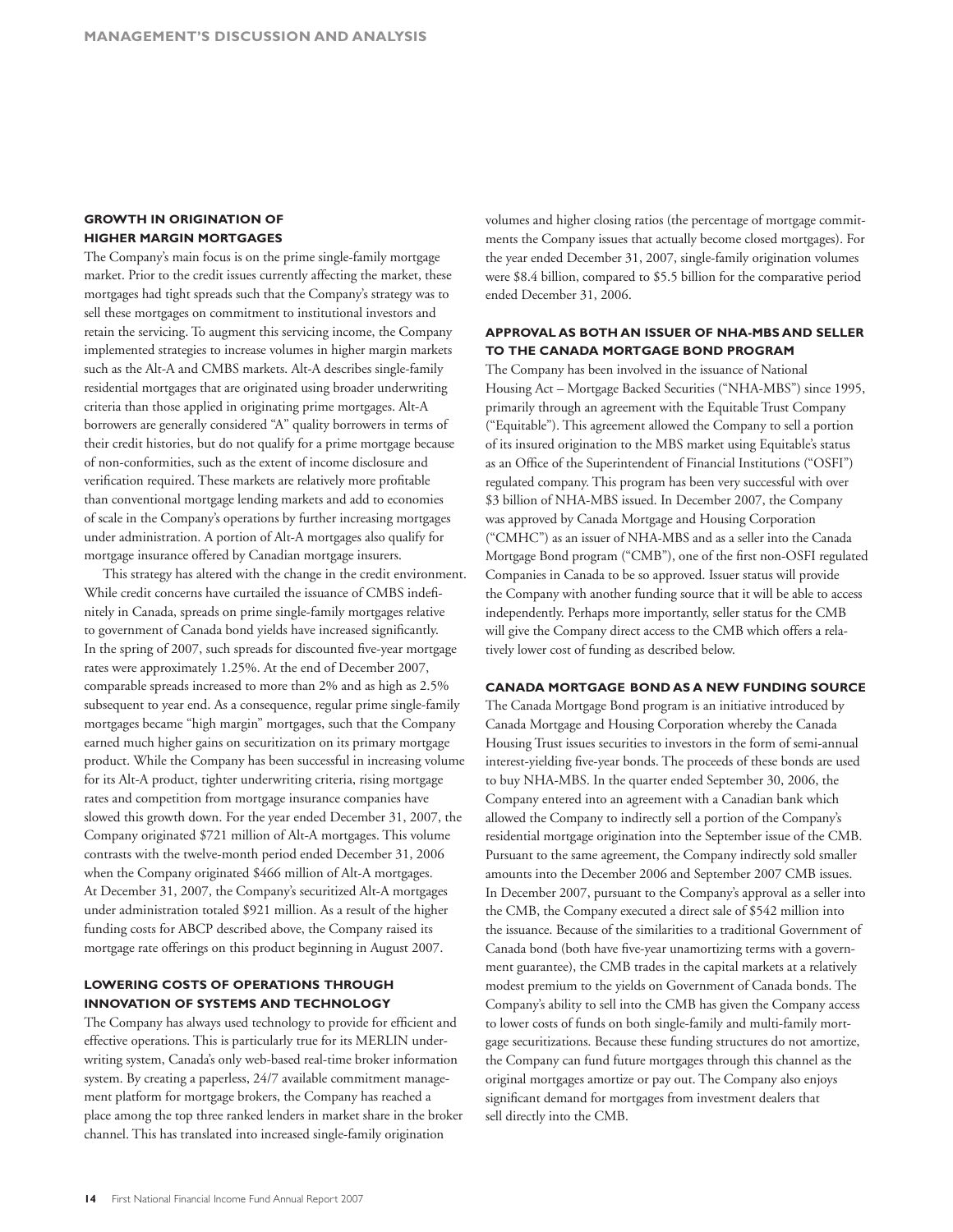## **First National Mortgage Trust as Special Purpose Vehicle**

In another initiative to increase gain on securitization revenue, the Company created a special purpose vehicle, First National Mortgage Trust ("FNMT"), in March 2006 for the purpose of financing its mortgages through the issuance of R-1(High) and R-1(Mid) rated ABCP directly in the Canadian public debt markets. The cost of funding through FNMT has been cheaper than the bank-sponsored alternatives since its inception; however, due to liquidity fears in the ABCP market, these costs began increasing dramatically in mid-August 2007. At that time, FNMT had \$477 million of ABCP issued. Despite the credit quality of the collateral funded by the Company through FNMT, which consisted of approximately 89% of insured prime mortgages, it became apparent that the liquidity fears associated with non-banksponsored ABCP issuers would extend to FNMT. The syndicate of bank-sponsored lenders, which has a pro rata interest in the same mortgage collateral funded by FNMT, became concerned and advised management of the mortgages to take immediate steps to ensure the continued liquidity of FNMT. This was achieved by selling related mortgage assets and refinancing some of FNMT's ABCP with banksponsored CP conduits. By November 6, 2007, FNMT had repaid the entire amount of its outstanding ABCP issuance. The speed and

efficiency with which these assets were sold and refinanced speaks to their quality and liquidity in the mortgage market. The Company plans to solely use bank-sponsored ABCP conduits for the foreseeable future to fund its ABCP requirements.

## **Key Performance Indicators**

The principal indicators used to measure the Fund's performance are:

- • Earnings before income taxes, depreciation and amortization after normalizing management compensation while the Company was a private entity ("Adjusted EBITDA") ; and
- Distributable cash.

Adjusted EBITDA is not a recognized measure under GAAP. However, management believes that Adjusted EBITDA is a useful measure to provide investors with an indication of cash available for distribution prior to capital expenditures and income taxes. Adjusted EBITDA should not be construed as an alternative to net income determined in accordance with GAAP or to cash flows from operating, investing and financing activities. The Fund's method of calculating Adjusted EBITDA may differ from other issuers and, accordingly, Adjusted EBITDA may not be comparable to measures used by other issuers.

| (in \$000s)                                                     |                         | Three months ended   | Year ended              |                       |  |
|-----------------------------------------------------------------|-------------------------|----------------------|-------------------------|-----------------------|--|
|                                                                 | December 31             | December 31          | December 31             | December 31           |  |
|                                                                 | 2007                    | 2006                 | 2007                    | 2006                  |  |
| For the Period                                                  | 68,272                  | 49.551               | 238,971                 | 193,930               |  |
| Revenue                                                         | \$                      | \$                   | S                       | \$                    |  |
| Net income                                                      | 24,050                  | 18,038               | 72,844                  | 57,898                |  |
| Adjusted EBITDA <sup>(1)</sup>                                  | 24,389                  | 18,328               | 74,086                  | 68,158                |  |
| At Period End<br>Total assets<br>Mortgages under administration | 460,336<br>\$33,114,415 | 393,016<br>8.607.866 | 460,336<br>\$33,114,415 | 393,016<br>18.607.866 |  |

*(1) This non-GAAP measure adjusts income before income taxes by adding back expenses for management compensation and interest expense on shareholder loans which consist* 

*primarily of distributions to shareholders while First National operated as a private company. This measure also includes a deduction in the year ended December 31, 2006 of \$750 (\$Nil for the quarter ended December 31, 2006) for normalized compensation for each of the two senior management executives based on compensation policies that took effect on closing of the initial public offering.*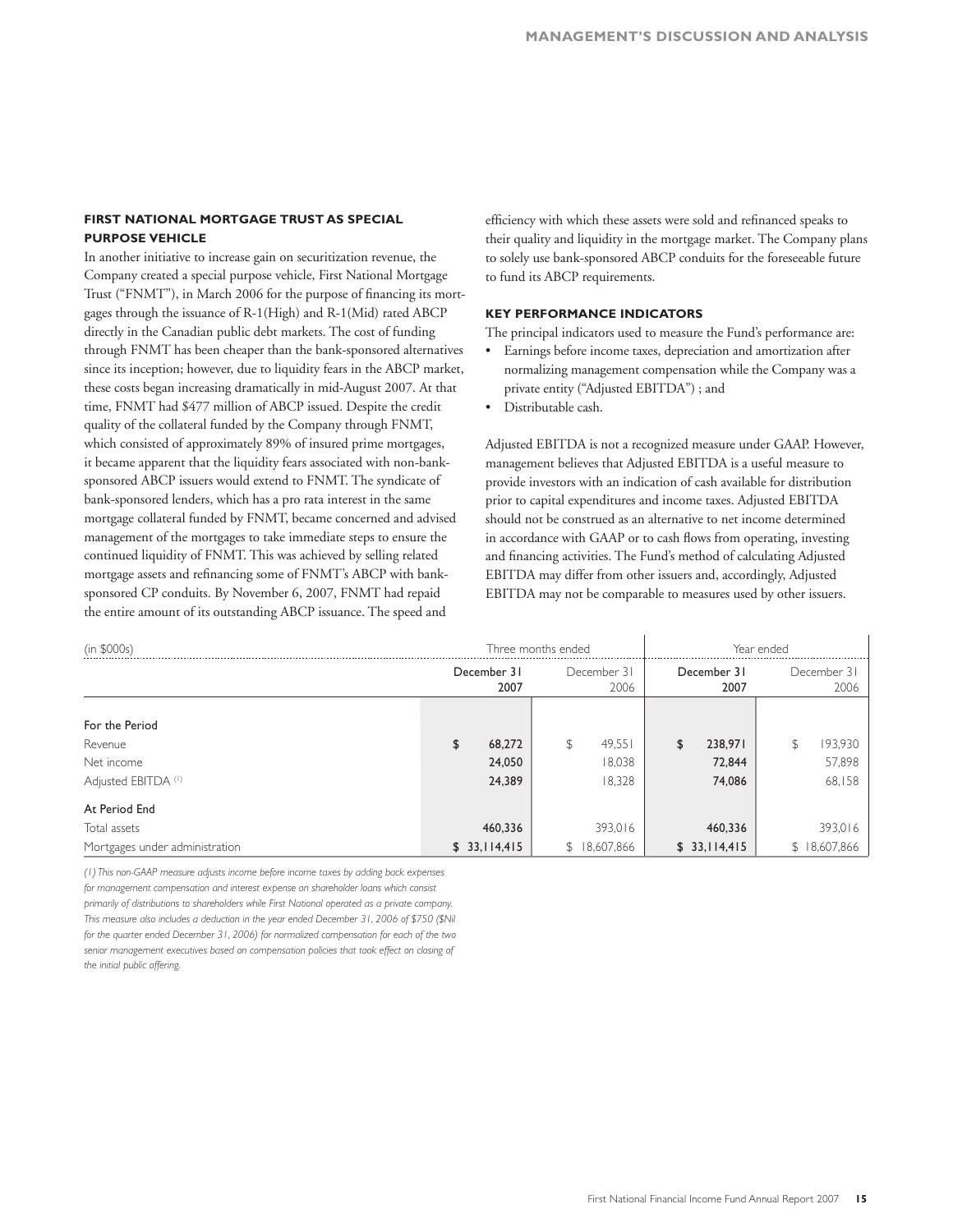Distributable cash is not a defined term under GAAP. Management believes that net cash generated by the Fund prior to distribution is an important measure for investors to monitor. Management cautions investors that due to the Company's nature as a mortgage lender and securitizer, there will be significant variations in this measure from quarter to quarter as the Company collects and invests cash in mortgage securitizations. Accordingly, management believes that Adjusted EBITDA is a more relevant measure of the Company's performance. Distributable cash is determined by the Company as cash provided from operating activities increased/decreased by the change in mortgages accumulated for sale in the period and reduced by maintenance capital expenditures. Mortgages accumulated for sale consist primarily of mortgage loans that the Company funds on behalf of institutional investors on the day of the mortgage advance. A few days later, the Company aggregates all mortgages "warehoused" to date for each investor and receives a cash settlement. As the majority of mortgages are advanced in the last few days of a month, there are large amounts

of cash invested at quarter ends by the Company which are typically received in the first week of the subsequent quarter. The Company's credit facility provides full financing for the majority of these mortgage loans. Accordingly, management believes the measure of distributable cash is only meaningful if the change in mortgages accumulated for sale between reporting periods is accounted for in its determination.

In 2007, the Canadian Securities Administrators issued amended guidance for reporting by income trusts. This policy statement recommends various disclosures and, in particular, describes a new framework for measuring the amount of distributable cash generated by an income trust. The new guidance requires the determination of distributable cash to be reconciled to cash provided from operating activities. In disclosure prior to July 2007, the Company reconciled this measure from adjusted EBITDA. The Company has followed the new guidance, as described above, such that the comparative period calculations of distributable cash have been restated to reflect the current period's presentation.

### **Determination of distributable cash**

(in \$000s)

|                                                          |                     | Three months ended  |                     | Year ended             |  |  |
|----------------------------------------------------------|---------------------|---------------------|---------------------|------------------------|--|--|
|                                                          | December 31<br>2007 | December 31<br>2006 | December 31<br>2007 | December 31<br>2006    |  |  |
| For the Period                                           |                     |                     |                     |                        |  |  |
| Cash provided by (used in) operating activities          | \$98,516            | \$37,222            | \$89,972            | $\frac{1}{2}$ (12,114) |  |  |
| Add (deduct):                                            |                     |                     |                     |                        |  |  |
| Provision for income taxes - current                     |                     |                     |                     | 8,710                  |  |  |
| Interest on shareholder loans                            |                     |                     |                     | 4                      |  |  |
| Working capital distribution                             |                     |                     |                     | 2,880                  |  |  |
| Change in tax payable balances                           |                     |                     |                     | 8,754                  |  |  |
| Change in mortgages accumulated for sale between periods | (83,308)            | (29, 881)           | (14, 632)           | 39,215                 |  |  |
| Less:                                                    |                     |                     |                     |                        |  |  |
| Normalized management compensation                       |                     |                     |                     | 458                    |  |  |
| Public company expenses <sup>(1)</sup>                   |                     |                     |                     | 500                    |  |  |
| Maintenance capital expenditures                         | 335                 | 124                 | 967                 | 6                      |  |  |
| Distributable cash (2)                                   | \$14,873            | 7,217<br>\$         | \$74,373            | 46,287<br>\$           |  |  |

*(1) For the quarter and year ended December 31, 2006, these figures are pro-forma amounts* 

*to provide a suitable basis for comparison to the current quarter's actual figures.*

*(2) This non-GAAP measure adjusts Cash provided by (used in) operating activities by deducting public company expenses and maintenance capital expenditures. The comparative figures assume the Company incurred public company expenses in the prior period as described in the initial public offering prospectus.*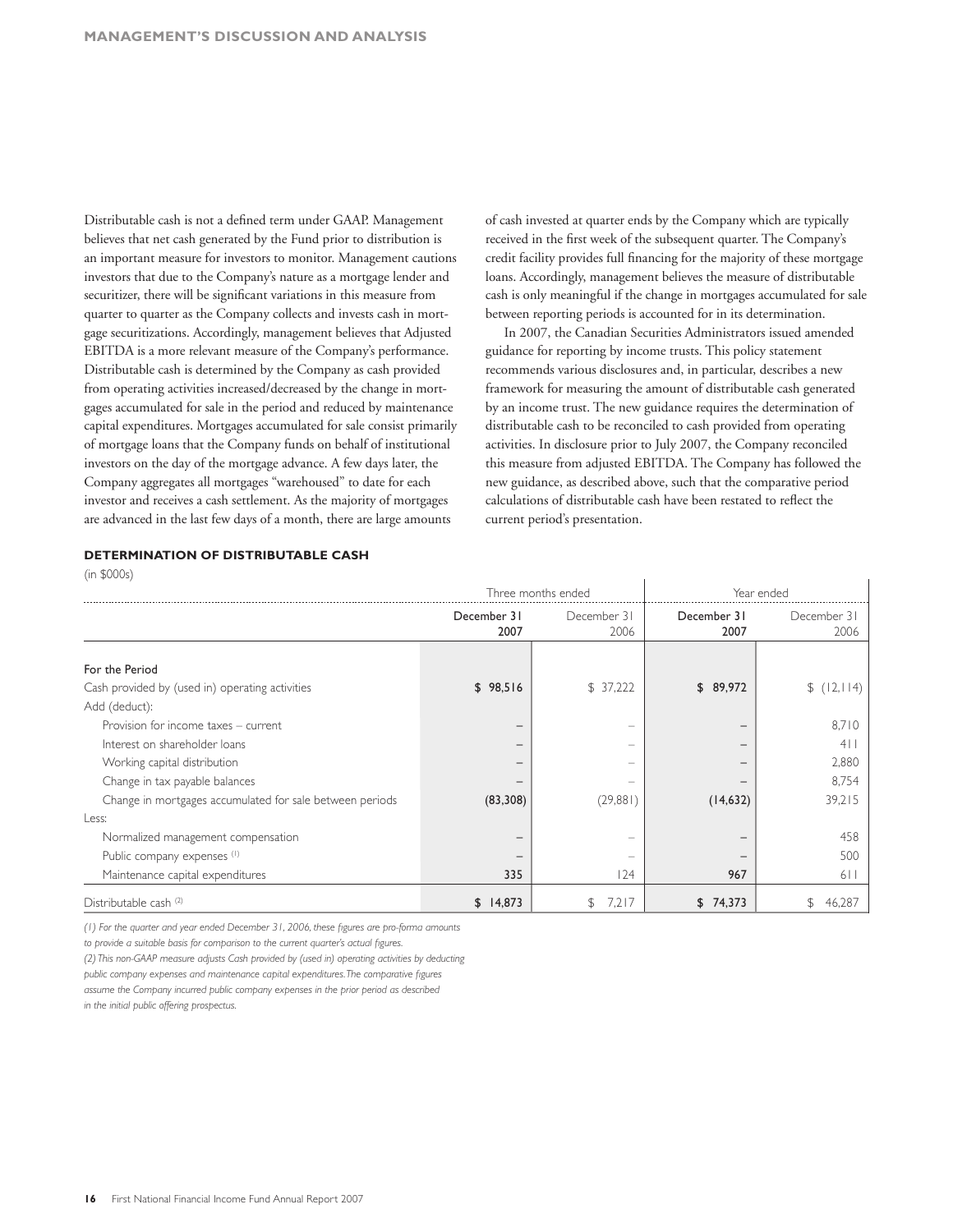## **Revenues and Funding Sources**

### Mortgage Origination

The Company derives a significant amount of its revenue from mortgage origination activities. The majority of mortgages originated are funded by either placement with institutional investors or sale to securitization conduits, in each case with retained servicing. Depending upon market conditions, either an institutional placement or a securitization conduit may be the most cost-effective means for the Company to fund individual mortgages. In general, originations are allocated from one funding source to another depending on market conditions and strategic considerations related to maintaining diversified funding sources. The Company retains servicing rights on virtually all of the mortgages it originates, which provides the Company with servicing fees to complement revenue earned through originations. For the year ended December 31, 2007, origination volume grew from \$7.3 billion to \$10.9 billion or 49% over the same period in the prior year. For the quarter ended December 31, 2007, origination volume grew from \$1.7 billion to \$2.8 billion or 65% over the same quarter in the prior year.

### Placement Fees and Gain on Securitization

The Company recognizes revenue at the time that a mortgage is placed with an institutional investor or sold to a securitization conduit. Cash amounts received in excess of the mortgage principal at the time of placement are recognized in revenue as "Placement fees". The present value of additional amounts (excess spread) expected to be received over the remaining life of the mortgages sold (net of servicing and other costs) is recognized as a "Gain on securitization".

The excess spread on a mortgage is the difference between the interest rate on the mortgage and the yield earned by the investor after accounting for all anticipated prepayment provisions, servicing obligations and other costs. For Alt-A and small conventional multi-unit residential and commercial mortgages, the excess spread also includes assumptions for credit losses.

Upon the recognition of the "Gain on securitization", the Company establishes a "Securitization receivable" which is amortized as spread income is received by the Company. In addition, the Company is also required to establish a "servicing liability", which represents the future cost of servicing the securitized mortgages. As spread income is received by the Company, both the securitization receivable and the servicing liability are amortized accordingly. Residual securitization income consists of two components, a) the difference between the spread income received over time and the spread income assumed in the Company's derivation of securitization receivable; and b) the amortization of the servicing liability. The excess is attributable to better than expected cash flows being earned by the securitization than those anticipated when

gain on sale assumptions regarding prepayments, cost of funds, and credit losses were originally forecasted.

For all institutional placements and loans securitized through NHA-MBS and CMBS, the Company earns "Placement fees". In addition, under certain circumstances, additional revenue from institutional placements and NHA-MBS may be recognized as a "Gain on securitization". Revenues based on these originations are equal to either (1) the present value of the excess spread, or (2) an origination fee based on the outstanding principal amount of the mortgage. This revenue is received in cash at the time of placement. Of the Company's \$10.9 billion of originations for the year ended December 31, 2007, \$8.3 billion was placed with institutional investors, \$323 million was sold under the NHA-MBS program and \$335 million was originated for sale to CMBS conduits.

All loans securitized through the Company's ABCP program are recognized as a "Gain on securitization", as is a portion of the spread earned from NHA-MBS. Of the Company's \$10.9 billion of originations for the year ended December 31, 2007, \$1.9 billion was sold to ABCP conduits and other securitization vehicles, generating "Gain on securitization" revenue. The Company also acquires other significant amounts of mortgages for sale to its ABCP programs from other institutions. For the year ended December 31, 2007, the Company acquired \$152 million of such mortgages, entirely in the first quarter of the year.

In the past several years, the Company has experienced significant growth in mortgages funded through its securitization programs. As a result, revenue from "Gain on securitization" has increased accordingly. Since cash flows received from securitized assets are received over the life of the mortgage, and the revenue is recognized upon origination, there will be a timing difference between the recognition of revenue and the receipt of cash. This is similar to the common practice of most companies to record the revenue from sales at the time that goods are sold or shipped and set up a receivable until the cash is actually received.

The financial effect of the timing difference between the recognition of revenue and the receipt of cash is effectively equal to the "Gain on securitization" less "Amortization of securitization receivable" (net of "Amortization of servicing liability") in any given year. For the year ended December 31, 2007, the volume of mortgages funded through ABCP programs has increased. This timing difference required working capital funding of approximately \$21.2 million (\$18.3 million for the year ended December 31, 2006). To the extent that gains on securitization do not increase for a number of years, the effects of the timing difference would be neutralized as new securitization receivables would be offset by collections of existing securitization receivables.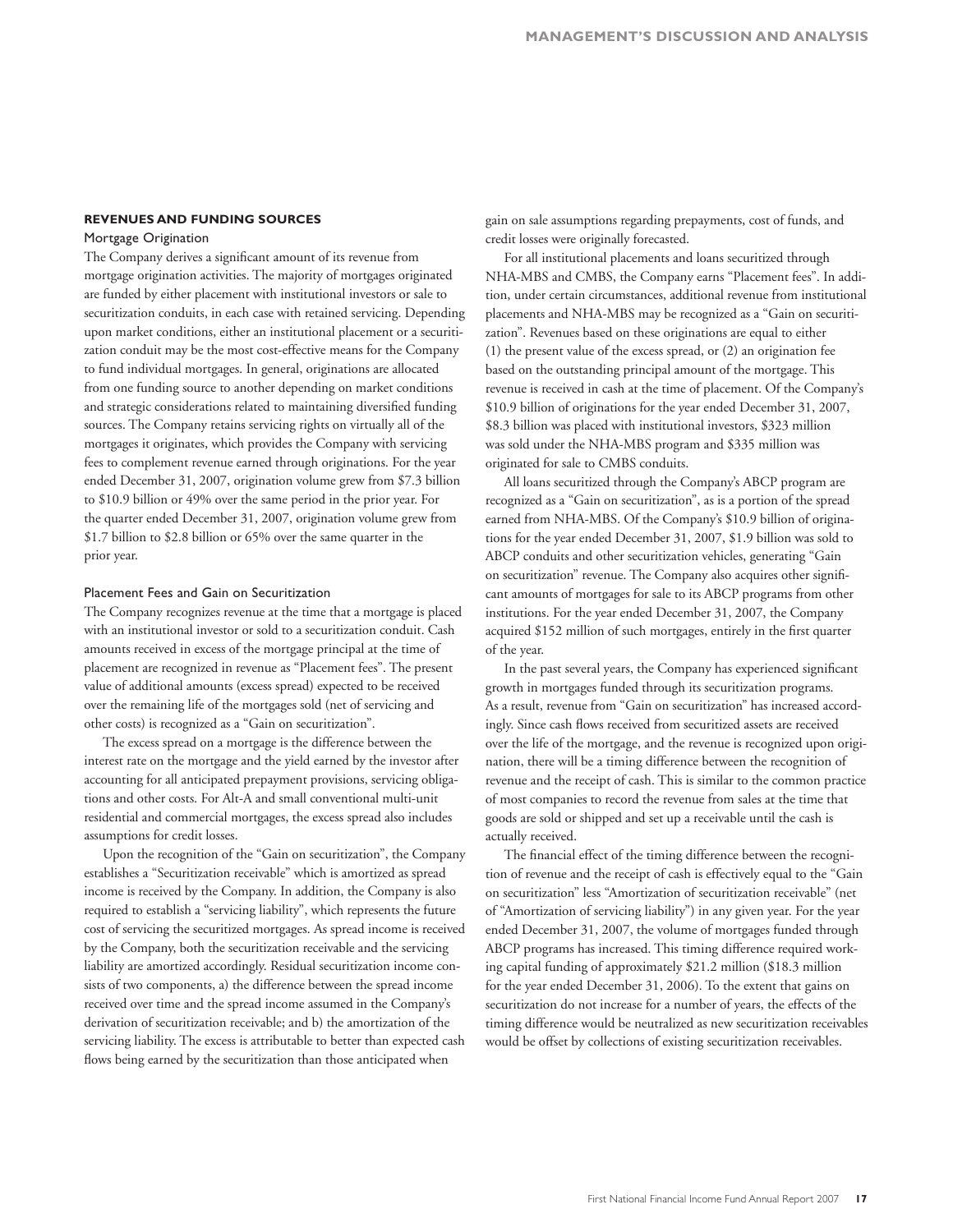#### Mortgage Servicing and Administration

The Company services virtually all mortgages generated through its mortgage origination activities on behalf of a wide range of institutional investors. Mortgage servicing and administration is a key component of the Company's overall business strategy and a significant source of continuing income and cash flow. In addition to pure servicing revenues, fees related to mortgage administration are earned by the Company throughout the mortgage term. Another aspect of servicing is the administration of funds held in trust including: borrower's property tax escrow, reserve escrows, and mortgage payments. As acknowledged in the Company's agreements, any interest earned on these funds accrues to the Company as partial compensation for administration services provided. The Company has negotiated favourable interest rates on these funds with the chartered bank that maintains the deposit account, which has resulted in significant interest revenue.

In addition to the interest income earned on securitization receivables, the Company also earns interest income on mortgage-related assets, including mortgages accumulated for sale, mortgage and loan investments and purchased mortgage servicing rights.

#### **Results of Operations**

The following table shows the volume of mortgages originated by First National and mortgages under administration for the periods indicated.

| (in \$ millions)                                                                     |                     | Three months ended            | Year ended          |                         |  |
|--------------------------------------------------------------------------------------|---------------------|-------------------------------|---------------------|-------------------------|--|
|                                                                                      | December 31<br>2007 | December 31<br>2006           | December 31<br>2007 | December 31<br>2006     |  |
| Mortgage Originations by Asset Class                                                 |                     |                               |                     |                         |  |
| Single-family residential                                                            | 2,127<br>\$         | $\mathcal{L}$<br>1.138        | 8,368<br>\$         | $\mathfrak{D}$<br>5,512 |  |
| Multi-unit residential and commercial                                                | 635                 | 580                           | 2,508               | 1,798                   |  |
| Total originations                                                                   | \$<br>2,762         | 1,718<br>$\mathfrak{D}$       | \$10,876            | 7,310<br>\$             |  |
| Funding of Mortgage Originations by Source<br>Institutional investors<br><b>CMBS</b> | \$<br>2,150<br>3    | $\frac{1}{2}$<br>1,161<br>115 | \$<br>8,280<br>335  | \$<br>5,454<br>407      |  |
| NHA-MBS                                                                              | 133                 | 22                            | 323                 | 173                     |  |
| Securitization and Company internal resources<br>Total                               | 476<br>2,762<br>\$  | 420<br>1,718<br>\$            | 1,938<br>\$10,876   | 1,276<br>7,310<br>\$    |  |
| Mortgages under Administration                                                       |                     |                               |                     |                         |  |
| Single-family residential                                                            | \$20,417            | \$14,145                      | \$20,417            | \$<br>14, 145           |  |
| Multi-unit residential and commercial                                                | 12,697              | 10,214                        | 12,697              | 10,214                  |  |
| Total                                                                                | \$33,114            | \$24,359                      | \$33,114            | \$24,359                |  |

The Company experienced excellent mortgage origination growth in the year and quarter ended December 31, 2007. Total mortgage origination increased from \$7.3 billion in the comparative year of 2006 to \$10.9 billion for the year ended December 31, 2007, representing an increase of 49%. For the fourth quarter comparison, the growth between periods exceeded 60%. This growth reflects the Company's growing market share in the single-family residential mortgage broker channel and continued strength in Canada's commercial real estate market.

The increase in the cost of funding due to the volatility in the ABCP markets and the resulting fair value adjustment to the Company's securitization receivable offset what would have been a truly outstanding year for the Company. The year began with a well-bid market for assetbacked securities trading at tight spreads relative to risk-free benchmark

yields. During the third quarter, these spreads widened as fears related to US sub prime mortgages permeated all asset-backed securities markets. At the time the Company calculated the fair value adjustment, ABCP was trading at spreads approximately 0.50% above historical levels. Management decided to make an estimate of the possible impact of the credit tightening by adjusting its securitization models as if ABCP would trade at those elevated levels permanently. Consequently, a downward fair value adjustment of \$20.3 million related to the securitization receivable was recorded as a reduction of revenue in the third quarter. In addition to this amount, the Company has also recorded a downward fair value adjustment of \$2.6 million for mortgages accumulated for sale originated for the securitization market to reflect the widened spreads. Summing these two adjustments, a total downward adjustment of \$22.9 million related to securitization-related assets was recorded in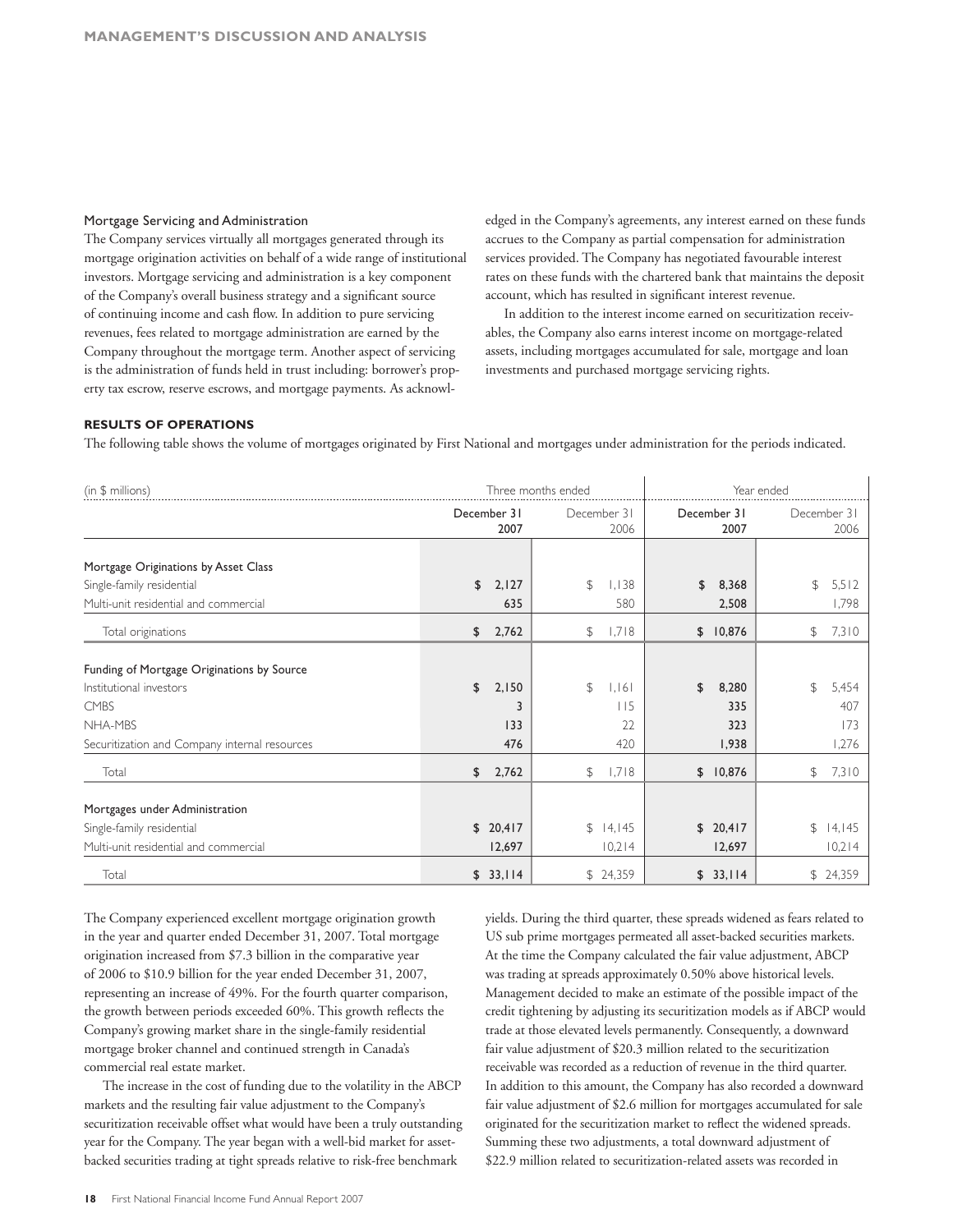the third quarter. During the fourth quarter, ABCP spreads rose higher until this trend reversed dramatically in January 2008 with spreads narrowing rapidly such that by the end of the month, 30-day ABCP was trading only 0.10 percentage points higher than historical levels. The Company has remained conservative and at year end has assumed in the calculation of the fair value of its securitization receivable, that 30-day ABCP is 0.40 percentage points higher than historical levels.

Total revenues for the year ended December 31, 2007 compared to the same period in 2006 increased by 23% from \$193.9 million to \$238.8 million; however, revenues before fair value adjustments of \$24.4 million grew to \$263.3 million or 36% year-over-year. This growth resulted primarily from increased origination volume. Mortgage servicing revenue also grew due to the substantial increase in mortgages under administration.

The increase in ABCP funding costs has also affected the residual securitization component of this quarter's revenue. This was due to actual cash flows received since August 2007 being less than those implied in the securitization receivable. Gains on securitization revenue was affected in the fourth quarter only as the Company changed its assumptions used to determine gains on securitization related to increased ABCP costs beginning after the third quarter.

#### Placement Fees

Comparing the year ended December 31, 2007 to the same period ended December 31, 2006, placement fee revenue increased by 43% to \$129.9 million from \$90.8 million. This was largely due to the growth of mortgages originated for institutional placement which increased by 52% year-over-year, particularly from the residential segment, for which originations grew 54% year-over-year. Lending fees earned on Alt-A origination have also contributed approximately 4% to the increase in these fees. The growth from the increase in origination volume was mitigated by a change in product mix for residential mortgages. In the commercial segment, the Company suffered from changing credit markets in the CMBS market. In 2006, this was a well-bid market in which the Company earned revenues of \$7.5 million. During 2007, CMBS investors increasingly demanded higher spreads on issuances until the fall when the CMBS market deteriorated. As such the Company was able to sell into the CMBS market only in the first two quarters of the year, earning revenues of \$3.2 million. This change in the CMBS market accounted for a 5% drop in placement fees year-over-year. The credit environment also affected non CMBS commercial placement fees which increased by 1% from 2006 to 2007 as the Company earned smaller spreads on the higher volumes originated.

#### Gains on Securitization

Gains on securitization revenue increased by 26% to \$53.5 million from \$42.4 million. The increase was due to a variety of influences including: gains from indirect sales into the CMB program, higher Alt-A origination, and one-time gains related to large securitizations. The Company sells a portion of its residential origination volume to

institutional investors. In some cases the Company earns additional revenue over the term of the sold mortgages based on those investors' current funding rates. Because of the turmoil in the credit markets beginning in August 2007, funding rates dependent on Government of Canada bond yields decreased steadily to the end of the year. During the same period, prime mortgage rates increased, such that the spread between five-year fixed residential rates and similar term government bonds widened from 1.25 percentage points to more than 2.00 percentage points as at December 31, 2007. For these mortgages, the Company recorded \$8.0 million more gains on securitization than in the prior year.

Alt-A origination grew from \$467 million in 2006 to \$721 million in 2007, an increase of 54%. Although the cost of funding for the Alt-A program increased dramatically mid-way through the year, the Company was able to quickly increase the rates it offered to borrowers on the Alt-A product. The increase in volume contributed \$8.2 million in additional revenue related to gains on securitization.

In September 2006, the Company recorded a one-time \$7.2 million gain related to the securitization of a large portfolio of mortgages through a financial institution to use as collateral in the CMB. While the Company had gains on securitization related to sales through to the CMB in 2007, they were of smaller significance and represented a better execution of mortgage volume than would have been securitized elsewhere in the previous year. As reported in the first quarter of 2007, the Company purchased and securitized a single-family mortgage portfolio totaling \$152 million, which produced a one-time gain on securitization of \$3.3 million.

Lastly, gains on securitization decreased in the fourth quarter due to the increased credit spreads attributable to the credit market turmoil that began in August 2007. In particular, consistent with the Company's downward adjustment for securitization-related assets recorded in the third quarter, the Company assumed ABCP spreads were 0.50 percentage points higher than BAs for the calculation of gains on securitization in that quarter.

## Mortgage Servicing Income

Mortgage servicing income increased by 38% to \$51.3 million from \$37.3 million, which was primarily due to the growth in the portfolio of mortgages under administration. This portfolio grew by 36% year-over-year, with the residential component growing by 44%. The residential component has a larger impact on servicing revenue as the price per unit is much higher than that on the commercial portfolio. Another aspect of this revenue is interest earned on funds held in trust. These funds are administered by the Company and include borrowers' property tax escrow. This income was \$11.8 million for the year ended December 31, 2007 and \$8.8 million for the 2006 comparative year. The growth was due to the increase in short-term interest rates and the amount of funds held in trust. At December 31, 2007 the amount of funds held in trust was \$325 million compared to \$287 million at December 31, 2006 and the average 30-day Canadian Dollar Offer Rate ("CDOR"), which is a benchmark for short-term interest rates, increased from 4.12% for 2006 to 4.54% for 2007.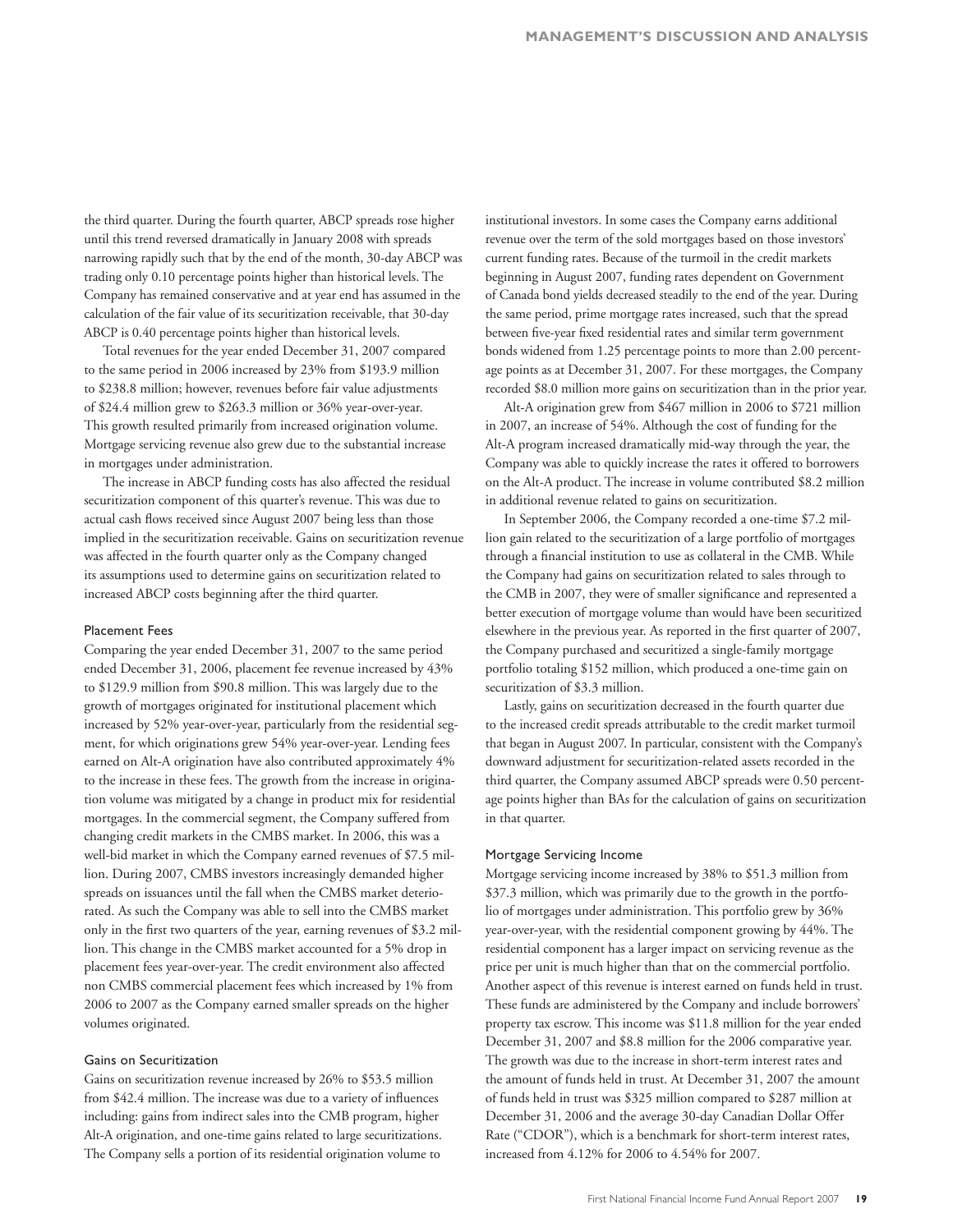#### Mortgage Investment Income

Mortgage investment income increased by 37% to \$21.3 million from \$15.5 million. This increase was due to increased investment in mortgage assets held on the balance sheet, including mortgages accumulated for sale, net securitization receivables, mortgage and loan investments and purchased mortgage servicing rights. These assets, excluding mortgages accumulated for sale, which turn over daily, increased by 29% from December 31, 2006 to December 31, 2007. This increase was augmented by a 6% increase in short-term interest rates during the year with the prime lending rate averaging 6.10% for the year ended December 31, 2007 versus 5.76% for the comparative period.

## Residual Securitization Income

Residual securitization income decreased by 9% to \$7.3 million from \$8.0 million. The primary source of this revenue is the amortization of the servicing liability, which represents the servicing portion of the spread received from securitization conduits. The other source is the cash flows received in excess of the expected cash flows from securitization vehicles. The decrease is a result of two offsetting significant factors: (1) increased securitization receivables upon which these revenues are earned; and (2) tightened spreads in the securitization markets in the last five months, as discussed previously.

Because of increasing origination volumes of CMB, Alt-A, and small commercial mortgages, the securitization receivable has grown from \$77 million as at December 31, 2006 to \$89 million as at December 31, 2007, a growth rate of 16%. The additional revenue implied by this increase was offset by the compressed spreads related to funding securitization in the fourth quarter. The Company's fair market value adjustment for the widened ABCP spreads, as discussed previously, at the end of the third quarter effectively decreased the cash flows expected from these securitizations going forward. However, actual spreads for ABCP peaked at 0.65% above historical levels during the fourth quarter, negatively impacting the residual securitization income.

Second, the historical spread between prime lending rates and the cost of 30-day BAs was also abnormally compressed. This affects the Company as its floating rate mortgages use prime as a basis for its mortgage rates and it relies on funding tied to BAs in a significant portion of its securitizations. These two rates have historically exhibited a spread of approximately 1.65 percentage points, with prime being higher. Beginning in August 2007, this relationship changed as the cost of BAs increased relative to prime, such that the spread compressed to about 1.20 percentage points at its tightest in mid-September. Much like the cost of ABCP, this spread returned to historical norms of approximately 1.65 percentage points in January 2008. For the last five months of the 2007 year, the prime/BAs spread was compromised on average by 0.20 percentage points. The Company had approximately \$2.0 billion of securitized mortgages under administration at December 31, 2007 that ultimately depended on BAs as the basis of funding. Accordingly residual securitization income was reduced by approximately

\$1.7 million in 2007 because of this temporary spread compression. This is in addition to an estimated decrease in revenue related to the fair market value adjustment recorded in the third quarter, discussed previously. The Company estimates that expected cash flows from affected securitization vehicles were reduced by \$1.0 million during this period.

Realized and Unrealized Losses on Financial Instruments Effective January 1, 2007, the Company began to record realized and unrealized losses on financial instruments pursuant to new CICA section 3855. For First National, this line item typically consists of two components: (1) gains and losses related to holding term assets derived using discounted cash flow methodology and (2) those related to the Company's economic hedging activities. The term assets are affected by changes in credit markets and Government of Canada bond yields (which form the risk-free benchmarks used to price the Company's assets including the Company's investment in securitization receivables, cash collateral and subordinate notes held by securitization trusts, as well as swap derivatives). The Company does not attempt to hedge these assets and accordingly will experience potentially significant unrealized gains and losses as credit spreads change and bond yields fluctuate.

In addition to the fair value adjustment of \$20.3 million related to ABCP recorded in the third quarter mentioned previously, the impact of tightening credit markets also caused the deterioration of the CMBS market. As a result, the Company has determined that it is currently uneconomical to issue CMBS in Canada. The Company has accounted for this by adjusting downward the market value of the CMBS mortgages it held at December 31, 2007 by \$5.1 million, \$2.5 million of which was recorded in the fourth quarter. In the fourth quarter of 2007, the Company revised its estimate for the funding costs associated with ABCP to 0.40 percentage points higher than historical rates. The unrealized fair value gain that this adjustment produced has been offset with downward adjustments related to the valuation of credit enhancements required for the ABCP securitizations (primarily cash collateral) and the CMBS mortgages described above.

During the year, bond yields also declined as capital markets reacted to the credit environment and weakening economic data. The yield for five-year benchmark bonds decreased from approximately 4.60% as at December 31, 2006 to about 3.88% by the end of 2007. To adjust to fair market value, the Company decreased the rates at which it discounts the cash flows associated with its securitizations. While this accounted for some unrealized gains in fair market value in the year, implicitly the Company will now earn a lower rate of return on these assets going forward such that this gain is essentially an acceleration of accounting earnings otherwise earned in the future. The amount of cash flows to be received by the Company from the underlying securitization structures has not been affected by these changing bond yields. These gains and the mark to market of other financial assets and liabilities explain the remaining change of this component revenue.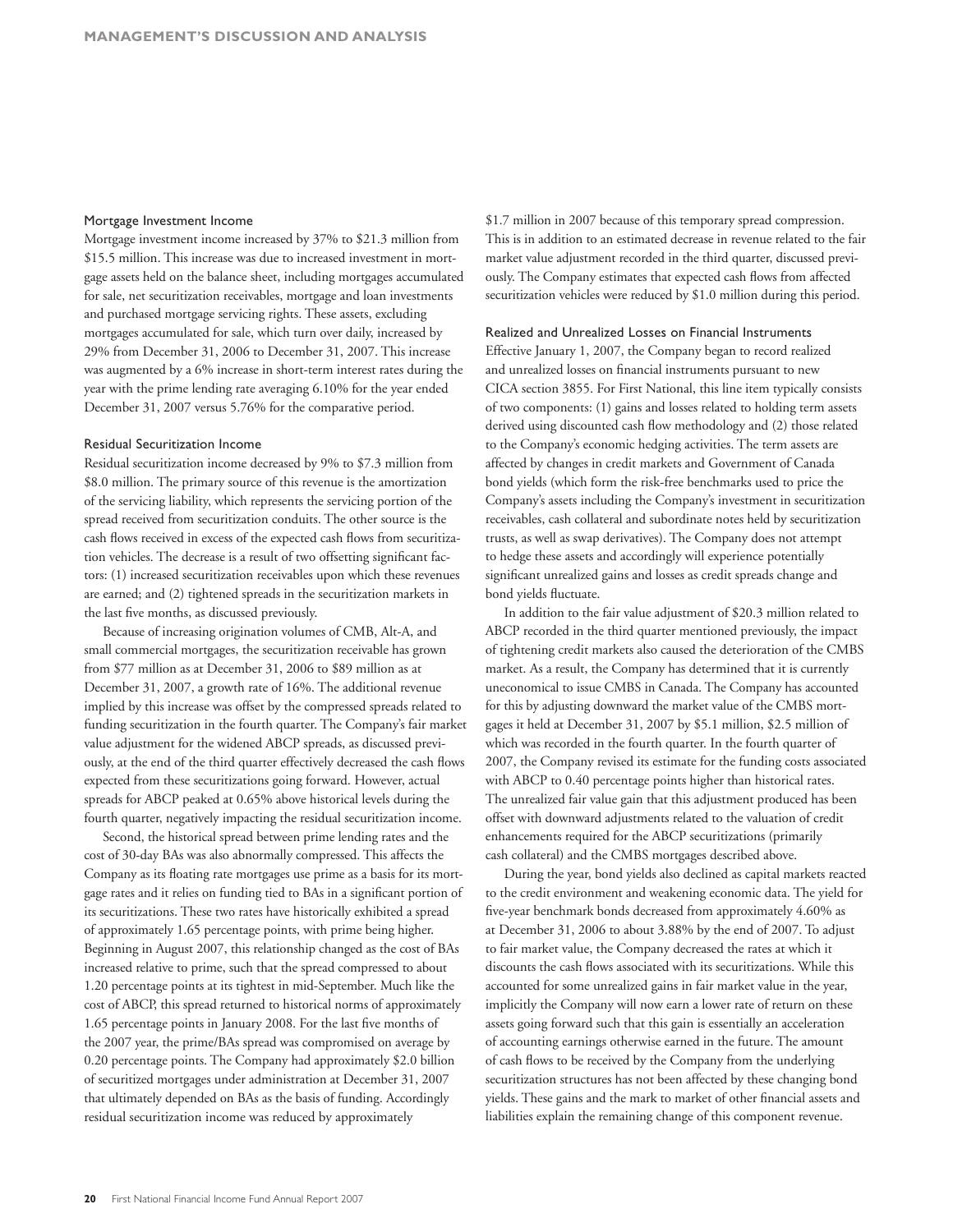#### Brokerage Fees Expense

Brokerage fees expense increased by 33% to \$102.9 million from \$77.6 million. The increase was due primarily to the increased singlefamily residential origination, which increased 52% year-over-year. As virtually all single-family mortgage originations are sourced through brokers, these percentage changes should be comparable. In the 2006 year, the Company expensed \$6.3 million of brokerage fees related to the origination of a portfolio of mortgages sold as CMB collateral. In 2007, the Company had two one-time items that affected brokerage expenses: \$2.8 million for the purchase of \$152 million of mortgages for securitization, and a \$1.5 million reduction related to the overaccrual of volume bonus expense related to 2006. Excluding these items, brokerage fees year-over-year would have increased by 46%. Additional savings are from product mix changes. In 2007, a change in product mix from longer-term originated mortgages to shorter-term also affected brokerage fee expense, reducing costs by approximately 5%.

#### Salaries and Benefits Expense

Salaries and benefits expense increased by 24% to \$34.9 million from \$28.1 million. To support the increase in mortgage origination and servicing a larger mortgage portfolio under administration, the Company increased staff levels. As at December 31, 2007, the Company had 448 employees compared to 352 as at December 31, 2006. The 27% increase in the number of employees and higher sales commissions payable to employees to generate the 52% increase in overall volume, explains this increase. Management salaries are paid to the two senior executives who own the Class B LP units indirectly. The current period's expense includes an increase to these management salaries as a result of the revised compensation arrangement executed on closing the initial public offering.

#### Interest Expense

Interest expense increased by 53% to \$13.2 million from \$8.6 million. This was primarily driven by increased use of the Company's credit facility for commercial mortgage investments and warehousing the larger origination volume that occurred during the year. As discussed in the "Liquidity and cash resources" section of this analysis, the Company warehouses a portion of the mortgages it originates prior to settlement with the ultimate investor. The Company uses the credit facility with its banking syndicate to fund the mortgages in this period. Mortgage and loan investments increased by 54% year-over-year and origination of single-family mortgages increased 52%, both evidencing the higher interest expense. Overall borrowing costs were unaffected by the rate environment as average prime lending rates as described above, did not change significantly year-over-year. Interest on shareholders' loans is \$Nil in the current year as the related shareholder loans were repaid in March 2006.

#### Other Operating Expense

Other operating expense increased by 23% to \$13.7 million from \$11.1 million. The increase in these expenses was primarily due to the 36% increase in mortgages under administration year-over-year. The normalized growth of these expenses trails the growth in mortgages under administration, providing evidence of the economies of scale built into the Company's business model.

#### Provision for Income Taxes

Because the Company converted to a limited partnership from a corporation, the income before income taxes earned subsequent to the conversion date of June 15, 2006 does not attract tax at the partnership level. Accordingly, there is no provision for income taxes for the year ended December 31, 2007.

#### Net Income

Net income increased by 26% to \$72.8 million from \$57.9 million. The growth of earnings has lagged growth in mortgages under administration and origination due to the unrealized losses on securitization assets which comprise most of the \$24.3 million of fair value adjustments. Excluding these unrealized losses and provision for income taxes related to 2006, net income would have grown by 45% which is more consistent with the growth of mortgages under administration and origination volumes.

#### Adjusted EBITDA

Adjusted EBITDA increased by 9% to \$74.1 million from \$68.2 million. The increase was mitigated due to the unrealized losses on the securitization assets within the \$24.3 million of fair value adjustments. Excluding these unrealized losses, Adjusted EBITDA would have grown by 44%, which corresponds to the growth of mortgages under administration and origination.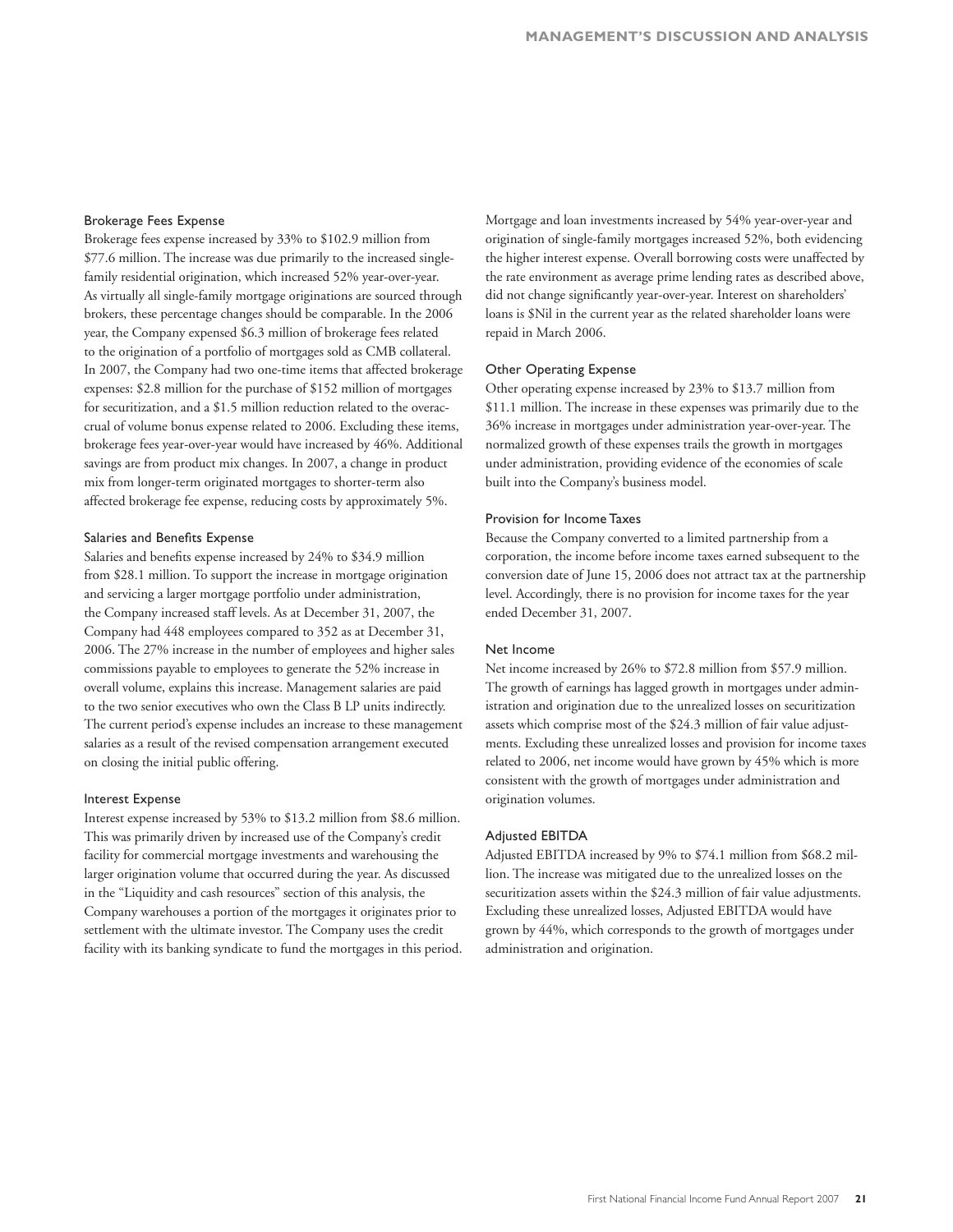## **Operating Segment Review**

The Company aggregates its business from two segments for financial reporting purposes: (i) Residential (which includes single-family residential mortgages) and (ii) Commercial (which includes multi-unit and commercial mortgages), as summarized below.

#### Operating Business Segments

(in \$000s, except percent amounts)

|                                                                                      |                               | Residential                   | Commercial                    |                                  |  |
|--------------------------------------------------------------------------------------|-------------------------------|-------------------------------|-------------------------------|----------------------------------|--|
| Year ended                                                                           | December 31<br>2007           | December 31<br>2006           | December 31<br>2007           | December 31<br>2006              |  |
| Originations<br>Percentage change                                                    | 8,368,000<br>\$<br>51.8%      | 5,512,000<br>\$               | 2,508,000<br>\$<br>39.5%      | ,798,000                         |  |
| Revenue<br>Percentage change                                                         | 194,478<br>\$<br>36.2%        | 142,762<br>\$                 | 44,492<br>\$<br>$(13.0\%)$    | 51,168<br>\$                     |  |
| Income before income taxes and corporate non-allocated expenses<br>Percentage change | \$<br>52,657<br>44.0%         | \$<br>36,556                  | \$<br>21,687<br>(31.4%)       | \$<br>31,615                     |  |
| Period ended                                                                         | December 31<br>2007           | December 31<br>2006           | December 31<br>2007           | December 31<br>2006              |  |
| Identifiable assets<br>Mortgages under administration                                | 235,770<br>\$<br>\$20,417,446 | 188,001<br>\$<br>\$14,145,311 | 224,566<br>\$<br>\$12,696,969 | 340, I I 5<br>\$<br>\$10,214,170 |  |

#### **Residential segment**

Residential revenues have increased by 36% from the prior year primarily due to increased origination volumes. The increase has been offset by the fair value adjustment related to the residential-based securitization receivable. Without this adjustment of approximately \$14 million, and the \$7.2 million gain on securitization related to the Company's CMB execution in September 2006, revenue would have increased by 54%. This is consistent with the increase in origination of single-family mortgages of 52%. The income from this segment has decreased due to the fair value adjustments recorded in the current year. Excluding these adjustments, net income would have increased by 82%. This rate is reflective of the growth in origination volume and wider prime mortgage spreads in the last two quarters of 2007 that have driven higher gains on securitization.

Identifiable assets have increased due to increased single-family origination volumes which affect mortgages accumulated for sale, mortgage and loan investments, and securities purchased under resale agreements and owned. These securities are used by the Company to hedge outstanding Alt-A fixed mortgage rate commitments in the residential sector.

#### **Commercial Segment**

Commercial revenues decreased by 13.0% from the prior year primarily due to the fair value adjustments related to the securitization receivable and mortgages accumulated for sale. Excluding these adjustments, revenue would have increased by 1.3%. This increase is below the commercial origination growth rate due to the deterioration of the

CMBS market, which caused revenue from CMBS to fall \$4.3 million year-over-year. Tighter margins on commercially-dependent placement fees also contributed to the decrease in revenues. For similar reasons, income before income taxes excluding the fair value adjustments grew by only 1.3% year-over-year.

 $\mathbf{I}$ 

Identifiable assets for the commercial sector decreased primarily due to decreased hedging requirements for funded and committed commercial mortgages. The Company had approximately \$112 million fewer securities held for resale for its commercial mortgages at the end of December 2007 compared to the end of December 2006.

#### **Liquidity and Capital Resources**

The Company's liquidity strategy has been to use bank credit to fund working capital requirements and to use cash flow from operations to fund longer-term assets, providing a relatively low leveraged balance sheet. The Company's credit facilities are typically drawn to fund: (1) mortgages accumulated for sale, (2) securitization receivables, and (3) mortgage and loan investments. The Company has a credit facility with a syndicate of five banks which provides for a total of \$300 million in financing. Bank indebtedness also includes borrowings obtained through securitization transactions, outstanding cheques, and overdraft facilities.

At December 31, 2007, outstanding bank indebtedness was \$198.5 million (December 31, 2006 –\$169.6 million) of which \$76.0 million (December 31, 2006 – \$90.7 million) was drawn to fund mortgages accumulated for sale. At December 31, 2007, the Company's other interest-yielding assets included: (1) securitization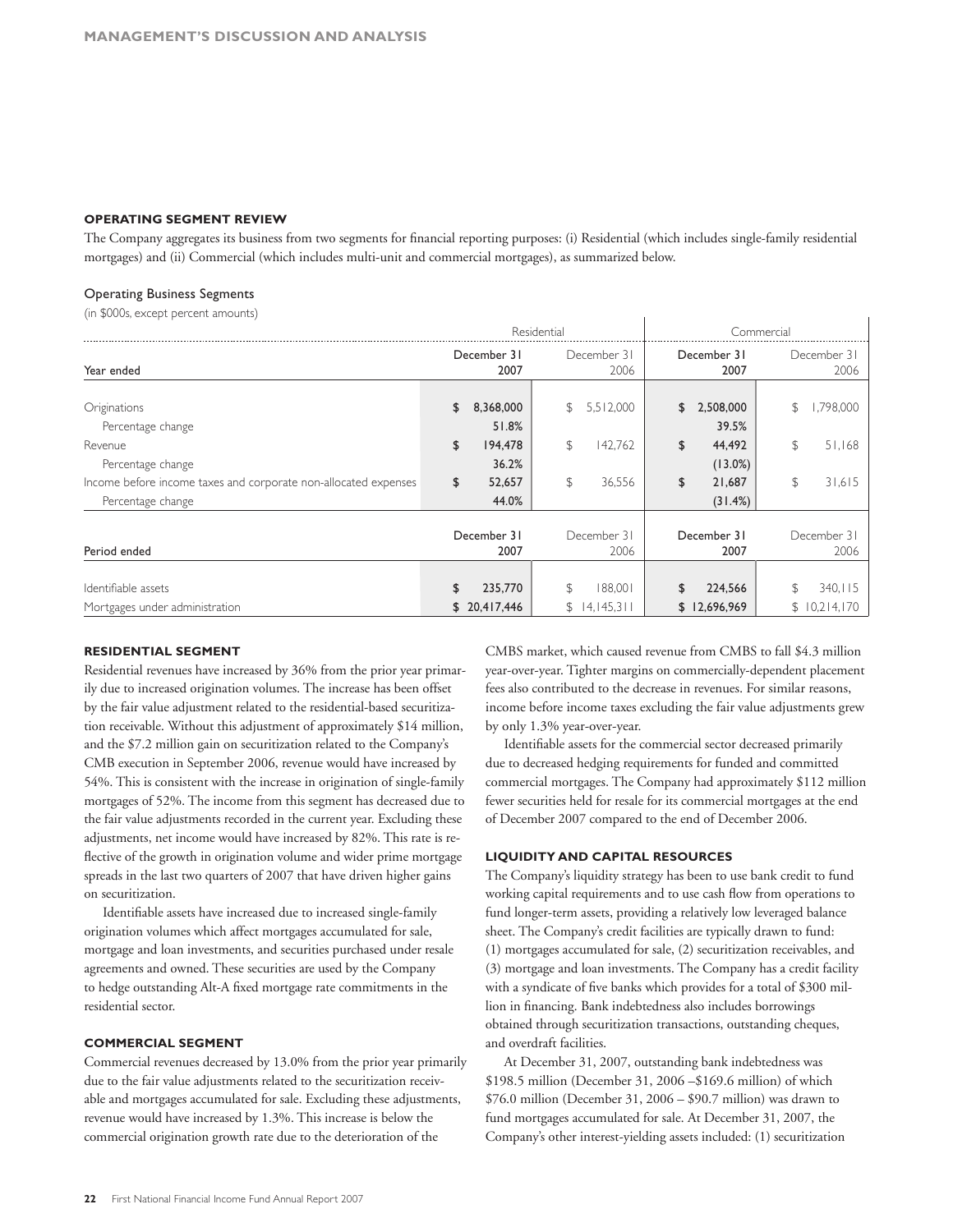receivables of \$88.9 million (December 31, 2006 – \$77.9 million) and (2) mortgage and loan investments of \$82.4 million (December 31, 2006 – \$53.2 million). The difference between bank indebtedness and mortgages accumulated for sale, which the Company considers a proxy for true leverage, has grown between December 2006 and December 2007 and now stands at \$122.5 million. This represents a debt to equity ratio of approximately 1.23 to 1 which the Company believes is still at a conservative level. This ratio has increased in part because of the reduction of equity in the last two quarters resulting from the fair value adjustments related to securitization assets. Excluding these adjustments, this ratio would have been 0.98 to 1. The ratio has also increased as the Company has taken advantage of opportunities to invest in mortgage and loan investments.

Despite the disruption in the ABCP market described previously, the Company continues to see demand for mortgage product from institutional investors and liquidity from bank-sponsored commercial paper conduits. The Company's strategy of using diverse funding sources has allowed the Company to remain profitable during the current credit environment.

The Company funds a portion of its mortgage originations with institutional placements and sales to securitization vehicles on the same day as the advance of the related mortgage. The remaining originations, primarily residential, are funded by the Company on behalf of institutional investors or securitization vehicles on the day of the advance of the mortgage. On specified days, typically weekly, the Company aggregates all mortgages "warehoused" to date for an institutional investor and transacts a settlement with that institutional investor. A similar process occurs for sales to securitization vehicles, although the Company can dictate the date of sale into the vehicle at its discretion. The Company uses a portion of the committed credit facility with the banking syndicate to fund the mortgages during this "warehouse" period. The credit facility is designed to be able to fund the highest balance of warehoused mortgages in a month and is normally only partially drawn.

#### Payments Due by Period

(in \$000s) Total 0–1 Years 1–3 Years 4–5 Years After 5 Years Lease obligations \$ 12,230 | \$ 3,075 | \$ 6,056 | \$ 2,615 | \$ 484 Servicing liability \$ 16,124 | \$ 5,003 | \$ 6,797 | \$ 2,637 | \$ 1,687 Total contractual obligations 6 28,354 \$ 28,354 \$ 8,078 \$ 12,853 \$ 5,252 \$ 2,171

The Company also invests in short-term mortgages, usually six to eighteen months, to bridge existing borrowers in the interim period between long-term financing solutions. The banking syndicate has provided credit facilities to partially fund these investments. As these investments return cash, it will be used to pay down this bank indebtedness. The syndicate has also provided credit to finance a portion of the Company's securitization receivables and other miscellaneous long term financing needs.

## **Capital Expenditures**

First National's business is not a capital-intensive business. Historically, capital expenditures have included technology software and hardware, facility improvements and office furniture. In the year ended December 31, 2007, the Company purchased new computers, leasehold improvements, and office and communication equipment to support the growth of its single-family residential business, particularly its expansion into the Quebec market.

Going forward, the Company expects maintenance capital expenditures will be approximately \$1,000,000 annually and primarily relate to technology (software and hardware) maintenance. Maintenance capital expenditures are expected to be funded from operating cash flow.

#### **Summary of Contractual Obligations**

The Company's long-term obligations include five to ten year operating leases for its four offices across Canada, and its obligations for the ongoing servicing of mortgages sold to Trusts and mortgages related to servicing rights purchased. The Company sells it mortgages to Trusts and purchases servicing rights on a fully-serviced basis, and is responsible for the collection of the principal and interest payments on behalf of the Trusts, including the management and collection of mortgages in arrears.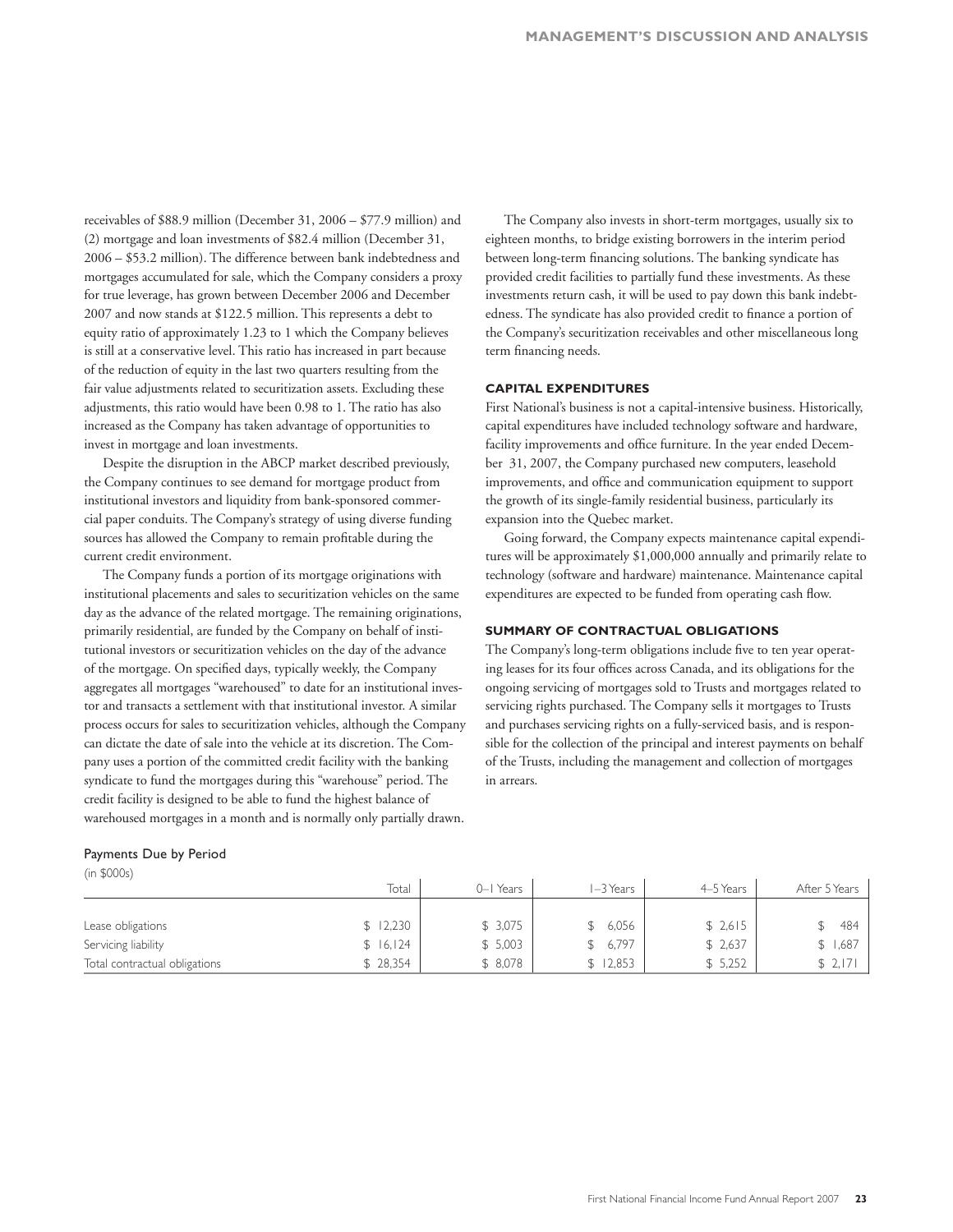## **Guarantees**

First National Financial Operating Trust (the "Trust") and First National Financial GP Corporation (FNFLP's general partner, the "GP") have entered into postponement of claim and guarantees with respect to FNFLP's borrowings under its credit facility. The guarantee is supported by first ranking security over all the present and future assets of the Trust, including a first ranking pledge of all securities held by the Trust in FNFLP and the GP.

## **Critical Accounting Policies and Estimates**

FNFLP prepares its financial statements in accordance with GAAP, which requires management to make estimates, judgements and assumptions that management believes are reasonable based upon the information available. These estimates, judgements and assumptions affect the reported amounts of assets and liabilities and disclosure of contingent assets and liabilities at the date of the financial statements, and the reported amounts of revenue and expenses during the reporting period. Management bases its estimates on historical experience and other assumptions, which it believes to be reasonable under the circumstances. Management also evaluates its estimates on an ongoing basis.

The significant accounting policies of First National are described in Note 2 to the audited financial statements prepared as at December 31, 2007 and modified for changes in accounting policies described below. The policies which First National believes are the most critical to aid in fully understanding and evaluating its reported financial results include the determination of the gain on securitization revenue and the impact of fair value accounting on financial instruments.

The Company uses estimates in valuing its gain or loss on the sale of its mortgages to special purpose entities ("Trusts") through securitizations. Under GAAP, valuing a gain on sale requires the use of estimates to determine the fair value of the retained interest (derived from the present value of expected future net cash flows) in the mortgages. The retained interest is reflected on the Company's balance sheet as securitization receivable.

On a quarterly basis, the Company reviews the estimates used to ensure their appropriateness and monitors the performance statistics of the relevant mortgage portfolios to adjust and improve these estimates. The estimates used reflect the expected performance of the mortgage portfolio over the life of the mortgages. The assumptions underlying the estimates used for the year and quarter ended December 31, 2007 continue to be consistent with those used for the nine-month period ended December 31, 2006 and the quarters ended March 31, 2007, June 30, 2007, and September 30, 2007, except for the prepayment rate assumption for the Alt-A fixed rate program, which the Company increased to 17% per annum in the quarter ended March 31, 2007. Inherent in the determination of the Company's securitization receivable is also an assumption about the relationship of short-term interest rates, specifically the spread between one-month BAs and one-month high quality ABCP. Historically the Company built its financial models with the assumption that the spread between these two rates would

always be quite narrow. By mid-October 2007, the spread between these instruments widened to approximately 50 basis points. As described previously, the Company has adjusted its securitization receivable to account for this change in circumstances.

The key assumptions used in the valuation of gain on sale are spread, prepayment rates, the annual expected credit losses, and the discount rate used to present value future expected residual cash flows. The annual rate of unscheduled principal payments is determined by reviewing portfolio prepayment experience on a monthly basis. The Company uses a rate of 16% for residential mortgages and 30% for commercial floating rate mortgages. The Company assumes there is no prepayment on commercial fixed rate mortgages. Credit losses are also reviewed on a monthly basis, in the context of the type of mortgages securitized. For the largest portion of the Company's securitizations, the mortgages are either insured or low ratio mortgages for which the Company does not provide for the event of a credit loss. For the securitization of Alt-A mortgages, the Company uses a credit loss rate of 0.35% per annum. For the securitization of small multi-unit residential and commercial mortgages, the Company uses a credit loss rate of 0.25% per annum. Both these rates are greater than the rates experienced by the Company to-date, but which management feels are appropriate estimates of losses that will average over the life of the mortgages being securitized.

In January 2007, the Company elected to treat its financial assets and liabilities, including securitization receivables, mortgages accumulated for sale, cash collateral and short term subordinated loans, and bonds sold short as held-for-trading. Essentially, this policy requires the Company to record changes in the fair value of these instruments in the current period's earnings. The Company's assets and liabilities are such that, in most cases, the Company must use valuation techniques based on assumptions that are not fully supported by observable market prices or rates.

## **Changes During 2007: Financial Instruments, Hedges and Comprehensive Income**

The Company has adopted three new accounting standards – "Financial Instruments – Recognition and Measurement", "Hedges", and "Comprehensive Income" beginning with the first quarter of the 2007 fiscal year. The principal impacts of the standards are detailed below:

- • Financial assets and liabilities are required to be classified as available-for-sale, held-to-maturity, held-for-trading or loans and receivables. Such classification affects their carrying value and timing of recognition of unrecognized gains and losses. The standard that addresses this classification also permits an entity to designate any financial instrument as held-for-trading on initial recognition or adoption of this standard.
- • For fair value hedges, where the Company is hedging changes in the fair value of assets and liabilities or firm commitments, the change in the value of derivatives and hedged items will be recorded through income.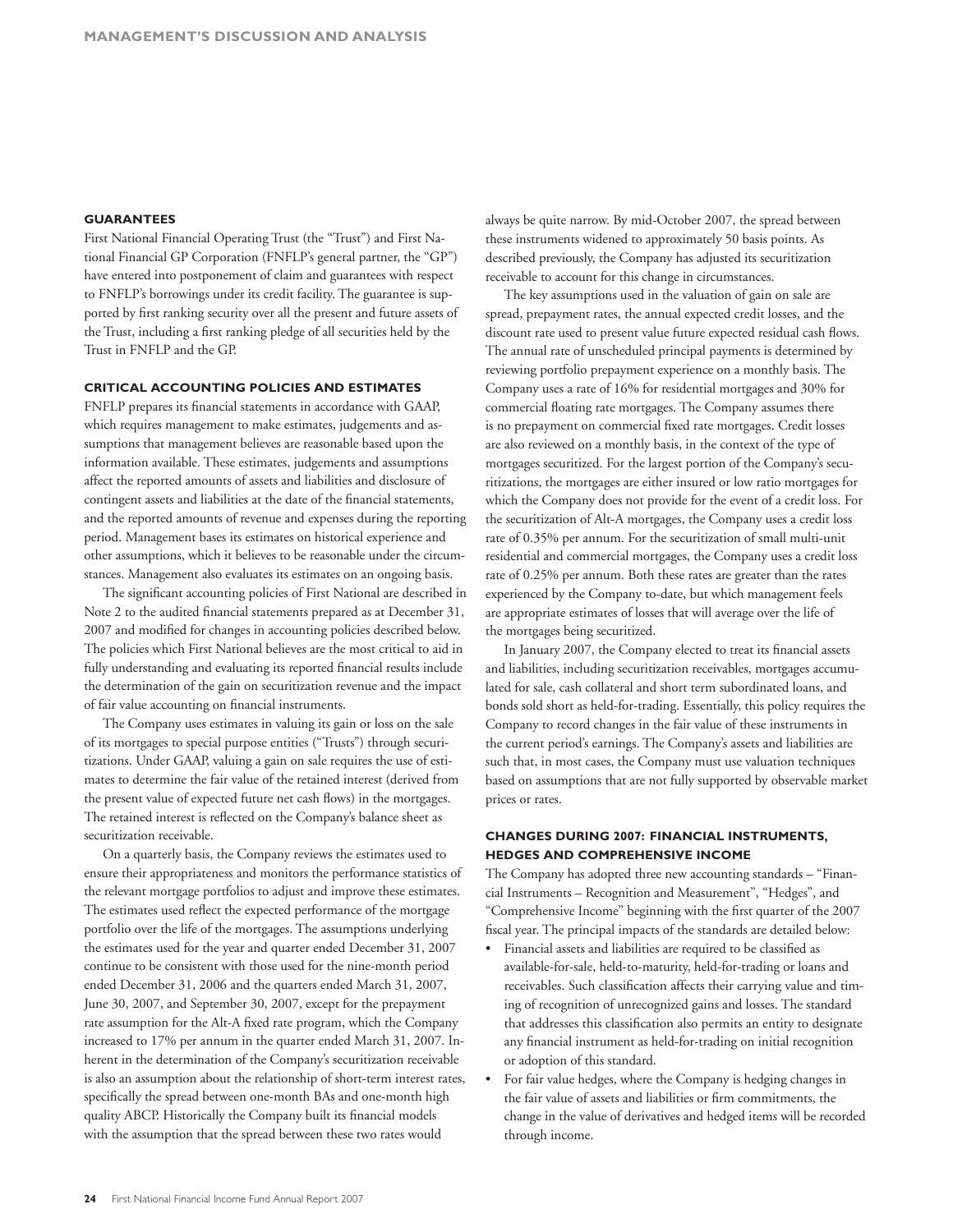The extent of these changes is described in the accounting policy note to the financial statements and in the section following. In summary the Company has designated financial instruments that are not derivatives as held-for-trading and recognized an adjustment to opening equity as at January 1, 2007 of \$2,680,000 which represents the net mark-to-market adjustment from net book value to fair value at that date. The change in mark-to-market for the year ended December 31, 2007 was a \$24.4 million loss. Disclosure has been made in Note 13 to the financial statements of the valuation methodologies and assumptions used in determining fair values of financial instruments.

#### **Financial Instruments**

With the adoption of the new accounting standards surrounding financial instruments, the Company's income is subject to more volatility. This is particularly true for the securitization receivable together with the cash collateral and subordinate short-term notes held by securitization trusts. The Company had a choice between categorizing these assets as held-for-trading or available-for-sale. The accounting standard does not allow these assets to be treated as held-to-maturity, although this has always been the Company's intention. Each alternative available to the Company requires these assets to be recorded at their fair market value. The Company has elected to treat these assets as held-fortrading such that changes in market value are recorded in the statement of income. By electing to classify these assets as available-for-sale, the Company would be required to allocate mark-to-market amounts between "normal" income and comprehensive income. Management believes this would needlessly increase the complexity of the financial statements. Effectively, these assets will now be treated much like bonds, earning the Company a coupon at the different discount rates used by the Company. The discount rates used represent the sum of the coupon associated with a risk-free bond of the same duration plus a premium for the risk/uncertainty of the securitization's residual cash flows. As such, as rates in the bond market change, so will the recorded value of the Company's securitization related assets. These changes may be significant (favourable and unfavourable) from quarter to quarter. The Company has no intention of attempting to hedge this exposure due to the cost and complexity required to do so. Further, the Company does not intend to sell these assets before maturity. The adoption of the accounting standard has had no immediate impact on distributable cash.

The Company believes its hedging policies are suitably disciplined such that the related mark-to-market adjustments will be insignificant; however, in the event that effective hedging does not occur, the resulting gains and losses will be included in the current period's income. The Company uses bond forwards (consisting of bonds sold short and bonds purchased under resale agreements) to manage interest rate exposure between the time a mortgage rate is committed to the

borrower and the time the mortgage is sold to securitization trusts when the underlying cost of funding is fixed. As interest rates change, the value of these interest rate hedges varies inversely with the value of the mortgage contract. As interest rates increase, a gain will be recorded on the hedge which should be offset by a loss on the sale of the mortgage to the trusts as the mortgage rate committed to the borrower is fixed at the point of commitment. For residential mortgages, primarily mortgages for the Alt-A program, only a portion of the mortgage commitments issued by the Company eventually fund. The Company must assign a probability of funding to each mortgage in the pipeline and estimate how that probability changes as mortgages move through the various stages of the pipeline. The amount that is actually hedged is the expected value of mortgage fundings within the next 60 days (60 days being the standard maximum rate hold period available for the Alt-A program). As at December 31, 2007, the Company had entered into \$31.0 million in notional value forward bond sales for the Alt-A program. The current contracts were purchased in the period Oct 19, 2007 to December 5, 2007.

For multi-unit residential and commercial mortgages, the Company assumes all mortgages committed will fund and hedges each mortgage individually. This includes mortgages committed for the CMBS program as well as mortgages for sale to the Company's own securitization vehicles. As at December 31, 2007, the Company had entered into \$94.7 million in notional value forward bond sales. The current contracts were purchased during the period from December 19, 2006 to December 28, 2007.

The change in mark-to-market value of the hedges from January 1, 2007 to December 31, 2007 has been expensed through the statement of income as described in Notes 2 and 13 to the financial statements pursuant to the adoption of Section 3855.

The Company has also entered into interest rate swaps to immunize the Company's exposure to changing interest rates related to cash flows receivable from servicing rights. When the Company bids for servicing rights, particularly from CMBS issuances, it estimates the interest to be earned from receiving mortgage payments and holding them in trust until payable to the ultimate investor/transfer agent. This estimate requires the Company to use current short-term interest rates as a proxy for rates over a long-term period (typically ten years for CMBS). In order to lock in this rate and ensure the purchase price for the rights is not impaired in the future, the Company enters into interest rate swaps to remove the variability of changing short-term interest rates. As at December 31, 2007, the notional value of these swaps is \$7.0 million. Market swap rates rose then fell during the year, such that the net mark-to-market adjustment for the year was \$Nil. The amortizing swaps mature between April 2015 and July 2017.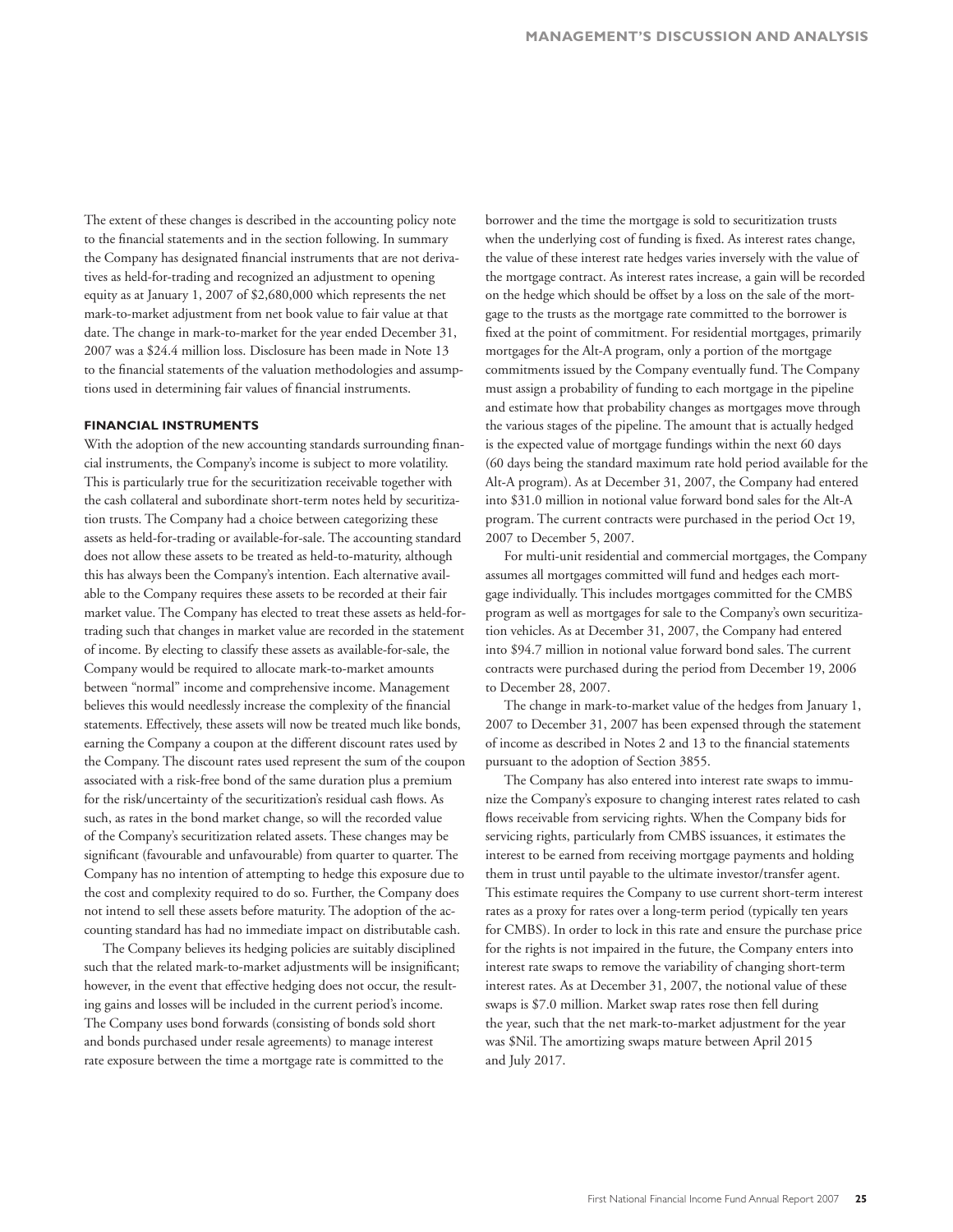## **Future Accounting Changes**

#### Capital Disclosures

The CICA issued a new accounting standard, Section 1535, "Capital Disclosures", which requires the disclosure of both qualitative and quantitative information that enables users of financial statements to evaluate the entity's objectives, policies and processes for managing capital. This new standard will be effective for the Fund effective January 1, 2008.

#### Financial Instruments

The CICA issued two new accounting standards, Section 3862, "Financial Instruments – Disclosure", and Section 3863, "Financial Instruments – Presentation", which apply to interim and annual financial statements relating to fiscal years beginning on or after October 1, 2007. The Fund and Partnership intend to adopt these new standards effective January 1, 2008. These standards will require the Company to disclose more information related to the financial instruments it has on its balance sheet.

#### **Risk and Uncertainties Affecting the Business**

The business, financial condition and results of operations of the Company are subject to a number of risks and uncertainties, and are affected by a number of factors outside the control of management of the Company including: ability to sustain performance and growth, reliance on sources of funding, concentration of institutional investors, reliance on independent mortgage brokers, changes in interest rates, repurchase obligations and breach of representations and warranties on mortgage sales, risk of servicer termination events and trigger events, cash collateral and retained interest, reliance on multi-unit residential and commercial mortgages, general economic conditions, government regulation, competition, reliance on mortgage insurers, reliance on key personnel, conduct and compensation of independent mortgage brokers, failure or unavailability of computer and data processing systems and software, insufficient insurance coverage, change in or loss of ratings, impact of natural disasters and other events, environmental liability, and risk related to Alt-A mortgages which experience higher arrears rates and credit losses than prime mortgages. In addition, risks associated with the structure of the Fund include those related to the dependence on FNFLP, leverage and restrictive covenants, cash distributions which are not guaranteed and will fluctuate with FNFLP's performance, the nature of Units, distribution of securities on redemption or termination of the Fund, restrictions on potential growth, unitholder liability, undiversified and illiquid holding in the Trust, the market price of Units, dilution of existing unitholders and FNFLP unitholders, statutory remedies, control of the Company and contractual restrictions and income tax matters. Risk and risk exposure are managed through a combination of insurance, a system of internal controls, and sound operating practices. The Company's key business model is to originate mortgages and find funding through various channels to earn ongoing

servicing or spread income. For the single-family residential segment, the Company relies on independent mortgage brokers for origination and several large institutional investors for sources of funding. These relationships are critical to the Company's success. For a more complete discussion of the risks affecting the Fund's business, reference should be made to the Annual Information Form of the Fund.

## Income Tax Matters

On December 21, 2006, the Department of Finance (Canada) released draft legislation to implement proposals originally announced on October 31, 2006 pertaining to the taxation of certain income distributed by publicly traded trusts and the tax treatment of such distributions to unitholders (the SIFT Proposals). The SIFT Proposals were enacted on June 12, 2007 as proposed, and commencing in January 2011 (provided the Fund experiences only normal growth and no undue expansion before then), the Fund will be liable for tax at a rate comparable to the combined federal and provincial corporate tax rate on all or a significant portion of its income distributed to unitholders, and unitholders will receive Fund income distributions as taxable dividends. There can be no assurance that the final rules will not differ from the current legislation.

As the SIFT Proposals are now enacted as announced, the Fund will be required to account for future income taxes under the asset and liability method, whereby future income tax assets and liabilities are recognized for the future tax consequences attributable to differences between the financial statement carrying amounts of existing assets and liabilities and their respective tax bases. Future income tax assets and liabilities are measured using enacted or substantively enacted tax rates expected to apply to taxable income in the years in which those temporary differences are expected to be recovered or settled. The effect on future income tax assets and liabilities of a change in tax rates is recognized in income in the period that includes the enactment date. Future income tax assets are recorded in the consolidated financial statements to the extent that realization of such benefits is more likely than not.

The SIFT Proposals will apply a tax at the trust level on distributions of certain income from publicly traded trusts at rate of tax comparable to the combined federal and provincial corporate tax rate and to treat such distributions as dividends to unitholders. Generally, existing trusts will have a four-year transition period and will not be subject to the new rules until 2011. However, assuming the SIFT Proposals are ultimately enacted in the form proposed, the implementation of such proposals would be expected to result in adverse tax consequences to the Fund and certain unitholders, may impact the future level of distributions made by the Fund, and may reduce the value of Fund units and hence increase the cost to the Fund of raising capital in the public capital markets.

Further, the Department of Finance (Canada) has indicated that, while there is no intention to prevent normal growth of existing trusts during the transition period, any undue expansion of a particular trust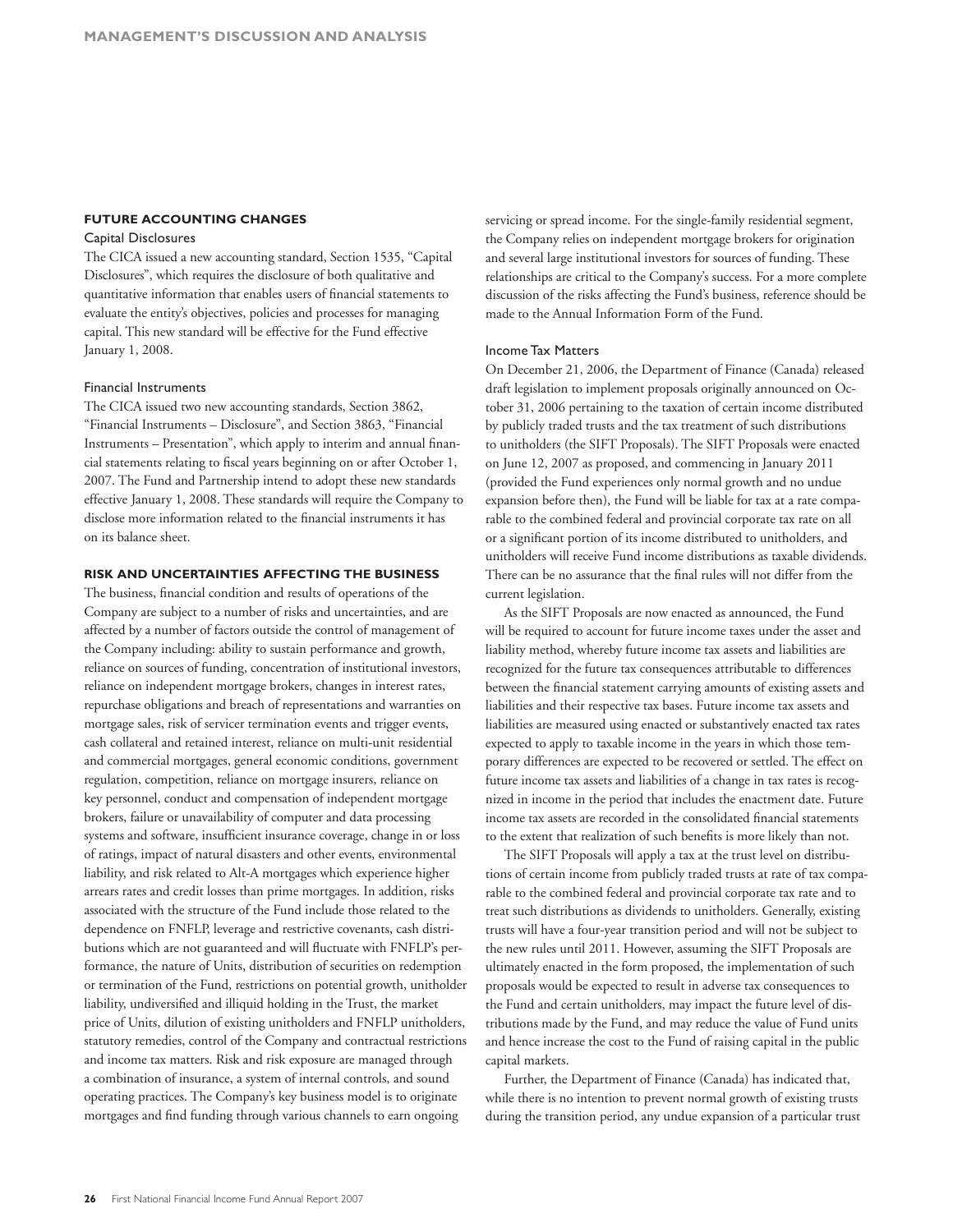could result in loss of the benefit of the transitional period. On December 15, 2006, the Department of Finance (Canada) issued guidelines with respect to what will be considered normal growth in this context. While the Fund does not intend to raise capital in excess of the safe harbour limits outlined in these guidelines, there is a risk that the adverse tax consequences resulting from the SIFT Proposals could be realized sooner than 2011.

#### **Forward-Looking Statements**

Forward-looking statements are included in this MD&A. In some cases, forward-looking information can be identified by the use of terms such as "may", "will, "should", "expect", "plan", "anticipate", ''believe'', ''intend'', ''estimate'', ''predict'', ''potential'', ''continue'' or other similar expressions concerning matters that are not historical facts. Forward-looking information may relate to management's future outlook and anticipated events or results, and may include statements or information regarding the future financial position, business strategy and strategic goals, product development activities, projected costs and capital expenditures, financial results, risk management strategies, hedging activities, geographic expansion, licensing plans, taxes and other plans and objectives of or involving the Company. Particularly, information regarding growth objectives, any increase in mortgages under administration, future use of securitization vehicles, industry trends and future revenues is forward-looking information. Forwardlooking information is based on certain factors and assumptions regarding, among other things, interest rate changes and responses to such changes, the demand for institutionally placed and securitized mortgages, the status of the applicable regulatory regime and the use of mortgage brokers for single-family residential mortgages. These forward-looking statements should not be read as guarantees of future performance or results, and will not necessarily be accurate indications of whether or not, or the times by which, those results will be achieved. While management considers these assumptions to be reasonable based on information currently available to it, they may prove to be incorrect. Forward-looking information is subject to certain factors, including risks and uncertainties, which could cause actual results to differ materially from what management currently expects. These factors include reliance on sources of funding, concentration of institutional investors, reliance on independent mortgage brokers and changes in interest rates outlined under ''Risk and Uncertainties Affecting the Business''. In evaluating these statements, the reader should specifically consider various factors, including the risks outlined under ''Risk and Uncertainties Affecting the Business'', which may cause actual events or results to differ materially from any forward-looking statement. The forwardlooking statements contained in this discussion represent management's expectations as of March 4, 2008, and are subject to change after such date. However, management and the Fund disclaim any intention or obligation to update or revise any forward-looking statements, whether as a result of new information, future events or otherwise, except as required under applicable securities regulations.

#### **Outlook**

After reviewing our performance and the financial results for the fourth quarter and year ended December 31, 2007, the Company continues to believe that the outlook is favourable. Nonetheless, the third quarter demonstrated that market conditions can change quickly, making future conditions difficult to predict.

The recent increase in funding costs for mortgage assets funded through the securitization market has been reflected in the current year's financial results. The Company has:

- • adjusted its securitization receivable to account for ABCP costs that were 0.40 percentage points higher than historical levels as at December 31;
- decreased the value of CMBS mortgages to fair value; and
- realized lower cash flows from the compressed prime/BAs spread.

At the time of writing, the following changes have occurred:

- • ABCP is trading at 0.10 percentage points higher than historical rates;
- • the Company's obligations for funding new CMBS mortgages ended in the fourth quarter; and
- the prime/BAs spread has returned to its traditional level.

If there is no further deterioration in these markets, no further downward adjustments will be required. In addition, spreads on prime mortgages have recently widened significantly as bond yields have declined while mortgage rates have remained relatively static. This will give the Company an opportunity to increase earnings on its main area of focus – the prime single-family residential mortgage market.

The Company was approved by Canada Mortgage and Housing Corporation (CMHC) to become an Approved Issuer pursuant to the NHA-MBS program and an Approved Seller to the Canada Mortgage Bond (CMB) program. The Company believes that having the ability to directly issue NHA-MBS for inclusion in the CMB program will lower its overall cost of funding mortgages and increase its funding source diversification.

Management believes that housing continues to be affordable by historical standards, although less so than in previous quarters due to price increases and tightened credit conditions. The economy, which is the principal driver of the single-family residential housing market, continues to grow, albeit not as strongly as previously experienced. In addition, the mortgage broker distribution channel continues to show strong rates of growth. In summary, strength in residential mortgage origination volume is expected to continue in 2008.

Mortgage assets under administration are expected to exhibit double-digit growth over the next 12 months led by the Company's own originations.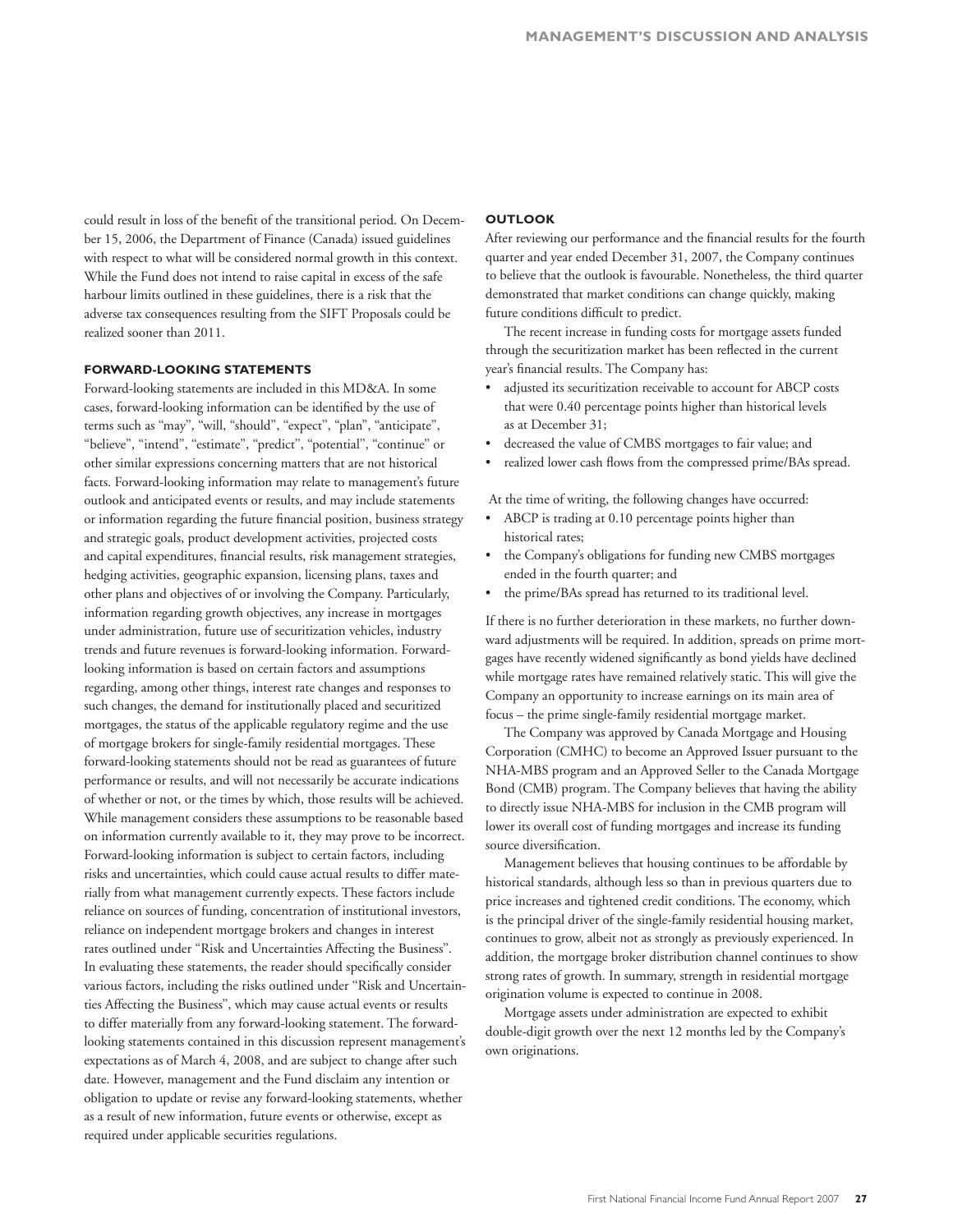# Management's Responsibility for Financial Reporting

The accompanying consolidated financial statements of First National Financial Income Fund for the period January 1, 2007 to December 31, 2007 and the financial statements of First National Financial LP for the period January 1, 2007 to December 31, 2007 were prepared by management and all information in this annual report is the responsibility of management.

The financial statements have been prepared by management in accordance with Canadian generally accepted accounting principles. The preparation of these financial statements requires management to make estimates and assumptions that affect certain reported amounts which management believes are reasonable.

The Audit Committee of the Board of Directors has reviewed in detail the financial statements with management and the independent auditor. The Board of Directors has approved the financial statements on the recommendation of the Audit Committee.

Ernst & Young LLP, an independent auditing firm, has audited First National Financial Income Fund's 2007 consolidated financial statements and First National Financial LP's 2007 financial statements in accordance with Canadian generally accepted auditing standards and has provided independent audit opinions. The auditors have full and unrestricted access to the Audit Committee to discuss the results of their audits.

Stephen Smith

Stephen Smith Robert Inglis *Chairman and President Vice President, Finance*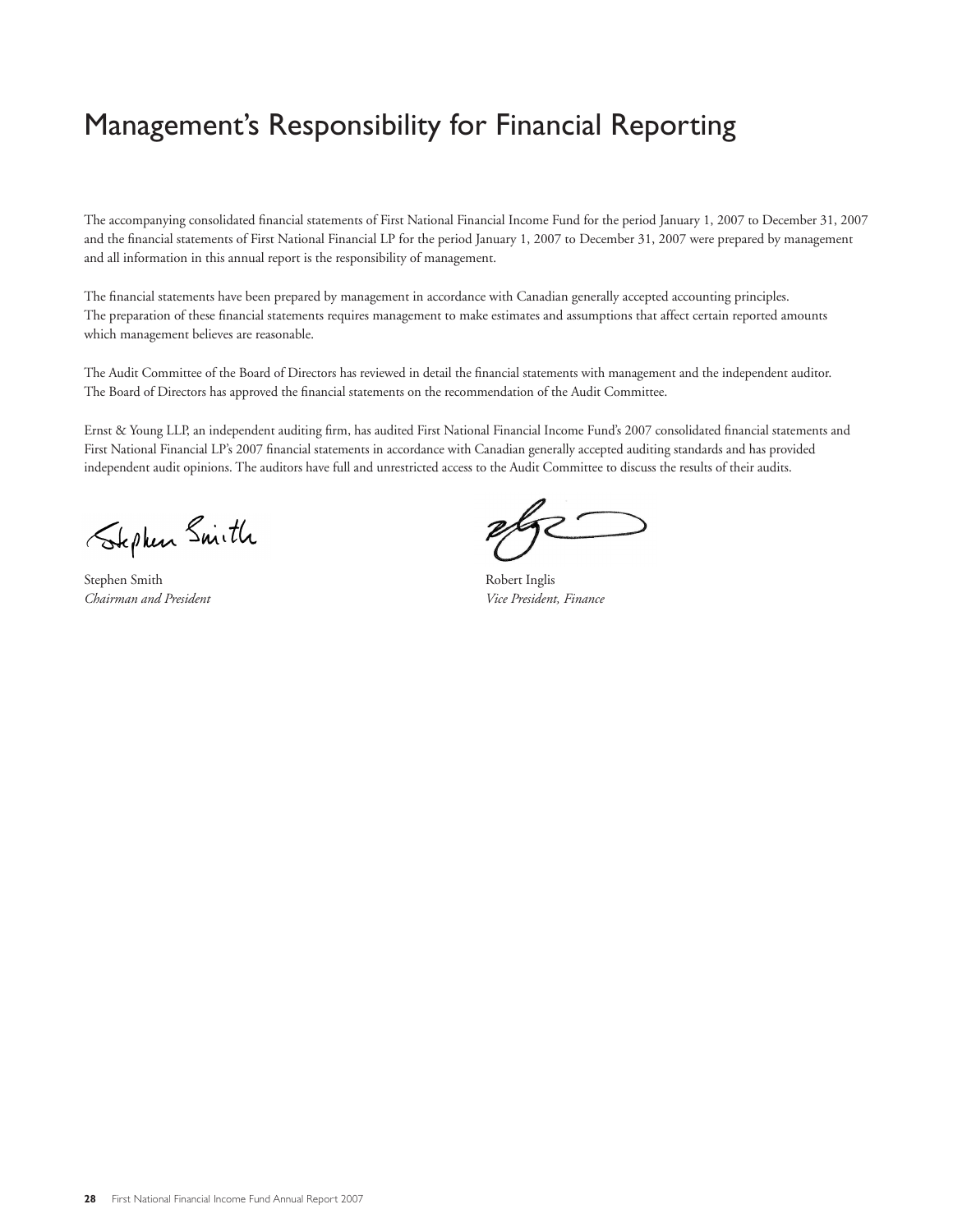# Auditors' Report

## To the Unitholders of **First National Financial Income Fund**

We have audited the consolidated balance sheets of **First National Financial Income Fund** as at December 31, 2007 and 2006 and the consolidated statements of income (loss) and unitholders' equity and cash flows for the year ended December 31, 2007 and the period from April 19, 2006, the date of the Declaration of Trust, to December 31, 2006. These financial statements are the responsibility of the Fund's management. Our responsibility is to express an opinion on these financial statements based on our audits.

We conducted our audits in accordance with Canadian generally accepted auditing standards. Those standards require that we plan and perform an audit to obtain reasonable assurance whether the financial statements are free of material misstatement. An audit includes examining, on a test basis, evidence supporting the amounts and disclosures in the financial statements. An audit also includes assessing the accounting principles used and significant estimates made by management, as well as evaluating the overall financial statement presentation.

In our opinion, these consolidated financial statements present fairly, in all material respects, the financial position of the Fund as at December 31, 2007 and 2006 and the results of its operations and its cash flows for the year ended December 31, 2007 and the period from April 19, 2006 to December 31, 2006 in accordance with Canadian generally accepted accounting principles.

Ernst & young up

Toronto, Canada Chartered Accountants February 25, 2008 Licensed Public Accountants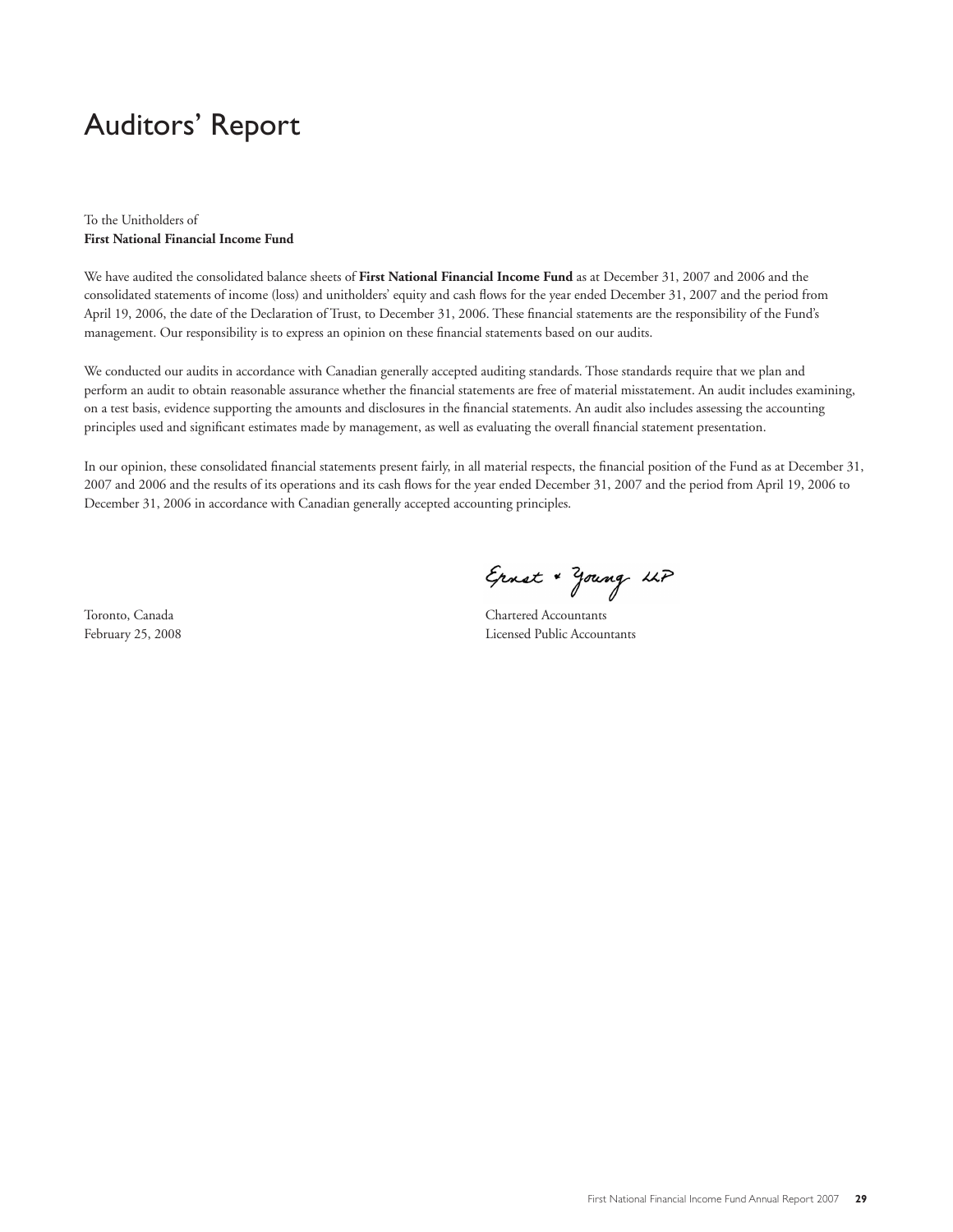# First National Financial Income Fund Consolidated Balance Sheets

(in \$000s)

| As at December 31                                  | 2007        | 2006              |
|----------------------------------------------------|-------------|-------------------|
|                                                    |             |                   |
| <b>ASSETS</b>                                      |             |                   |
| Distributions receivable                           | \$<br>1,937 | 934<br>$\sqrt{2}$ |
| Investment in First National Financial LP (note 4) | 101,752     | 109,483           |
|                                                    | 103,689     | 110,417           |
| <b>LIABILITIES AND EQUITY</b>                      |             |                   |
| Liabilities                                        |             |                   |
| Distributions payable                              | 1,937       | 934               |
| Accounts payable and accrued liabilities           | 37          | 13                |
| Future income taxes (note 6)                       | 7,700       |                   |
| <b>Total liabilities</b>                           | 9,674       | 947               |
| Equity                                             |             |                   |
| Unitholders' equity                                | 94,015      | 109,470           |
|                                                    | \$103,689   | \$110,417         |

See accompanying notes

Approved by the Trustees:

Joh a Brough

Trustee Trustee

AlitiO

John Brough **Robert Mitchell**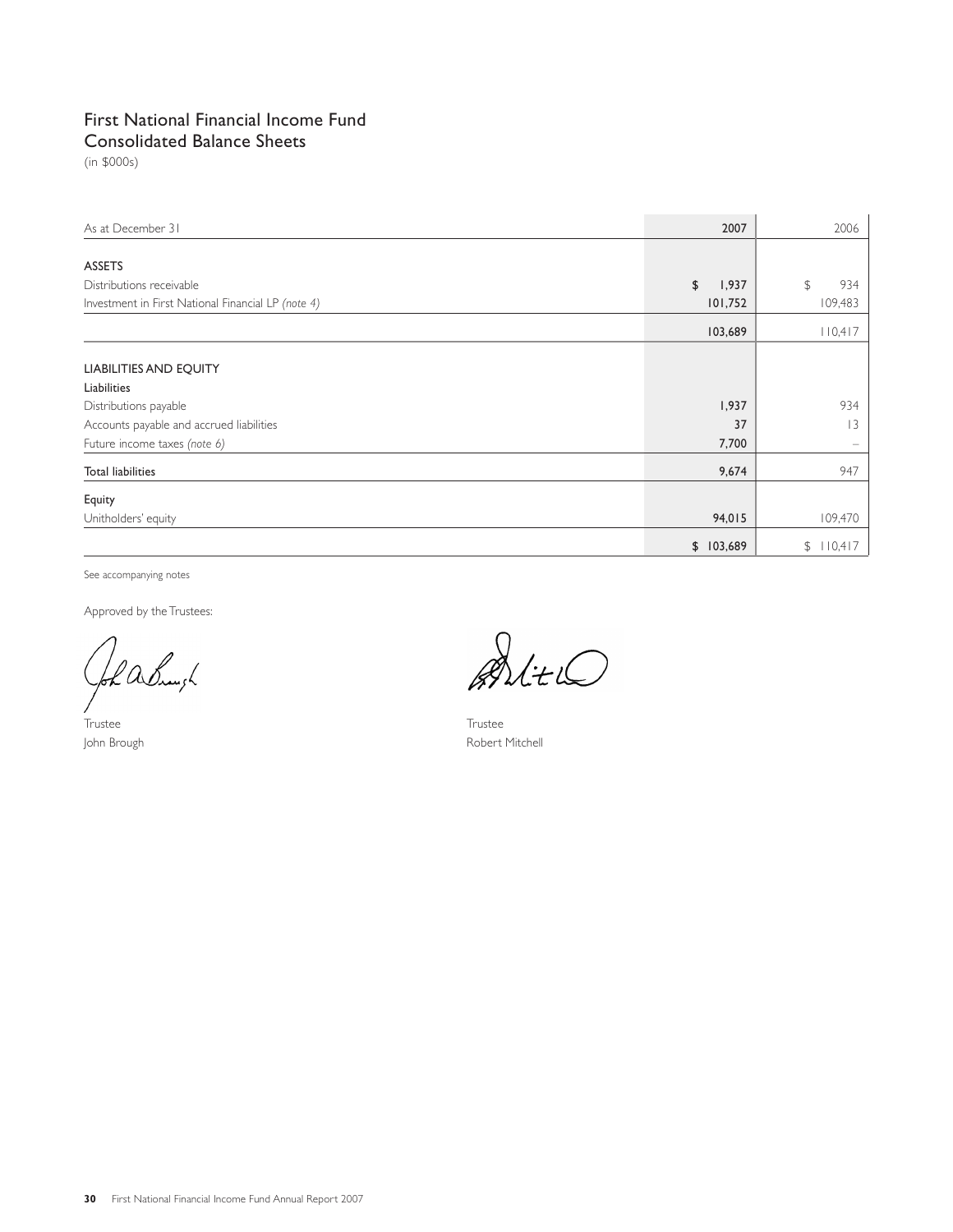# First National Financial Income Fund Consolidated Statements of Income (Loss) and Unitholders' Equity

(in \$000s, except per unit amounts and number of units)

|                                                                                 | Year ended<br>December 31<br>2007 | Period from<br>April 19 2006<br>to December 31<br>2006 |
|---------------------------------------------------------------------------------|-----------------------------------|--------------------------------------------------------|
| <b>REVENUE</b>                                                                  |                                   |                                                        |
| Equity income from investment in First National Financial LP                    | \$<br>6,547                       | \$<br>3,915                                            |
| <b>EXPENSES</b><br>Trust administration expenses                                | 24                                | 3                                                      |
| Income before income taxes<br>Provision for future income taxes (note 6)        | 6,523<br>7,700                    | 3,902                                                  |
| Net income (loss) for the period                                                | \$<br>(1, 177)                    | \$<br>3,902                                            |
| Unitholders' equity, beginning of period<br>Unitholders' equity, initial amount | 109,470                           |                                                        |
| Redemption                                                                      |                                   | $(\vert)$                                              |
| Issued pursuant to initial public offering on June 15, 2006                     |                                   | 99,640                                                 |
| Issued pursuant to over-allotment option                                        |                                   | 12,000                                                 |
| Distributions (note 5)                                                          | (14, 278)                         | (6,072)                                                |
| Unitholders' equity, end of period                                              | \$<br>94,015                      | \$<br>109,470                                          |
| Average number of units outstanding during the period                           | 11,800,000                        | 11,643,216                                             |
| Earnings (loss) per unit (note 8)<br><b>Basic</b>                               | \$ (0.10)                         | \$0.34                                                 |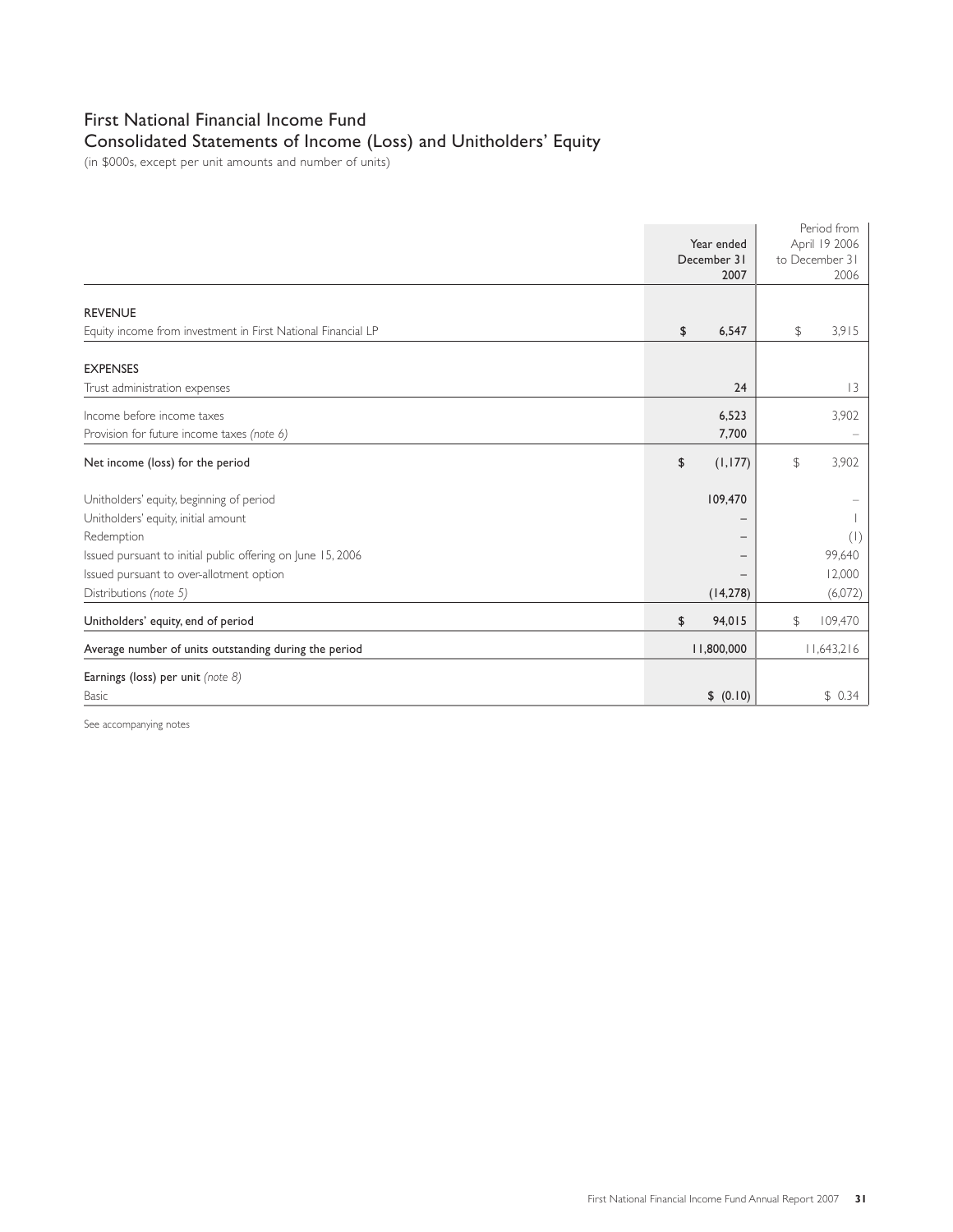# First National Financial Income Fund Consolidated Statements of Cash Flows

(in \$000s)

|                                                                          |                | Period from             |
|--------------------------------------------------------------------------|----------------|-------------------------|
|                                                                          | Year ended     | April 19 2006           |
|                                                                          | December 31    | to December 31          |
|                                                                          | 2007           | 2006                    |
| <b>OPERATING ACTIVITIES</b>                                              |                |                         |
| Net income (loss) for the period                                         | \$<br>(1, 177) | $\mathfrak{D}$<br>3,902 |
| Add (deduct) items not involving cash                                    |                |                         |
| Provision for future income taxes                                        | 7,700          |                         |
| Equity income from investment in First National Financial LP             | (6, 547)       | (3,915)                 |
| Distributions received from First National Financial LP                  | 13,275         | 5,138                   |
|                                                                          |                |                         |
|                                                                          | 13,251         | 5, 125                  |
| Net change in non-cash working capital balances related to operations    | 24             | 13                      |
| Cash provided by operating activities                                    | 13,275         | 5,138                   |
|                                                                          |                |                         |
| <b>INVESTING ACTIVITIES</b>                                              |                |                         |
| Investment in First National Financial LP                                | \$             | \$ (111,640)            |
| Cash used in investing activities                                        |                | (111,640)               |
| <b>FINANCING ACTIVITIES</b>                                              |                |                         |
|                                                                          |                |                         |
| Issuance of Fund Units                                                   |                | 11,640                  |
| Distributions paid                                                       | $$$ $(13,275)$ | (5, 138)<br>\$          |
| Cash provided by (used in) financing activities                          | (13, 275)      | 106,502                 |
| Net change in cash during the period and cash equivalents, end of period | \$             | $\mathcal{L}$           |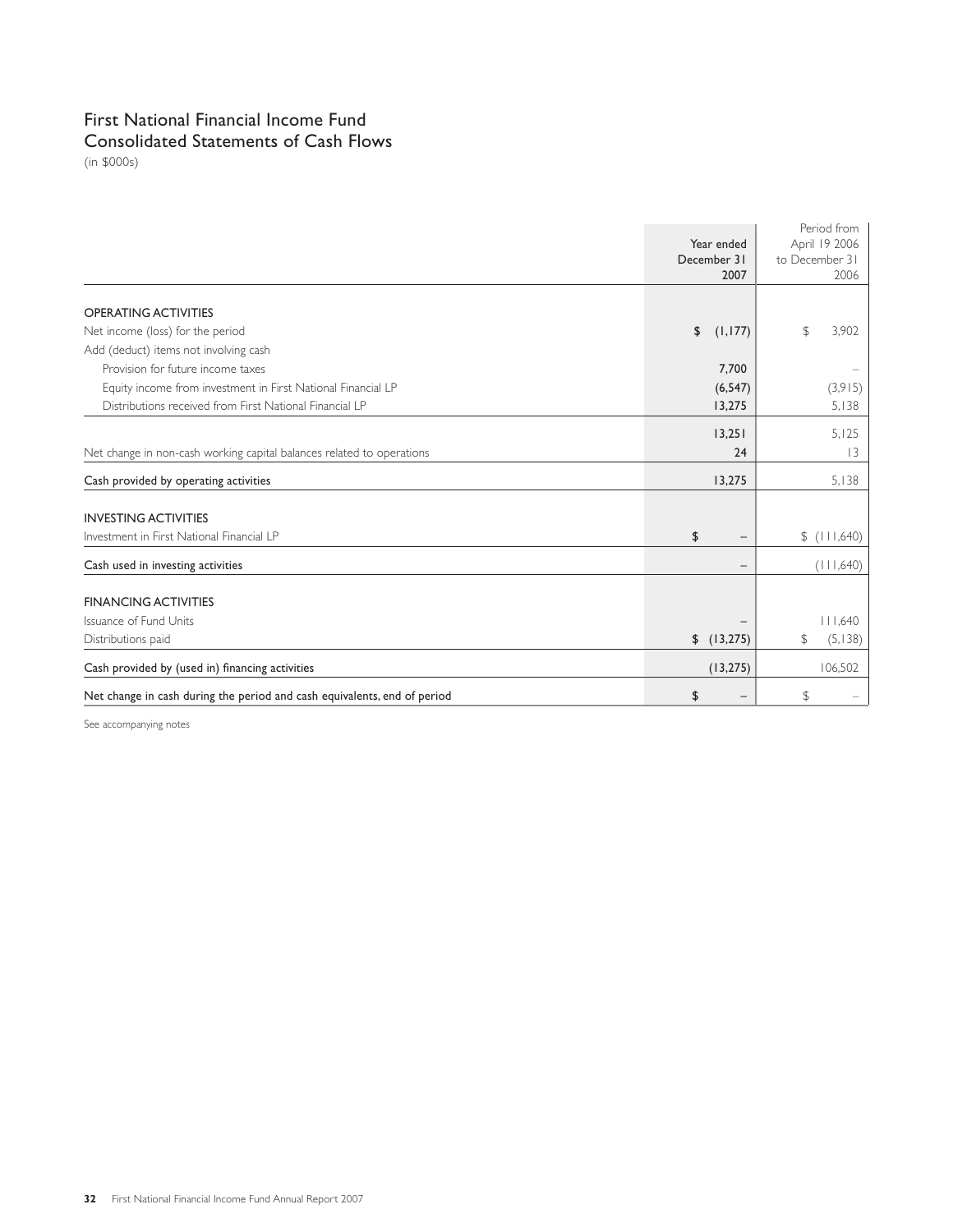## First National Financial Income Fund Notes to Consolidated Financial Statements

December 31, 2007 (in \$000s, except per unit amounts)

## NOTE<sub>1</sub> Organization and Business of the Fund

First National Financial Income Fund [the "Fund"] is an unincorporated, open-ended trust established under the laws of the Province of Ontario on April 19, 2006, pursuant to a Declaration of Trust. The Fund was established to acquire and hold, through a newly constituted wholly owned trust, First National Financial Operating Trust [the "Trust"], investments in the outstanding limited partnership units of First National Financial LP ["FNFLP"]. Pursuant to an underwriting agreement dated June 6, 2006 and initial public offering dated June 15, 2006, the Fund sold 10,600,000 units of the Fund ["Fund Units", "Units" or "Unit"], at a price of \$10.00 per Unit for proceeds totalling \$106,000. The proceeds of the offering, net of underwriters' fees of \$6,360, were used to partially fund the indirect acquisition [through the Trust] by the Fund of a 17.94% interest in FNFLP, through the issuance of 10,600,000 Class A LP Units by FNFLP.

Concurrent with the initial public offering and as part of the acquisition agreement between the Fund, FNFLP and First National Financial Corporation ["FNFC" or the "predecessor"], on June 15, 2006, FNFLP purchased all of FNFC's assets and assumed its liabilities, except for income tax liabilities. The consideration for this purchase was:

- the issuance of 48,486,316 exchangeable Class B LP units;
- an acquisition promissory note of \$97,140, of which \$10,940 has been accounted for as a distribution in FNFLP's financial statements; and
- a working capital note in the amount of \$6,339, representing the difference between the net assets of FNFC as at March 31, 2006, excluding tax liabilities, and the net assets transferred to FNFLP as at June 14, 2006. The issuance of this note has also been accounted for as a distribution in FNFLP's financial statements.

The exchangeable Class B LP units retained by FNFC are exchangeable on a one-for-one basis for units of the Fund at any time at the option of FNFC. FNFLP is managed by First National Financial GP Corporation, the general partner, which holds a 0.01% interest in FNFLP. The Fund initially owned 17.94% of the shares of First National Financial GP Corporation and FNFC wholly-owned the remaining 82.06%. The ownership of the general partner will change pro rata as the exchangeable Class B LP units are exchanged for units in the Fund.

On July 11, 2006, the underwriters exercised an over-allotment option to purchase 1,200,000 Units of the Fund at \$10.00 per unit from FNFC. Accordingly, as at December 31, 2006 and 2007, the Fund indirectly holds a 19.97% interest in FNFLP and FNFC holds an 80.03% controlling interest in FNFLP.

The Class A LP unitholders and the exchangeable Class B LP unitholders of FNFLP are entitled to one vote for each unit held at all meetings of holders of the LP units and have economic rights that are equivalent in all material respects, except that exchangeable Class B LP units are exchangeable, directly or indirectly, on a one-for-one basis

[subject to customary anti-dilution provisions] for Fund Units at the option of the holder at any time. Additionally, exchangeable Class B LP units have special voting rights that entitle the holder to receive notice of, attend and vote at all meetings of unitholders of the Fund.

The Fund effectively commenced operations through its indirect investment in FNFLP on June 15, 2006. The excess of the Fund's cost of its investments in units of FNFLP over the carrying value of the underlying net assets has been assigned to goodwill and finite life intangible assets. Income reported by the Fund commenced on the acquisition date.

## NOTE<sub>2</sub>

## Basis of Presentation and Significant Accounting Policies

## **Basis of presentation**

These consolidated financial statements have been prepared in accordance with Canadian generally accepted accounting principles.

These consolidated financial statements should be read in conjunction with the audited December 31, 2007 financial statements of FNFLP.

## **Income taxes**

Accounting for income taxes is reflected in these consolidated financial statements on the assumption that the Fund will qualify as a "mutual fund trust" as defined in the Income Tax Act (Canada) [the "Tax Act"], including its establishment and maintenance as a trust for the benefit of Canadian residents. Consequently, these consolidated financial statements do not reflect any provision for current income taxes as the Fund intends to distribute to its unitholders substantially all of its taxable income and the Fund intends to comply with the provisions of the Tax Act that permit, among other items, the deduction of distributions to unitholders from the Fund's taxable income.

The Fund accounts for income taxes in accordance with the liability method. Under this method, future income tax assets and liabilities are determined based on temporary differences between the carrying amounts and tax bases of assets and liabilities, and measured using the substantively enacted tax rates and laws that are expected to be in effect when the differences are expected to reverse. The effect on future income taxes of a change in tax rates is recognized in income in the period that includes the date of substantial enactment. A valuation allowance is established, if necessary, to reduce future income tax assets to the amount that is more likely than not to be realized.

## **Investments in FNFLP and First National Financial GP Corporation**

The Fund accounts for its investments in FNFLP and First National Financial GP Corporation using the equity method. Under this method, the cost of the investment is increased by the Fund's proportionate share of FNFLP's earnings and reduced by any distribution paid to the Fund by FNFLP and amortization of the portion of the purchase price discrepancy, consisting of intangible assets.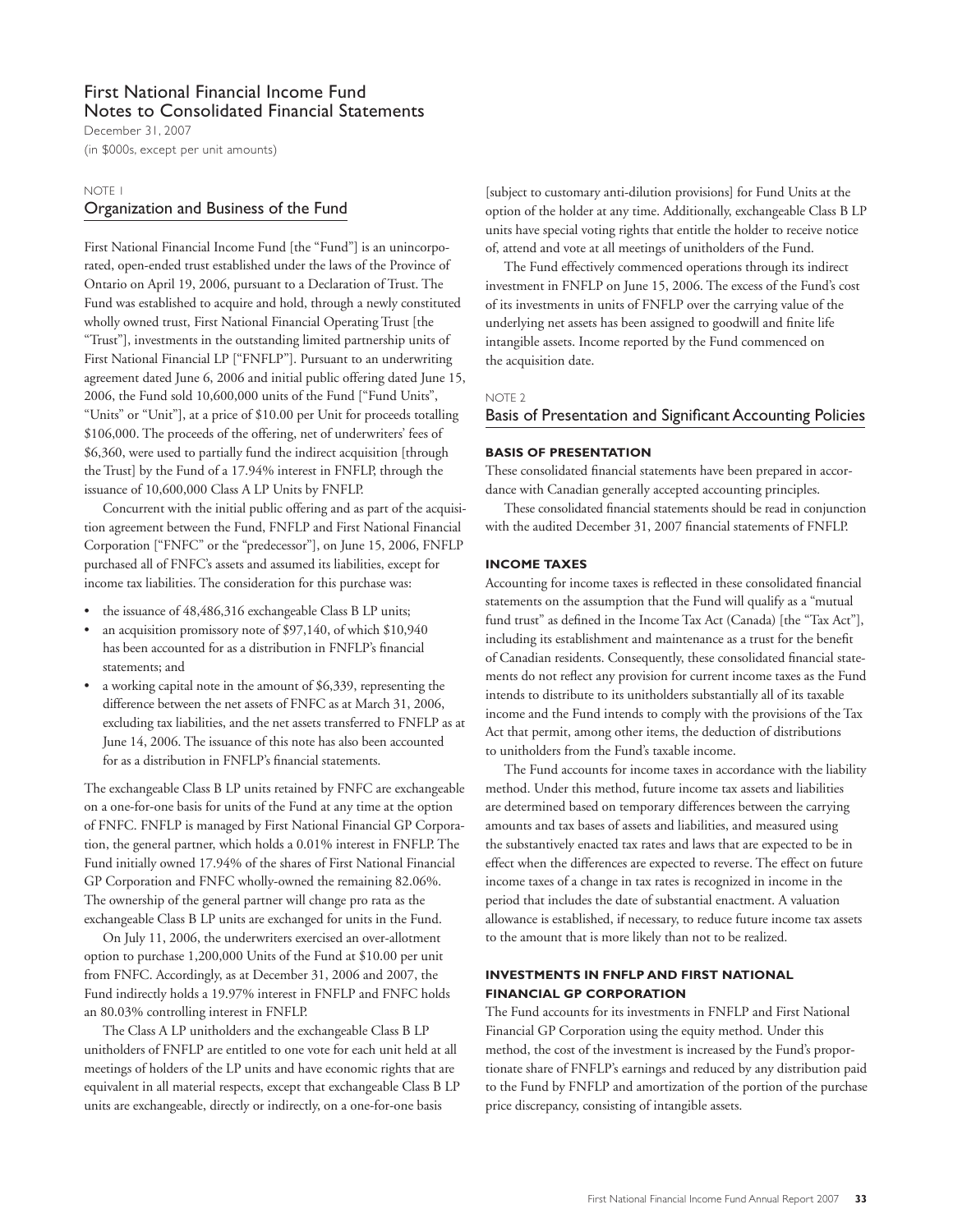## **Excess of purchase price over the carrying value of assets**

The excess of the Fund's cost of its investment in units over the carrying value of the underlying net assets has been allocated to servicing rights, FNFLP's broker and borrower relationships and goodwill. The excess related to servicing rights is being amortized over the average term of the related mortgages and the excess related to broker and borrower relationships over the estimated useful term of 5 and 10 years of the relationships. The goodwill component of the purchase price discrepancy will not be amortized. The value of the assets will be tested annually for impairment.

#### NOTE<sub>3</sub>

## Fund Units

The Fund may issue an unlimited number of units for consideration and on terms and conditions as determined by the Fund's trustees. Each Fund Unit is transferable and represents an equal undivided beneficial interest in any distribution from the Fund. All Fund Units are of the same class and have equal rights and privileges.

In connection with the initial public offering, the Fund issued 10,600,000 Fund Units on June 15, 2006 at a price of \$10.00 per Unit. On July 11, 2006, subject to the over-allotment option, the Fund issued 1,200,000 additional Fund Units at \$10.00 per Unit.

Under the terms of the Exchange, Voting and Registration Rights Agreement dated June 15, 2006, the exchangeable Class B LP units held by FNFC are exchangeable for Fund Units on a one-for-one basis. After exercise of the over-allotment options, the Fund has reserved 47,286,316 Units for the exchange of the exchangeable Class B LP units.

Fund Units are redeemable at any time on demand by the unitholder. The redemption price per Unit is equal to the lesser of:

- • 90% of the weighted average trading price per Unit during the last 10 days on the principal exchange on which the Units are listed; or
- An amount equal to:
	- the closing price of the Units on the date on which the Units were tendered for redemption on the principal stock exchange on which the Units are listed, if there was a trade on the specified date and the applicable market or exchange provides a closing price; or
	- the average of the highest and lowest prices of the Units on the date on which the Units were tendered for redemption on the principal stock exchange on which the Units are listed, if there was trading on the date on which the Units were tendered for redemption and the exchange or other market provides only the highest and lowest trade prices of the Units traded on a particular day; or
	- the average of the last bid and ask prices quoted in respect of the Units on the principal stock exchange on which the Units are listed if there was no trading on the date on which the Units were tendered for redemption.

#### note 4

## Investment in First National Financial LP

Investment in First National Financial LP consists of the following:

|                                   | 2007         | 2006    |
|-----------------------------------|--------------|---------|
| Units outstanding                 | 111.640<br>S | 111.640 |
| Equity accounting adjustments     |              |         |
| Balance, beginning of period      | (2,157)      |         |
| Equity earnings of First National |              |         |
| Financial LP for the period       | 14.547       | 7.915   |
| Amortization of purchase price    |              |         |
| discrepancy                       | (8,000)      | (4,000) |
| Distributions for the period      | (14, 278)    | (6,0/2) |
| Balance, end of period            | 101.752      | 109.483 |

#### NOTE<sub>5</sub>

## Distributions to Unitholders

The Fund is entirely dependent on distributions from FNFLP to make its own distributions. The Fund pays monthly distributions to its unitholders of record on the last business day of each month approximately 15 days after the end of each month. The table below outlines the cumulative distributions to unitholders:

|                       | Per unit       | Amount       |
|-----------------------|----------------|--------------|
| Distributions paid    |                |              |
| January 31, 2007      | 0.07917<br>\$. | \$<br>934    |
| February 28, 2007     | 0.07917        | 934          |
| March 31, 2007        | 0.07917        | 934          |
| April 30, 2007        | 0.07917        | 935          |
| May 31, 2007          | 0.10417        | 1,229        |
| June 30, 2007         | 0.10417        | 1,229        |
| July 31, 2007         | 0.10417        | 1.229        |
| August 31, 2007       | 0.10417        | 1,229        |
| September 30, 2007    | 0.10417        | 1,229        |
| October 31, 2007      | 0.10417        | 1,229        |
| November 30, 2007     | 0.10417        | 1.230        |
| Distributions payable |                |              |
| December 31, 2007     | 0.16417        | 1,937        |
|                       | 1.21004<br>\$  | 14,278<br>\$ |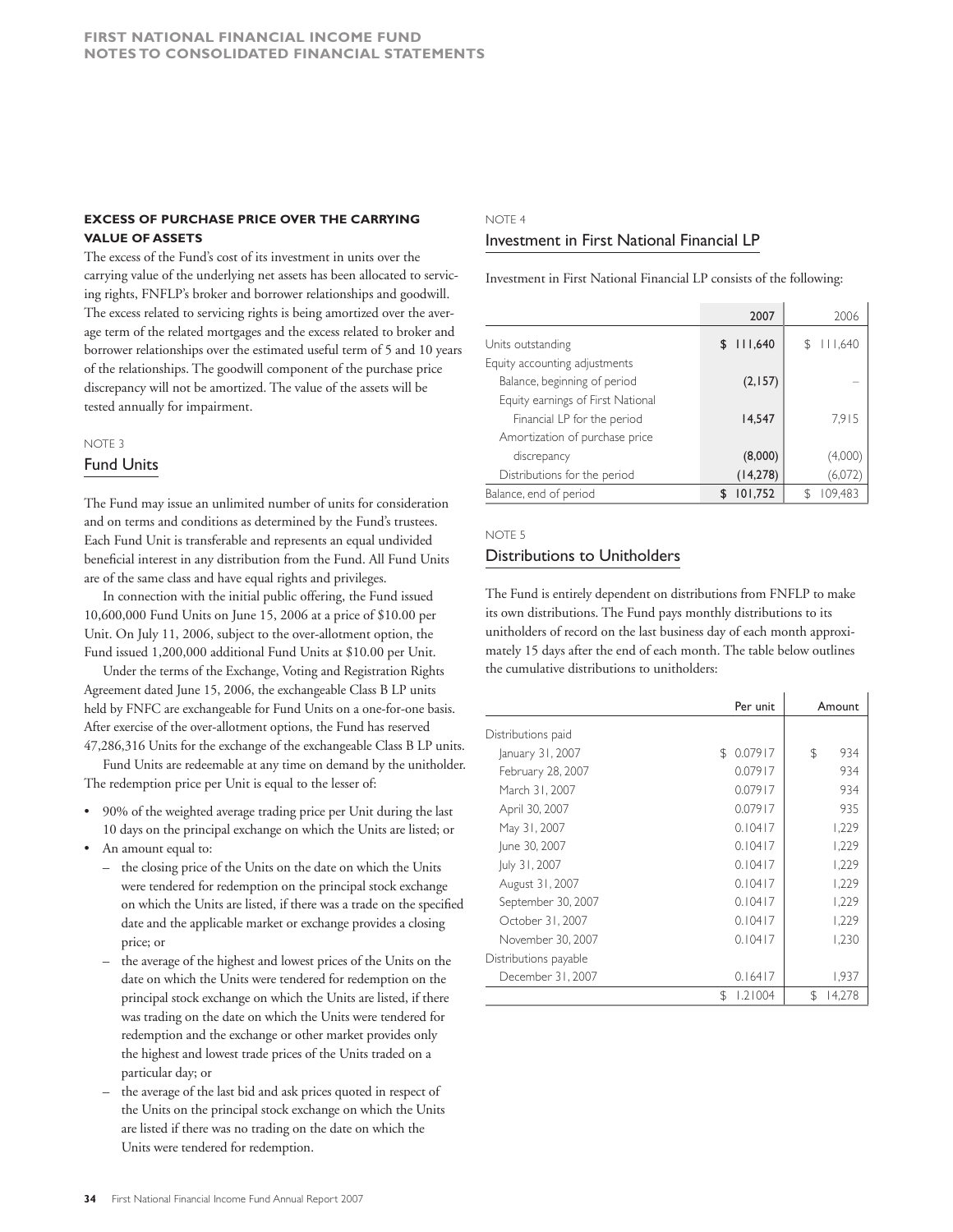## Note 6 Income Taxes

In June 2007, the Government of Canada enacted new legislation imposing additional income taxes upon publicly traded income trusts, including the Fund, effective January 1, 2011. Prior to June 2007, the Trust estimated the future income taxes on certain temporary differences between amounts recorded on its consolidated balance sheet for book and tax purposes at a Nil effective tax rate. Under the legislation and general federal corporate rate reductions announced in December 2007, the Trust now estimates the effective tax rate on the post 2010 reversal of these temporary differences to be 29.5% to December 31, 2011 and 28% thereafter. Temporary differences reversing before 2011 will still give rise to Nil future income taxes.

The change in future tax rates has led to two consequences for the Fund's consolidated financial statements: [i] the Fund has provided for a future income tax liability on the anticipated net book value and tax carrying cost difference as at January 1, 2011 related to the servicing rights and underwriting system assets listed in note 2, and [ii] the Fund has accounted for temporary tax differences implicit in its investment in FNFLP.

On the first issue, because there is a difference between the accounting carrying value of these intangible assets and their underlying tax carrying value, Canadian generally accepted accounting principles require a future income tax liability to be accrued. This was accrued on the initial public offering based on tax rates for income trusts, which at that time was a rate of Nil. With new rates being enacted in June 2007 and December 2007, the effective tax rate as at January 1, 2011 was changed to 29.5% and the effective tax rate as at January 1, 2012 was changed to 28%. Based on these new tax rates, the Fund accrued a future income tax liability of \$9,000 as at June 30, 2007, reduced to \$8,200 at December 31, 2007. This liability will, in all likelihood, remain at this amount until January 1, 2011, when it will be drawn down every quarter as the Fund continues to amortize the related intangible assets until 2016.

In June 2007, based on the assets and liabilities of FNFLP, the Fund began estimating its portion of the amount of the temporary differences which were previously not subject to tax and has estimated the periods in which these differences will reverse. The Fund estimates that as at December 31, 2007, \$1,863 of net taxable temporary differences will reverse after January 1, 2011, resulting in a \$500 future income tax asset. The temporary differences relate principally to the excess of net tax carrying values of the securitization receivable, servicing liability, purchased mortgage servicing rights and intangible assets recorded in the financial statements of FNFLP over the net book value of those assets.

While the Fund believes it will be subject to additional tax under the new legislation, the estimated effective tax rate on temporary difference reversals after 2011 may change in future periods. As the legislation is new, future technical interpretations of the legislation could occur and could materially affect management's estimate of the future income tax liability.

The amount and timing of reversals of temporary differences will also depend on the Fund's future operating results, acquisitions and dispositions of assets and liabilities, and distribution policy. A significant change in any of the preceding assumptions could materially affect the Fund's estimate of the net future income tax liability.

## NOTE<sub>7</sub> **Guarantee**

The Fund's wholly-owned subsidiary, First National Financial Operating Trust, has provided guarantees to and subordinated its rights to receive payments from FNFLP in respect of FNFLP's bank credit facility that had an outstanding amount at December 31, 2007 of \$182,200 [2006 – \$116,900] and an authorized limit of \$300,000 [2006 – \$200,000].

## NOTE 8 Earnings (Loss) per Unit

Earnings (loss) per unit are calculated using net income (loss) for the period divided by the number of Fund Units outstanding.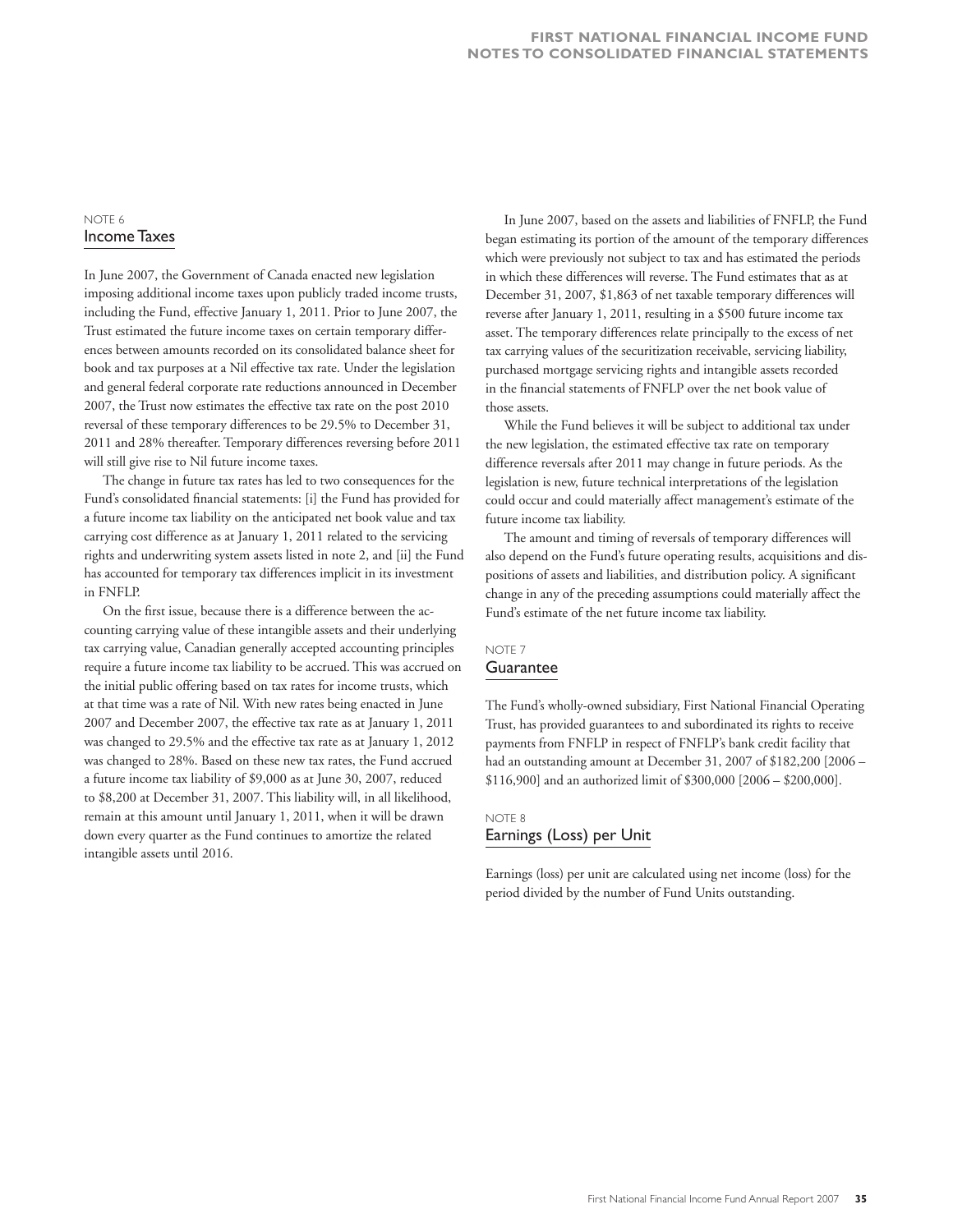# Auditors' Report

To the Partners of **First National Financial LP**

We have audited the balance sheets of **First National Financial LP** as at December 31, 2007 and 2006 and the statements of income and retained earnings, changes in equity and cash flows for the year ended December 31, 2007 and the nine-month period ended December 31, 2006. These financial statements are the responsibility of the Company's management. Our responsibility is to express an opinion on these financial statements based on our audits.

We conducted our audits in accordance with Canadian generally accepted auditing standards. Those standards require that we plan and perform an audit to obtain reasonable assurance whether the financial statements are free of material misstatement. An audit includes examining, on a test basis, evidence supporting the amounts and disclosures in the financial statements. An audit also includes assessing the accounting principles used and significant estimates made by management, as well as evaluating the overall financial statement presentation.

In our opinion, these financial statements present fairly, in all material respects, the financial position of the Company as at December 31, 2007 and 2006 and the results of its operations and its cash flows for the year ended December 31, 2007 and the nine-month period ended December 31, 2006 in accordance with Canadian generally accepted accounting principles.

Ernst & Young LLP

Toronto, Canada Chartered Accountants February 25, 2008 Licensed Public Accountants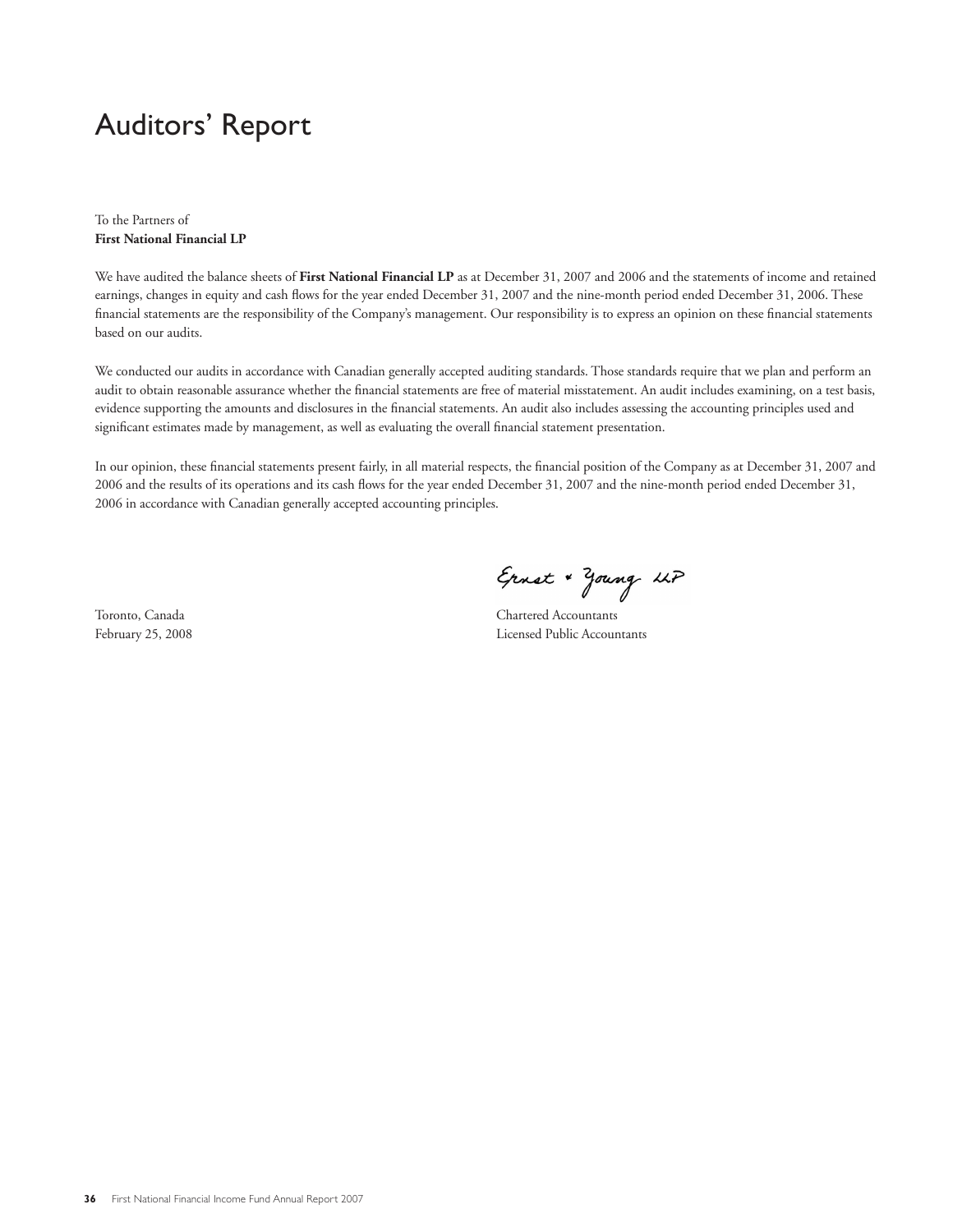# First National Financial LP Balance Sheets

(in \$000s)

| As at December 31                                                           | 2007         | 2006         |
|-----------------------------------------------------------------------------|--------------|--------------|
|                                                                             |              |              |
| <b>ASSETS</b>                                                               |              |              |
| Accounts receivable and sundry                                              | 19,908<br>\$ | 16.846<br>\$ |
| Mortgages accumulated for sale                                              | 76,037       | 90.669       |
| Securitization receivable (note 3)                                          | 88,918       | 77,949       |
| Cash collateral and short-term notes held by securitization trusts (note 3) | 55,574       | 45,489       |
| Mortgage and loan investments (note 4)                                      | 82,353       | 53,230       |
| Purchased mortgage servicing rights (note 5)                                | 9,754        | 7,267        |
| Securities purchased under resale agreements and owned (note 11)            | 122,864      | 232,952      |
| Capital assets, net (note 6)                                                | 4,928        | 3,714        |
| <b>Total assets</b>                                                         | 460,336      | 528,116      |
| <b>LIABILITIES AND EQUITY</b>                                               |              |              |
| Liabilities                                                                 |              |              |
| Bank indebtedness (note 7)                                                  | \$198,500    | \$169,638    |
| Accounts payable and accrued liabilities                                    | 22,596       | 14,487       |
| Servicing liability (note 3)                                                | 16, 124      | 15,038       |
| Securities sold under repurchase agreements and sold short (note 11)        | 123,088      | 232,952      |
| Total current liabilities                                                   | 360,308      | 432, 115     |
| <b>Total liabilities</b>                                                    | 360,308      | 432, 115     |
| Commitments and guarantees (note 10)                                        |              |              |
| Equity                                                                      |              |              |
| GP units (note 1)                                                           | 59           | 59           |
| Class A LP units (note 1)                                                   | 109, 140     | 109, 140     |
| Exchangeable Class B LP units (note 1)                                      | (22,940)     | (22,940)     |
| Shareholders' equity - predecessor (note 1)                                 |              |              |
| Retained earnings                                                           | 13,769       | 9,742        |
| Total equity                                                                | 100,028      | 96,001       |
| Total liabilities and equity                                                | \$460,336    | \$528,116    |

See accompanying notes

Approved on behalf of the Board:

Stephen Smith

Director Director Stephen Smith Moray Tawse

Wh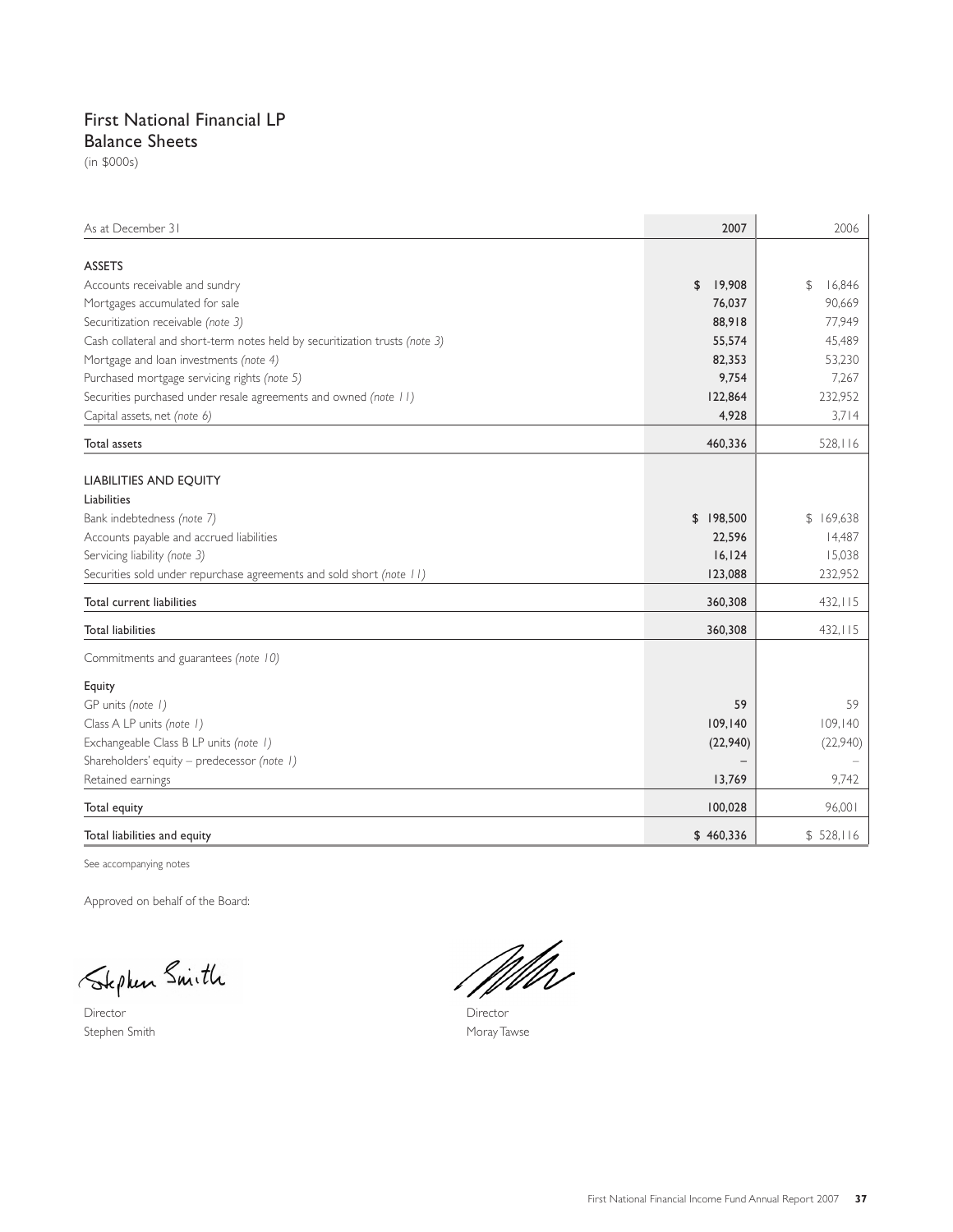# First National Financial LP Statements of Income and Retained Earnings

(in \$000s, except earnings per unit)

|                                                                                      | Year ended<br>December 31<br>2007 | Nine-month<br>period ended<br>December 31<br>2006 | Twelve-month<br>period ended<br>December 31<br>2006<br>[unaudited] |
|--------------------------------------------------------------------------------------|-----------------------------------|---------------------------------------------------|--------------------------------------------------------------------|
|                                                                                      |                                   |                                                   |                                                                    |
| <b>REVENUE</b>                                                                       |                                   |                                                   |                                                                    |
| Placement fees                                                                       | \$129,926                         | 73,069<br>\$                                      | 90,830<br>$\mathfrak{D}$                                           |
| Gains on securitization (note 3)                                                     | 53,517                            | 37,804                                            | 42,398                                                             |
| Mortgage investment income                                                           | 21,331                            | 11,444                                            | 15,490                                                             |
| Mortgage servicing income                                                            | 51,252                            | 29,154                                            | 37,253                                                             |
| Residual securitization income (note 3)                                              | 7,276                             | 4,956                                             | 7,959                                                              |
| Realized and unrealized losses on financial instruments (note 5)                     | (24, 331)                         |                                                   |                                                                    |
|                                                                                      | 238,971                           | 156,427                                           | 193,930                                                            |
|                                                                                      |                                   |                                                   |                                                                    |
| <b>EXPENSES</b>                                                                      |                                   |                                                   |                                                                    |
| Brokerage fees                                                                       | \$102,886                         | 67,891<br>\$                                      | \$<br>77,607                                                       |
| Salaries and benefits                                                                | 34,858                            | 21,317                                            | 28,064                                                             |
| Interest                                                                             | 13,205                            | 7,022                                             | 8,565                                                              |
| Interest on shareholders' loans                                                      |                                   |                                                   | $4$                                                                |
| Management salaries                                                                  | 1,500                             | 917                                               | 1,042                                                              |
| Other operating expenses                                                             | 13,678                            | 8,554                                             | 11,112                                                             |
|                                                                                      | 166, 127                          | 105,701                                           | 126,801                                                            |
| Income before income taxes                                                           | 72,844                            | 50,726                                            | 67,129                                                             |
| Provision for (recovery of) income taxes (note 9)                                    |                                   |                                                   |                                                                    |
| Current                                                                              | $\overline{\phantom{0}}$          | 4,239                                             | 8,710                                                              |
| Future                                                                               |                                   | (927)                                             | 521                                                                |
|                                                                                      |                                   | 3,312                                             | 9,231                                                              |
| Net income for the period                                                            | 72,844<br>\$                      | 47,414<br>$\mathfrak{P}$                          | 57,898<br>\$                                                       |
| Retained earnings, beginning of period                                               | 9,742                             |                                                   |                                                                    |
| Add: Transitional adjustment on adoption of financial instruments standards (note 2) | 2,680                             |                                                   |                                                                    |
| Less: Income earned by predecessor corporation                                       |                                   | (7,266)                                           | (17,750)                                                           |
| Less: Distributions declared                                                         | (71, 497)                         | (30, 406)                                         | (30, 406)                                                          |
| Retained earnings, end of period                                                     | \$<br>13,769                      | \$<br>9,742                                       | $\mathfrak{D}$<br>9,742                                            |
|                                                                                      |                                   |                                                   |                                                                    |
| Earnings per unit (note 15)                                                          |                                   |                                                   |                                                                    |
| <b>Basic</b>                                                                         | \$1.23                            | \$0.80                                            | \$0.98                                                             |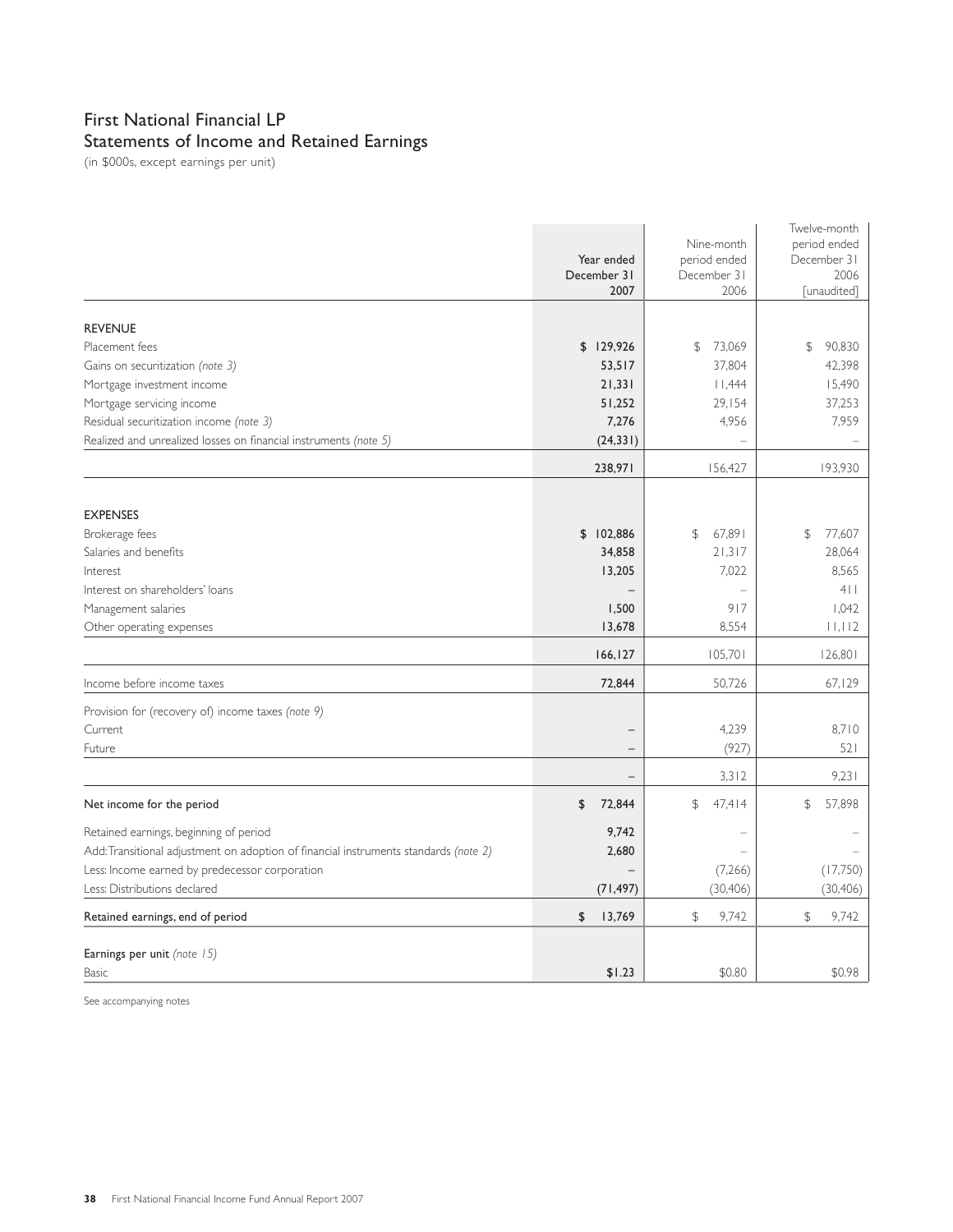# First National Financial LP Statements of Cash Flows

(in \$000s)

|                                                                                 | Year ended<br>December 31<br>2007 | Nine-month<br>period ended<br>December 31<br>2006 | Twelve-month<br>period ended<br>December 31<br>2006<br>[unaudited] |
|---------------------------------------------------------------------------------|-----------------------------------|---------------------------------------------------|--------------------------------------------------------------------|
|                                                                                 |                                   |                                                   |                                                                    |
| <b>OPERATING ACTIVITIES</b>                                                     | 72,844                            | 47,414                                            | 57,898                                                             |
| Net income for the period<br>Add (deduct) items not affecting cash              | \$                                | \$                                                | \$                                                                 |
| Gains on securitization                                                         | (53, 874)                         | (37, 804)                                         | (42, 398)                                                          |
| Amortization of securitization receivable                                       | 38,656                            | 21,839                                            | 29,499                                                             |
| Amortization of purchased mortgage servicing rights                             | 726                               | 502                                               | 722                                                                |
| Amortization of capital assets                                                  | 1,242                             | 803                                               | 1,076                                                              |
| Realized and unrealized losses on financial instruments                         | 24,331                            |                                                   |                                                                    |
| Amortization of servicing liability                                             | (5,962)                           | (4, 135)                                          | (5, 444)                                                           |
| Future income taxes                                                             |                                   | (927)                                             | 521                                                                |
|                                                                                 |                                   |                                                   |                                                                    |
|                                                                                 | 77,963                            | 27.692                                            | 41,874                                                             |
| Net change in non-cash working capital balances related to operations (note 12) | 12,008                            | (63,778)                                          | (53,988)                                                           |
| Cash provided by (used in) operating activities                                 | 89,971                            | (36,086)                                          | (12, 114)                                                          |
|                                                                                 |                                   |                                                   |                                                                    |
| <b>INVESTING ACTIVITIES</b>                                                     |                                   |                                                   |                                                                    |
| Additions to capital assets                                                     | \$<br>(2, 456)                    | (1,036)<br>\$                                     | (1,261)<br>\$                                                      |
| Acquisition of FNFC business                                                    |                                   | (97, 140)                                         | (97, 140)                                                          |
| Investment in cash collateral and short-term notes, net                         | (14,898)                          | (22, 100)                                         | (20,215)                                                           |
| Investment in mortgage and loan investments                                     | (119, 196)                        | (46, 428)                                         | (52, 542)                                                          |
| Mortgage and loan investments                                                   | 90,073                            | 29,969                                            | 38,076                                                             |
| Investment in purchased mortgage servicing rights                               | (3,213)                           | (1, 391)                                          | (2,210)                                                            |
| Cash used in investing activities                                               | (49,690)                          | (138, 126)                                        | (135, 292)                                                         |
| <b>FINANCING ACTIVITIES</b>                                                     |                                   |                                                   |                                                                    |
| Issuance of Class A LP units (note 1)                                           | \$                                | \$109,140                                         | 109, 140<br>\$                                                     |
| Issuance of GP units (note 1)                                                   |                                   | 59                                                | 59                                                                 |
| Distributions paid                                                              | (66, 475)                         | (25, 728)                                         | (25, 728)                                                          |
| Shareholders' loans                                                             |                                   |                                                   | (13,700)                                                           |
| Exercise of over-allotment option                                               |                                   | (12,000)                                          | (12,000)                                                           |
| Distribution related to working capital adjustment                              |                                   | (6, 339)                                          | (6, 339)                                                           |
| Securities purchased under resale agreements and owned                          | 110,088                           | (132, 349)                                        | (29, 207)                                                          |
| Securities sold under repurchase agreements and sold short                      | (112, 756)                        | 132,349                                           | 29,207                                                             |
| Cash provided by (used in) financing activities                                 | (69, 143)                         | 65,132                                            | 51,432                                                             |
|                                                                                 |                                   |                                                   |                                                                    |
| Net increase in bank indebtedness during the period                             | (28, 862)                         | (109,080)                                         | (95, 974)                                                          |
| Bank indebtedness, beginning of period                                          | (169, 638)                        | (60, 558)                                         | (73, 664)                                                          |
| Bank indebtedness, end of period                                                | (198, 500)                        | (169, 638)                                        | (169, 638)                                                         |
| Supplemental cash flow information                                              |                                   |                                                   |                                                                    |
| Income taxes paid                                                               |                                   | 15,794                                            | 16,538                                                             |
| Interest paid                                                                   | 12,989<br>\$                      | 7,022<br>\$                                       | 10,277<br>\$                                                       |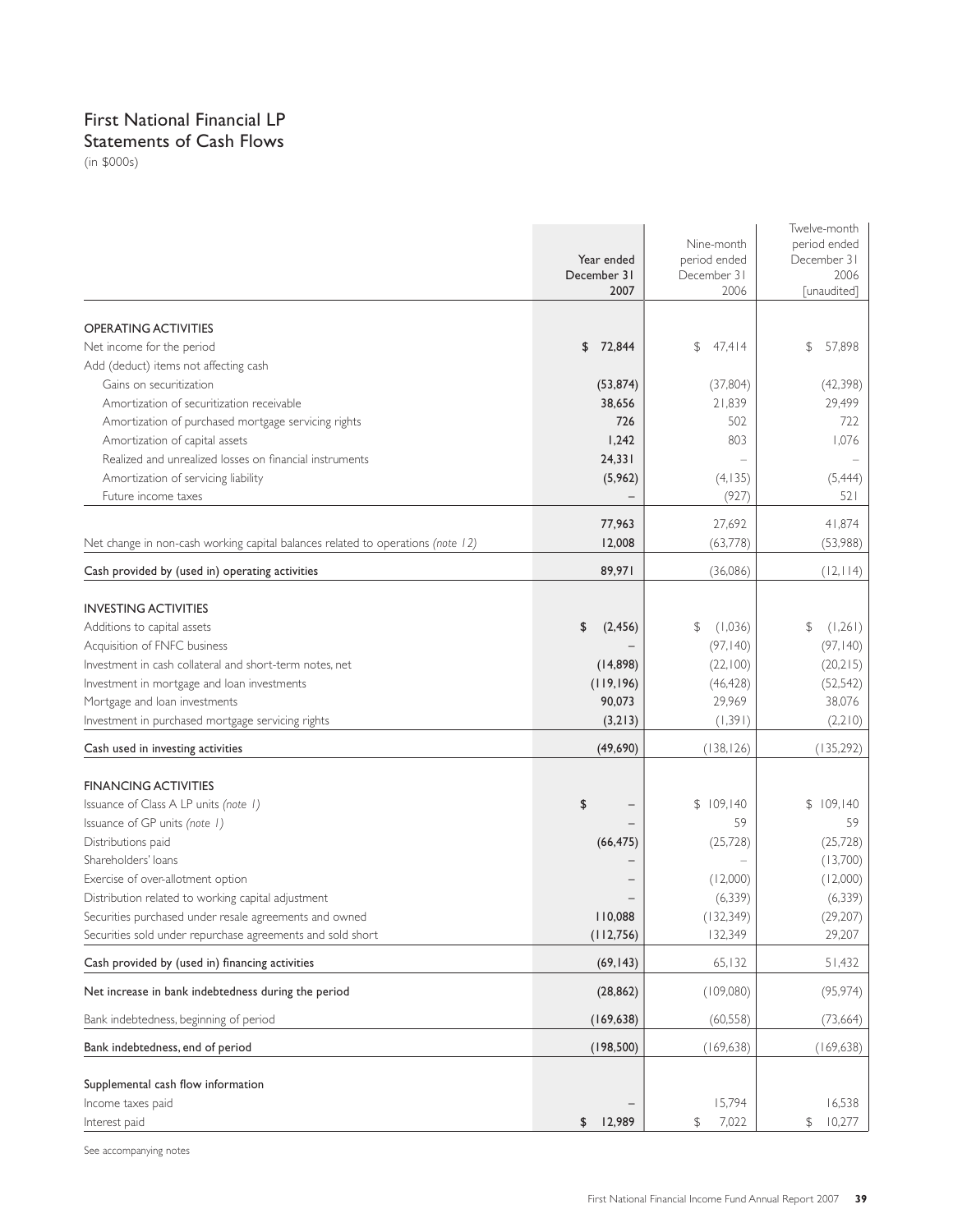# First National Financial LP Statements of Changes in Equity

(in \$000s)

|                                                                                                                                                                                                          |                    | 2007                              |                                                   |  |  |
|----------------------------------------------------------------------------------------------------------------------------------------------------------------------------------------------------------|--------------------|-----------------------------------|---------------------------------------------------|--|--|
|                                                                                                                                                                                                          | Number<br>of Units | Year ended<br>December 31<br>2007 | Nine-month<br>period ended<br>December 31<br>2006 |  |  |
| <b>GP</b> units                                                                                                                                                                                          |                    |                                   |                                                   |  |  |
| Balance, beginning of period                                                                                                                                                                             | 59,092             | \$<br>59                          | \$                                                |  |  |
| Issued upon formation (note 1)                                                                                                                                                                           |                    |                                   | 59                                                |  |  |
| Balance, end of period                                                                                                                                                                                   | 59.092             | \$<br>59                          | P.<br>59                                          |  |  |
| Class A LP units                                                                                                                                                                                         |                    |                                   |                                                   |  |  |
| Balance, beginning of year                                                                                                                                                                               | 11,800,000         | \$109,140                         | $\sqrt{2}$                                        |  |  |
| Issued upon acquisition of FNFC business (note 1)                                                                                                                                                        |                    |                                   | 97,140                                            |  |  |
| Issued upon exercise of over-allotment option (note 1)                                                                                                                                                   |                    |                                   | 12.000                                            |  |  |
| Balance, end of period                                                                                                                                                                                   | 11,800,000         | \$109,140                         | \$109,140                                         |  |  |
| Exchangeable Class B LP units<br>Balance, beginning of period<br>Transfer of excess of purchase price over net book value to exchangeable<br>Class B LP units upon acquisition of FNFC business (note 1) | 48,486,316         | \$<br>(22,940)                    | \$<br>(10,940)                                    |  |  |
| Repurchased upon exercise of over-allotment option                                                                                                                                                       | (1, 200, 000)      |                                   | (12,000)                                          |  |  |
| Balance, end of period                                                                                                                                                                                   | 47,286,316         | \$ (22,940)                       | $\mathbb{S}$<br>(22,940)                          |  |  |
| Shareholders' equity - predecessor                                                                                                                                                                       |                    |                                   |                                                   |  |  |
| Balance, beginning of period                                                                                                                                                                             | $\overline{2}$     | \$                                | 68,318<br>P.                                      |  |  |
| Net income for the year                                                                                                                                                                                  |                    |                                   | 7,266                                             |  |  |
| Distribution related to working capital adjustment                                                                                                                                                       |                    |                                   | (6, 339)                                          |  |  |
| Paid to FNFC on acquisition of FNFC business                                                                                                                                                             |                    |                                   | (97, 140)                                         |  |  |
| Future income tax liabilities applicable to predecessor not assumed by the                                                                                                                               |                    |                                   |                                                   |  |  |
| partnership on acquisition (note 1)                                                                                                                                                                      |                    |                                   | 16,955                                            |  |  |
| Transfer of excess of purchase price over net book value to exchangeable                                                                                                                                 |                    |                                   |                                                   |  |  |
| Class B LP units upon acquisition of FNFC business (note 1)                                                                                                                                              | (2)                |                                   | 10,940                                            |  |  |
| Balance, end of period                                                                                                                                                                                   |                    | \$                                | \$                                                |  |  |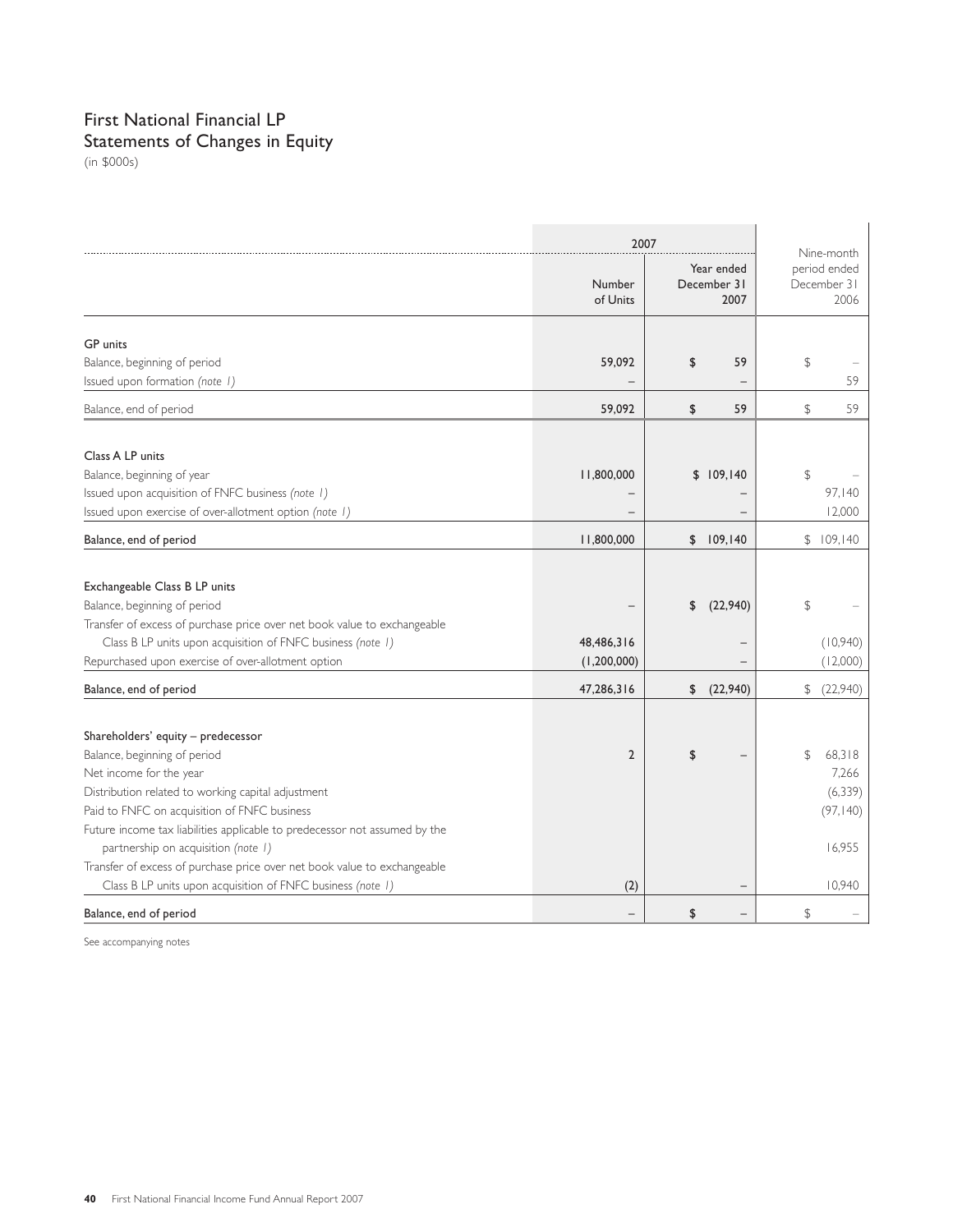## First National Financial LP Notes to Financial Statements

December 31, 2007 (in \$000s, except per unit amounts or unless otherwise noted)

#### NOTE<sub>1</sub>

## General Organization and Business of First National Financial LP

First National Financial LP [the "Company" or "FNFLP"], a limited partnership established under the laws of Ontario, is a Canadian-based originator, underwriter and servicer of predominantly prime singlefamily residential and multi-unit residential and commercial mortgages.

As a Canada Mortgage and Housing Corporation approved lender, the Company is active in the single-family residential and commercial mortgage markets. As at December 31, 2007, the Company had mortgages under administration of \$33,114,415 [2006 – \$24,359,481] and cash held in trust of \$324,915 [2006 – \$287,382]. Mortgages under administration are serviced for financial institutions such as insurance companies, pension funds, mutual funds, trust companies, credit unions and special purpose entities [including trusts], also referred to as securitization vehicles. As at December 31, 2007, the Company administered 109,909 mortgages [2006 – 83,098] for 109 institutional investors [2006 – 106] with an average remaining term to maturity of 57 months [2006 – 60 months].

First National Financial Income Fund [the "Fund"] owns an indirect interest in FNFLP of 19.97% and First National Financial Corporation ["FNFC" or the "predecessor"] indirectly holds the controlling interest of 80.03%. The Fund is an unincorporated, open-ended trust established under the laws of the Province of Ontario on April 19, 2006, pursuant to a Declaration of Trust. The Fund was established to acquire and hold, through a newly constituted wholly-owned trust, First National Financial Operating Trust [the "Trust"], investments in the outstanding limited partnership units of FNFLP. Pursuant to an underwriting agreement dated June 6, 2006 and an initial public offering dated June 15, 2006 and the exercise of an over-allotment option by the underwriters on July 11, 2006, in aggregate the Fund sold 11,800,000 units of the Fund ["Fund Units", "Units" or "Unit"] at a price of \$10.00 per unit for proceeds totalling \$118,000. The proceeds of the offering, net of underwriters fees of \$6,360 and other offering costs of \$2,500, were used to partially fund the indirect acquisition [through the Trust] of FNFLP by the Fund through the issuance of Class A LP units by FNFLP.

Pursuant to the Limited Partnership Agreement between FNFLP, the Trust and FNFC dated June 15, 2006, First National Financial GP Corporation, as general partner, has full power and exclusive authority to employ all persons necessary for the conduct of the partnership, to enter into an agreement and to incur any obligation related to the affairs of the partnership and is entitled to full reimbursement of all costs and expenses incurred on behalf of the partnership. As general and administrative costs incurred by First National Financial GP Corporation are on behalf of the partnership, these costs have been reflected in the financial statements of FNFLP.

## Note 2 Significant Accounting Policies

## **Use of estimates**

The preparation of financial statements in conformity with Canadian generally accepted accounting principles requires management to make estimates and assumptions that affect the reported amounts of assets and liabilities, including contingencies, at the date of the financial statements and the reported amounts of revenue and expenses during the reporting period. Actual results may differ from those estimates. Major areas requiring use of estimates by management are the securitization receivable and the fair values of financial assets and liabilities.

## **Change in fiscal year end**

Pursuant to the acquisition, the initial public offering of the predecessor's activities for the Company's fiscal year end was changed from March 31 to December 31. Consequently, to provide readers additional information, comparative figures are disclosed for the nine-month period ended December 31, 2006 [audited] and the twelve-month period ended December 31, 2006 [unaudited].

#### **Changes in accounting policies**

On January 1, 2007, the Company adopted three new accounting standards issued by The Canadian Institute of Chartered Accountants ["CICA"] – Section 1530 "Comprehensive Income", Section 3855 "Financial Instruments – Recognition and Measurement" and Section 3865 "Hedges". The adoption of these new accounting standards resulted in changes in the accounting for financial instruments and hedges as well as the recognition of certain transitional adjustments that have been recorded in opening retained earnings as required by the standards. The comparative financial statements have not been restated.

Section 3855 establishes standards for initially recognizing and subsequently measuring financial assets, financial liabilities and non-financial derivatives. It requires that financial assets and financial liabilities [including derivatives] and non-financial derivatives be recognized on the balance sheet when the Company becomes a party to the contractual provisions of the financial instrument or non-financial derivative contract. All financial instruments are required to be measured at fair value on initial recognition except for certain related party transactions. Measurement in subsequent periods depends on whether the financial instrument has been classified as held-for-trading, either because they are acquired for resale over a short period of time or designated at management's option as held-for-trading, available-for-sale, held-tomaturity, loans and receivables, or other liabilities.

Section 3855 permits an entity to designate any financial instrument as held-for-trading on initial recognition or adoption of this standard, even if that instrument would not otherwise satisfy the definition of held-for-trading set out in Section 3855. This is referred to as the fair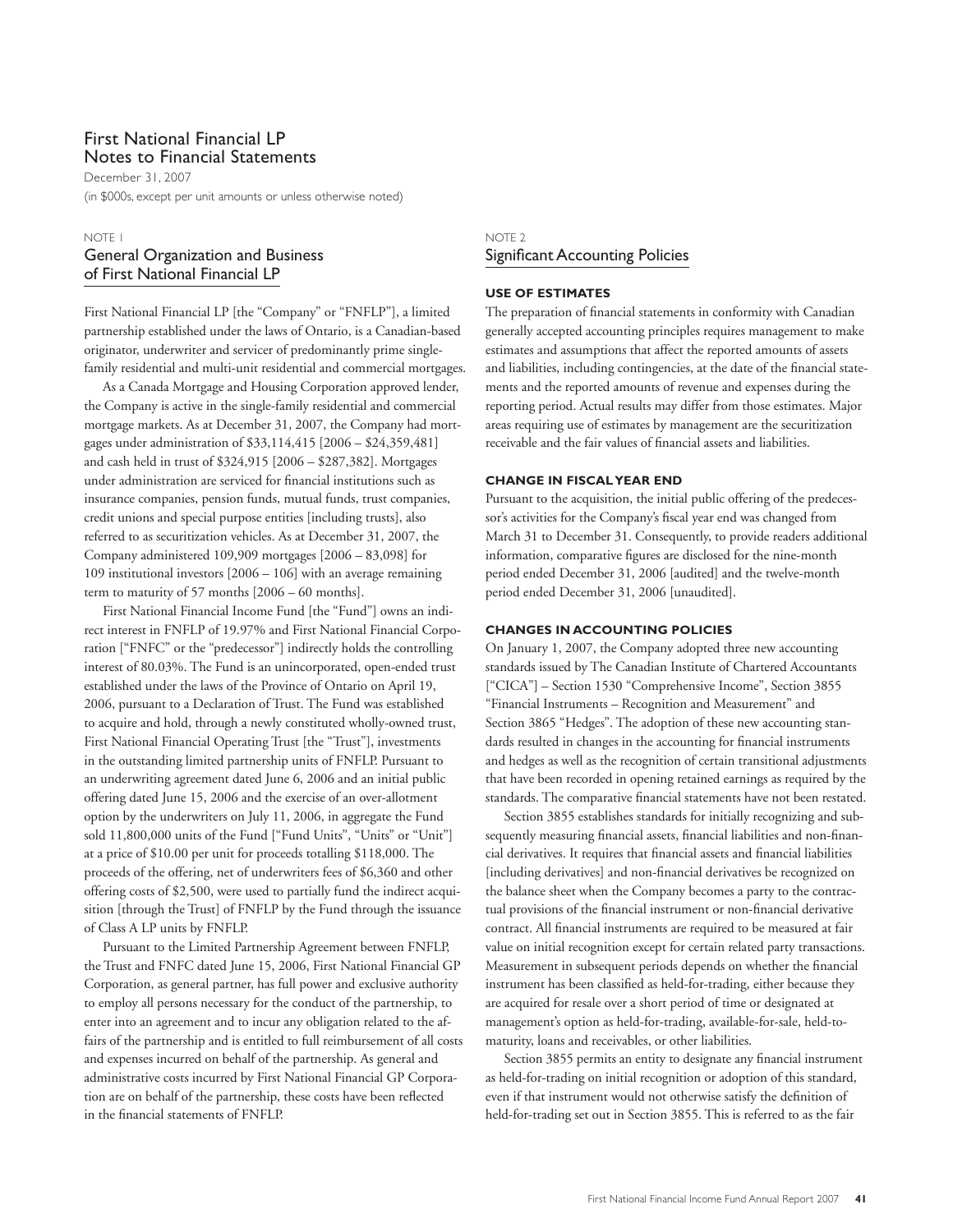value option ["FVO"]. Financial instruments that are designated as held-for-trading must have reliable fair values since they are required to be presented at fair value. The Company has elected to apply the fair value option for certain financial assets and financial liabilities that do not otherwise meet the definition of held-for-trading set out in Section 3855.

The Company's financial assets on transition designated as heldfor-trading under the fair value option include [i] cash collateral and short-term notes held by securitization trusts, [ii] securitization receivable, [iii] mortgages accumulated for sale, and [iv] securities owned and sold short.

Given the nature of the Company's recognized financial assets and liabilities, the Company believes that presentation of these instruments on a fair value basis provides for a more consistent view of the Company's financial position and results of operations at any point in time.

Financial assets classified as held-for-trading are measured at fair value with changes in their fair values recognized in income. Changes in fair value and realized gains or losses on financial instruments are recognized in realized and unrealized gains or losses on financial instruments in the Company's statements of income and retained

earnings. Fees earned by the Company including placement fees and servicing fees are recognized in income on an accrual basis.

Previously, the Company accounted for cash collateral and shortterm notes held by securitization trusts, securitization receivable, mortgages accumulated for sale, mortgage and loan investments, and securities owned and sold short at amortized cost. Mortgage commitments and derivative instruments were previously not required to be recorded on the Company's balance sheets.

Section 3855 requires the recognition of derivatives on the balance sheets at fair value. Previously, the Company complied with the hedge accounting requirements of CICA Accounting Guideline 13 and maintained effective hedging relationships. Accordingly, unrealized gains and losses in effective hedging relationships were deferred in accounts receivable and sundry on the balance sheets until the ultimate securitization or sale of the hedged asset.

Under the transitional provisions of Section 3855, the Company has recorded an adjustment to increase opening retained earnings by \$2,680. The following table presents the transitional adjustments to financial instrument opening balances for the period commencing January 1, 2007, which are required to adopt the new standard:

|                                                                    | As at January 1, 2007                           |             |            |  |  |
|--------------------------------------------------------------------|-------------------------------------------------|-------------|------------|--|--|
|                                                                    | Transitional<br>Carrying<br>value<br>adjustment |             | Fair value |  |  |
|                                                                    |                                                 |             |            |  |  |
| Assets                                                             |                                                 |             |            |  |  |
| Securitization receivable                                          | \$77,949                                        | 4,372<br>\$ | 82,321     |  |  |
| Mortgages accumulated for sale                                     | 90,669                                          | 1,210       | 91,879     |  |  |
| Accounts receivable and sundry (1)                                 | 16,846                                          | (895)       | 15,951     |  |  |
| Cash collateral and short-term notes held by securitization trusts | 45,489                                          | (1,802)     | 43,687     |  |  |
| Liabilities                                                        |                                                 |             |            |  |  |
| Mortgage commitments                                               |                                                 | 205         | 205        |  |  |

*(1) Realized gains or losses on hedge activities were previously recorded as part of accounts* 

*receivable and sundry under hedge accounting until mortgages were sold or securitized. On transition, these amounts were charged to retained earnings due to the Company's decision to cease hedge accounting.*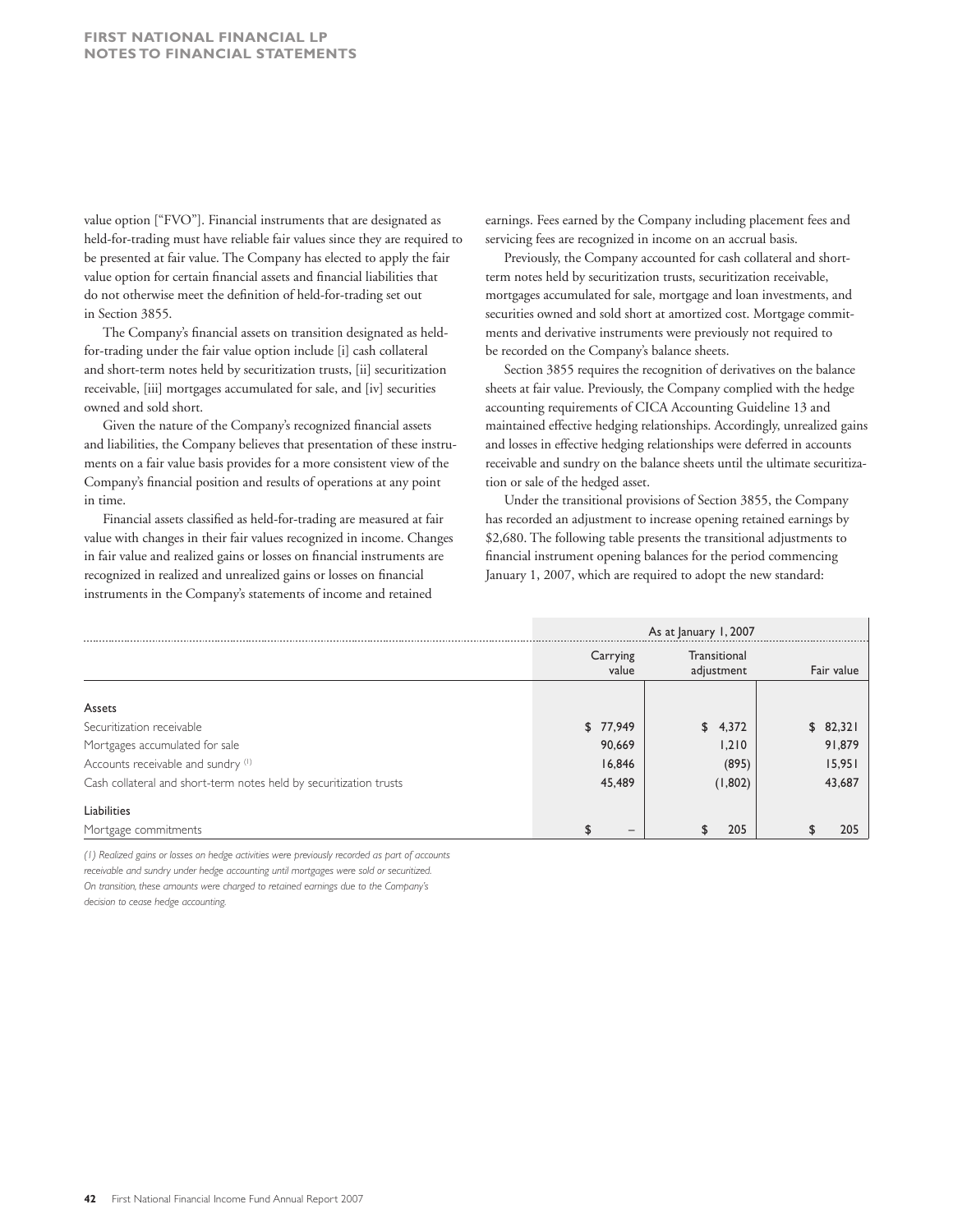The Company does not have any other comprehensive income components and, as such, comprehensive income is equal to net income. Accordingly, adopting Section 1530 has had no effect on the Company's financial statements. Similarly, as the Company has chosen not to designate any of its derivative instruments as hedges, adopting Section 3865 has had no immediate effect on the Company's financial statements.

For those financial assets and financial liabilities that have been designated as held-for-trading, the Company is not required to identify any embedded derivatives that might exist within these instruments. The Company conducted a search for embedded derivatives in all other contractual arrangements and did not identify any embedded features which required separate presentation from the related host contract.

#### **Revenue recognition**

The Company earns revenue from placement, securitization and servicing activities related to its mortgage business. The majority of originated mortgages are funded either by placement of mortgages with institutional investors or the sale of mortgages to securitization conduits. The Company retains servicing rights on substantially all of the mortgages it originates, providing the Company with servicing fees.

Placement fees are earned by the Company for its origination and underwriting activities on a completed transaction basis when the mortgage is funded. Amounts collected or collectible in excess of the mortgage principal are recognized as placement fees.

Securitization revenue consists of gains on securitization and residual securitization income. The Company complies with CICA Accounting Guideline 12, "Transfers of Receivables". Accordingly, gains on securitization are recognized in income at such time as the Company transfers mortgages to securitization vehicles and surrenders control whereby the transferred assets have been isolated presumptively beyond the reach of the Company and its creditors, even in bankruptcy or other receivership. When the Company securitizes mortgages, it generally retains a residual interest, presented in the balance sheets as securitization receivable, and the rights and obligations associated with servicing the mortgages. The measurement of gains or losses recognized on the sale of mortgages depends in part on the previous carrying amount of the transferred mortgages, as allocated between the assets sold and the interests that are retained by the Company as the seller, based on the relative fair value of the assets and the retained interest at the date of transfer. To obtain fair values, quoted market prices are used where available. Since quoted prices are generally not available for retained interests, the Company estimates fair value based on the net present value of future expected cash flows, calculated using management's best estimates of key assumptions related to expected credit loss experience, prepayment rates and discount rates commensurate with the risks involved.

Residual securitization income represents the difference between the actual cash flows received on securitized mortgages and the assumed cash flows, recognized in income as received. Further, subsequent to

securitization, the fair value of retained interests is measured quarterly and compared to the securitization receivable at the balance sheet dates. Should the securitization receivable exceed the fair value of the retained interests determined by reference to underlying remaining expected cash flows, an impairment charge is included in residual securitization income to reduce the carrying value of the securitization receivable.

The Company services substantially all of the mortgages it originates, whether the mortgage is placed with institutional investors or transferred to a securitization vehicle. In addition, mortgages are serviced on behalf of third-party institutional investors and securitization structures. Servicing revenue is recognized in income on an accrual basis and is collected on a monthly basis from institutional investors. For securitized mortgages, the Company retains the rights and obligations to service mortgages and records a liability for future servicing and a reduction of gains on securitization at the time of transfer. Servicing income related to securitized mortgages is accreted to income over the life of the servicing obligation and included in residual securitization income. Interest income earned by the Company related to servicing activities is classified as mortgage servicing income.

In addition to the foregoing sources of revenue, the Company earns interest income which is recorded on an accrual basis from its interest bearing assets including securitization receivable, mortgage and loan investments and mortgages accumulated for sale. Prior to placement or transfer, funded mortgages are presented in the balance sheets as mortgages accumulated for sale which are typically held for a period of less than 180 days and are carried at cost.

## **Brokerage fees**

Brokerage fees incurred to originate mortgages are deferred and amortized to income over the term of the underlying mortgage. Upon placement or securitization of the related mortgages, brokerage fees are recorded as an expense.

## **Cash collateral and short-term notes**

Commencing January 1, 2007, cash collateral and short-term notes held by securitization trusts are classified as held-for-trading under FVO and recorded at fair value. Previously, these assets were recorded at amortized cost.

#### **Mortgage and loan investments**

Both prior and subsequent to January 1, 2007, mortgage and loan investments are carried at outstanding principal balances adjusted for unamortized premiums or discounts and are net of specific provisions for credit losses, if any.

Mortgage and loan investments are recognized as being impaired when the Company is no longer reasonably assured of the timely collection of the full amount of principal and interest. An allowance for loan losses is established only for mortgages and loans that are known to be uncollectible.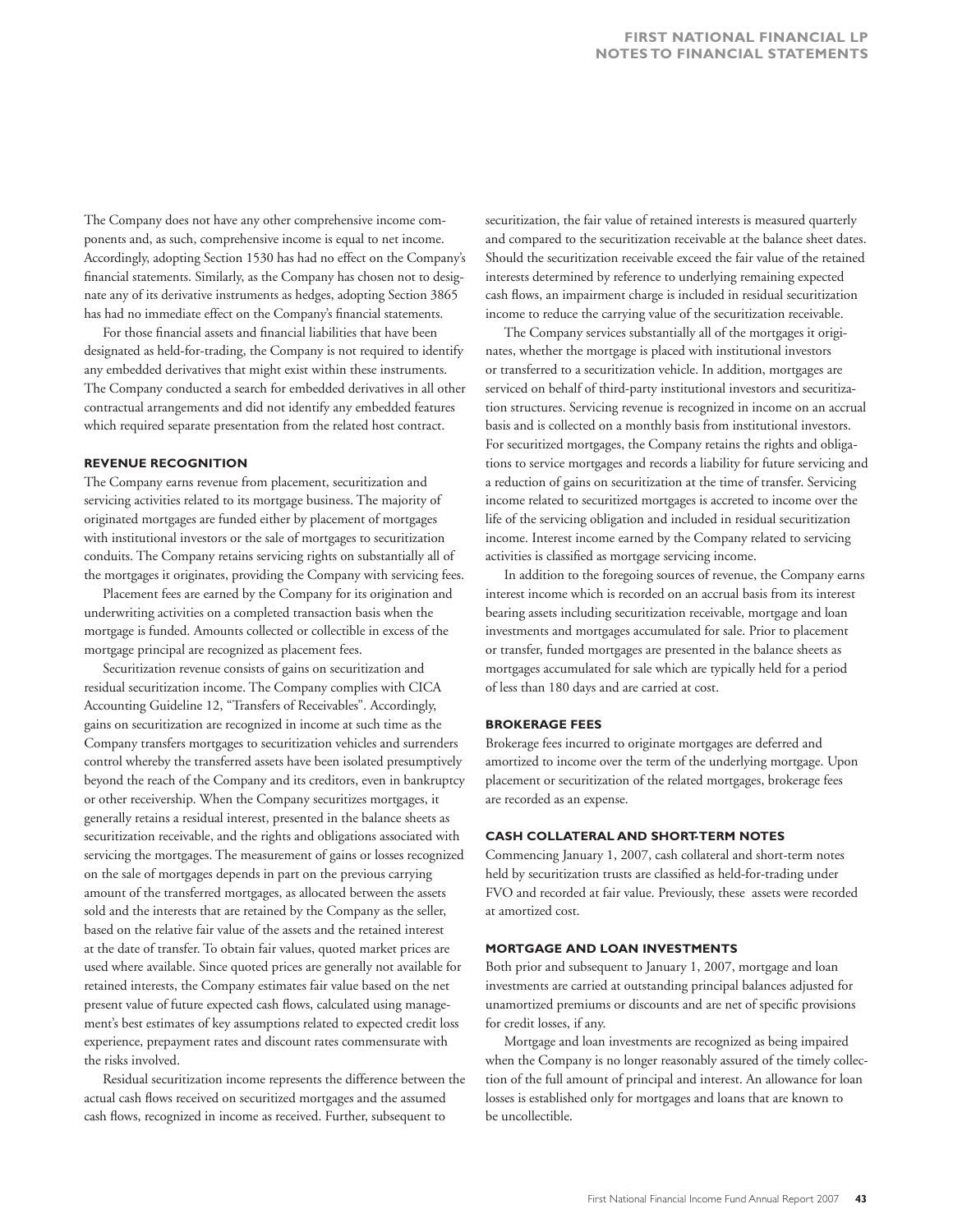### **Mortgages accumulated for sale**

Mortgages accumulated for sale are mortgages funded on behalf of the Company's investors. These mortgages are held for terms usually not exceeding 90 days. Commencing January 1, 2007, these mortgages are classified as held-for-trading under FVO and recorded at fair value. Previously, these mortgages were recorded at amortized cost.

#### **Purchased mortgage servicing rights**

The Company purchases the rights to service mortgages from third parties. Both prior and subsequent to January 1, 2007, purchased mortgage servicing rights are initially recorded at cost and charged to income over the life of the underlying mortgage servicing obligation. The fair value of such rights is determined on a periodic basis to assess the continued recoverability of the unamortized cost in relation to estimated future cash flows associated with the underlying serviced assets. Any loss arising from an excess of the unamortized cost over the fair value is immediately recorded as a charge to income.

## **Bonds sold short and bonds purchased under resale agreements**

Bonds sold short consist of the short sale of a bond. Bonds purchased under resale agreements consist of the purchase of a bond with the commitment by the Company to resell the bond to the original seller at a specified price. The Company uses combinations of bonds sold short and bonds purchased under resale agreements to economically hedge its mortgage commitments and the portion of mortgages accumulated for sale it intends to securitize.

Commencing January 1, 2007, bonds sold short are classified as held-for-trading and recorded at fair value. Previously, bonds sold short were carried at the proceeds from sale amount plus accrued interest less accrued coupon. The accrued coupon on bonds sold short is recorded as interest expense. Bonds purchased under resale agreements are carried at cost plus accrued interest, which approximates market value. The difference between the cost of the purchase and the predetermined proceeds to be received on a resale agreement is recorded over the term of the hedged mortgages as an offset to interest expense. Transactions are recorded on a settlement date basis.

## **Bonds owned and bonds sold under repurchase agreements**

The Company purchases bonds and enters into bond repurchase agreements to close out economic hedging positions when mortgages are sold to special purpose entities or securitization vehicles.

These transactions are accounted for in a similar manner as the transactions described above for bonds sold short and bonds purchased under resale agreements.

### **Income taxes**

These financial statements are those of the partnership and do not reflect the assets, liabilities, revenues and expenses of its partners. FNFLP is a partnership carrying on business in Canada, and consequently, is not directly subject to federal or provincial income taxes. The income or loss for income tax purposes of the partnership is required to be allocated to FNFLP's partners. Accordingly, the tax provision (recovery) recorded in the comparative periods represents income taxes accrued on earnings while FNFC operated the Company's business from April 1, 2006 to June 14, 2006.

#### **Cash and cash equivalents**

Cash and cash equivalents consist of cash balances with banks and bank indebtedness.

#### **Derivative instruments**

Both prior and subsequent to January 1, 2007, derivative instruments are marked-to-market and recorded at fair value with the changes in fair value recognized into income as they occurred.

## **Capital assets**

Capital assets are recorded at cost, less accumulated amortization, at the following annual rates and bases:

| Computer equipment     | 30% declining balance                         |
|------------------------|-----------------------------------------------|
| Office equipment       | 20% declining balance                         |
| Leasehold improvements | straight-line over the term of the lease      |
| Computer software      | 30% declining balance except for computer     |
|                        | license, which is straight-line over 10 years |

#### **Variable interest entities**

The Company applies the guidance in CICA Accounting Guideline 15 ["AcG-15"], "Consolidation of Variable Interest Entities" when preparing its financial statements. AcG-15 provides a framework for identifying a variable interest entity ["VIE"] and requires a primary beneficiary to consolidate a VIE. A primary beneficiary is the enterprise that absorbs the majority of the VIE's expected losses or receives a majority of the VIE's residual returns, or both. The Company has interests in VIEs that are not consolidated because the Company is not considered the primary beneficiary.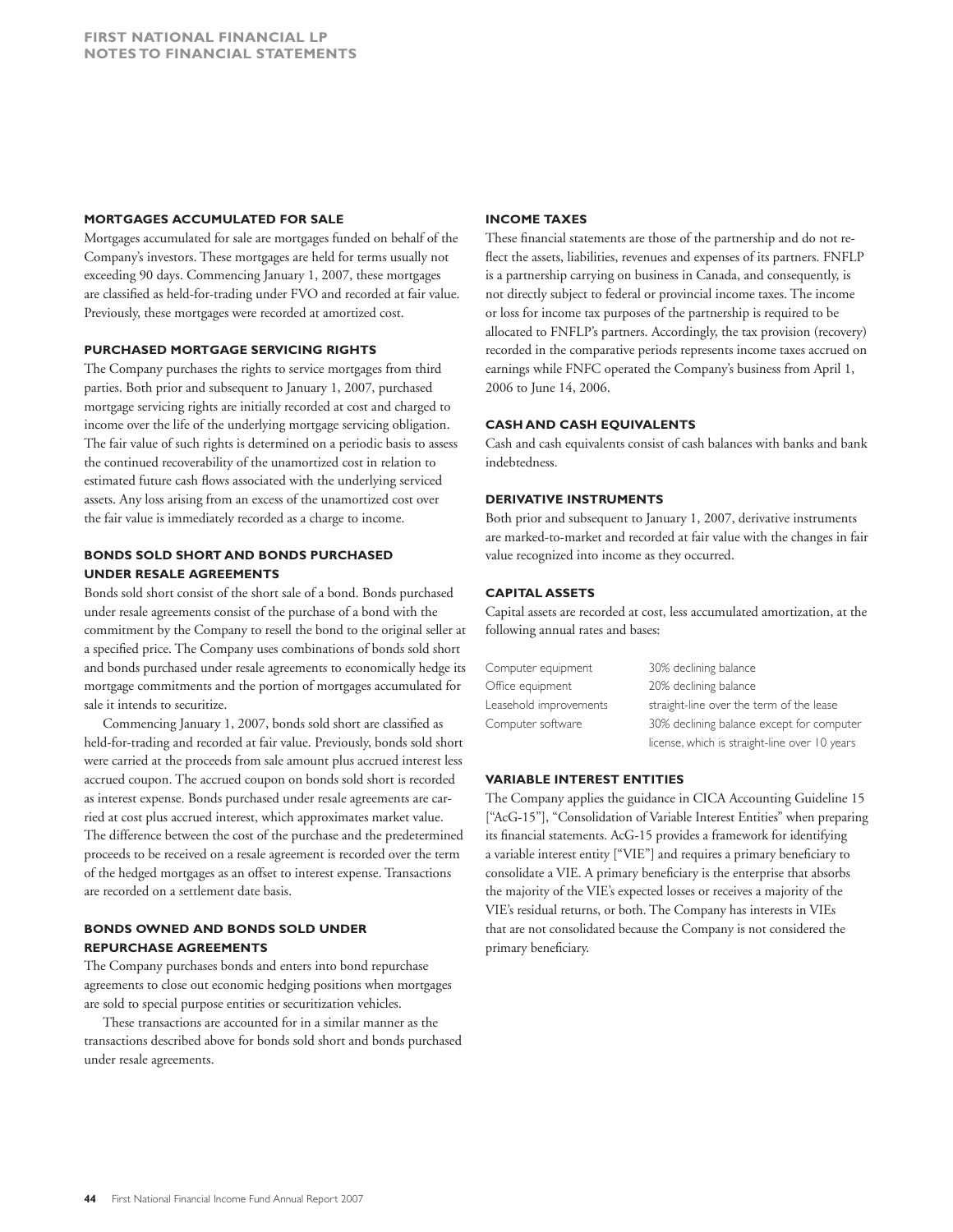## Note 3 Securitization

The Company securitizes residential and commercial mortgage loans. In all of those securitizations, the Company retains servicing responsibilities and subordinate interests. In approximately 59% [2006 – 26%] of current-period securitizations, the Company securitized fixed-term mortgage loans through the NHA-MBS program and with institutional investors and received a fixed servicing fee for its servicing responsibilities. The remaining 41% [2006 – 74%] of those securitizations consisted of sales of fixed and floating rate mortgages to special purpose entities. In these cases, the Company does not receive an explicit servicing fee; instead, the Company receives subordinated interests consisting of rights to future cash flows arising after the investors in the special purpose entities have received the return for which they contracted, and provides credit enhancement to the special purpose entity in the form of cash collateral accounts and short-term notes. The investors and the special purpose entities have no recourse to the Company's other assets for failure of debtors to pay when due. The Company's retained interests are subject to credit, prepayment and interest rate risks on the transferred receivables.

During the year ended December 31, 2007, the Company securitized \$1,859,808 [nine-month period ended December 31, 2006 – \$2,152,161] of mortgage loans to special purpose entities, recognizing gains on securitization of \$44,416 [nine-month period ended December 31, 2006 – \$37,379]. The Company also recognized gains on securitization of \$9,101 [nine-month period ended December 31, 2006 – \$425], in addition to placement fees, from the placement with institutional investors of \$2,680,717 in mortgage loans during the year [nine-month period ended December 31, 2006 – \$762,534].

The liability for implicit servicing on securitization was \$16,124 as at December 31, 2007 [2006 – \$15,038]. In the absence of quoted market rates for servicing securitized assets, management has estimated, based on industry expertise, that the fair market value of this liability approximates its carrying value. Amortization of the servicing liability during the year ended December 31, 2007 amounted to \$5,962 [nine-month period ended December 31, 2006 – \$4,135] and is included in residual securitization income.

As part of its securitization activities, the Company provides cash collateral and invests in short-term notes for credit enhancement purposes as required by the rating agency. Credit exposure to securitized mortgages is limited to the securitization receivable, cash collateral and amounts invested in the notes. The securitization receivable is paid to the Company by the special purpose entity over the term of the mortgages, as monthly net spread income. The full amount of the cash collateral and the notes held by the securitization trusts, and accrued interest thereon, is also recorded as a receivable and the Company anticipates full recovery of these amounts. As at December 31, 2007, the cash collateral was \$42,202 [2006 – \$37,726] and the short-term notes were \$13,372 [2006 – \$7,763].

The key weighted average assumptions used in determining the securitization gains were as follows:

|                 | 2007  | 2006  |
|-----------------|-------|-------|
| Prepayment rate | 12.9% | 12.1% |
| Discount rate   | 6.4%  | 6.8%  |

There was no credit loss assumption used for insured mortgages as no loss is expected. For uninsured mortgages, the expected weighted average credit loss assumption used was 0.33% [2006 – 0.33%].

Cash flows received from securitization vehicles for the year ended December 31, 2007 and the nine-month period ended December 31, 2006 are as follows:

|                                       | 2007        | 2006        |
|---------------------------------------|-------------|-------------|
| Proceeds from new securitizations     | \$5,445,614 | \$2.887.222 |
| Receipts on securitization receivable | 45,023      | 24.591      |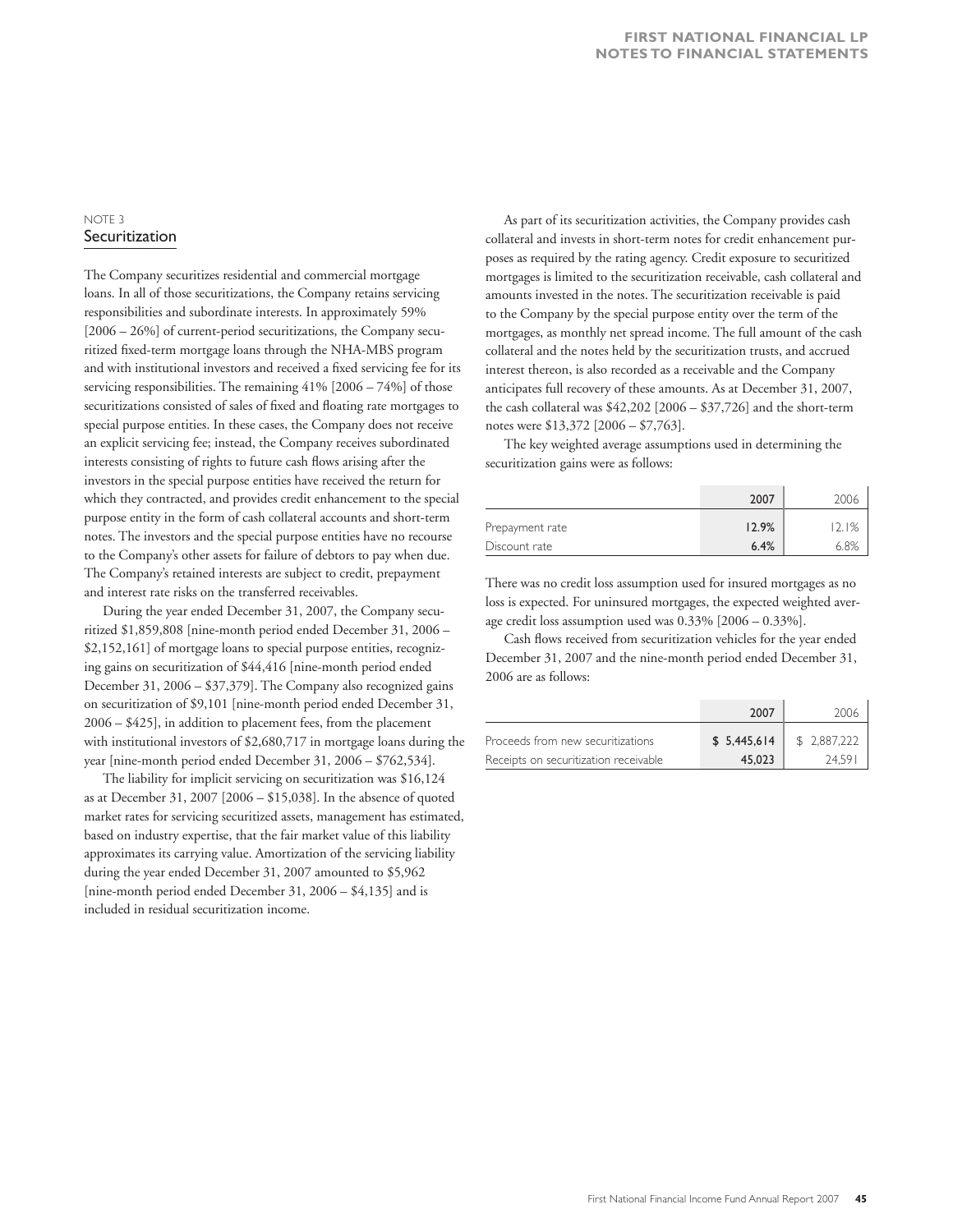The Company uses various assumptions to value the securitization receivable [excluding cash collateral and short-term notes held by the securitization trusts], which are set out below in the table, including the rate of unscheduled prepayments. Accordingly, the securitization receivable is subject to measurement uncertainty. The effect of variations between actual experience and assumptions will be recorded in future statements of income and retained earnings. Key economic weighted average assumptions and the sensitivity of the current carrying value of residual cash flows to immediate 10% and 20% adverse changes in those assumptions are as follows:

|                                            | Commercial<br>mortgage loans |            |    |                | Residential<br>mortgage loans |            |    |            |  |
|--------------------------------------------|------------------------------|------------|----|----------------|-------------------------------|------------|----|------------|--|
| 2007                                       |                              | Fixed rate |    | Adjustable     |                               | Fixed rate |    | Adjustable |  |
| Fair value of retained interests (FVO)     | \$                           | 21,382     | \$ | 1,238          | \$                            | 38,014     | \$ | 28,284     |  |
| Average life (in months) (1)               |                              | 56         |    | Ш              |                               | 44         |    | 48         |  |
| Prepayment speed assumption (annual rate)  |                              | 0.38%      |    | 29.8%          |                               | 16.7%      |    | 16.5%      |  |
| Impact on fair value of 10% adverse change | \$                           | 15         | \$ | 54             | \$                            | 1,014      | \$ | 728        |  |
| Impact on fair value of 20% adverse change | \$                           | 30         | \$ | 104            | \$                            | 1,987      | \$ | 1,428      |  |
| Residual cash flows discount rate (annual) |                              | 6.4%       |    | 6.6%           |                               | 6.3%       |    | 6.4%       |  |
| Impact on fair value of 10% adverse change | \$                           | 282        | \$ | 7              | \$                            | 359        | \$ | 264        |  |
| Impact on fair value of 20% adverse change | \$                           | 556        | \$ | 4              | \$                            | 713        | \$ | 524        |  |
| Expected credit losses                     |                              | 0.07%      |    | 0.09%          |                               | 0.20%      |    | 0.05%      |  |
| Impact on fair value of 10% adverse change | \$                           | 4          |    | $\overline{0}$ | \$                            | 658        | \$ | 84         |  |
| Impact on fair value of 20% adverse change | \$                           | 281        | \$ | 20             | \$                            | 1,316      | \$ | 168        |  |

|                                            | Commercial<br>mortgage loans |    |            |     | Residential<br>mortgage loans |    |            |  |
|--------------------------------------------|------------------------------|----|------------|-----|-------------------------------|----|------------|--|
| 2006                                       | Fixed rate                   |    | Adjustable |     | Fixed rate                    |    | Adjustable |  |
| Fair value of retained interests (FVO)     | \$<br>18,628                 |    | 2,550      | \$. | 23.110                        | \$ | 33,661     |  |
| Average life (in months) (1)               | 38                           |    | 14         |     | 35                            |    | 34         |  |
| Prepayment speed assumption (annual rate)  | 0.9%                         |    | 31.7%      |     | 12.6%                         |    | 6.5%       |  |
| Impact on fair value of 10% adverse change | 4                            |    | 82         |     | 644                           |    | 896        |  |
| Impact on fair value of 20% adverse change | 27                           | \$ | 161        |     | ,266                          |    | .759       |  |
| Residual cash flows discount rate (annual) | 6.0%                         |    | 8.0%       |     | 7.0%                          |    | 7.0%       |  |
| Impact on fair value of 10% adverse change | 282                          |    | 19         |     | 275                           |    | 360        |  |
| Impact on fair value of 20% adverse change | 556                          |    | 37         |     | 545                           |    | 713        |  |
| Expected credit losses                     | 0.07%                        |    | 0.07%      |     | 0.24%                         |    | 0.05%      |  |
| Impact on fair value of 10% adverse change | 107                          |    | 13         |     | 366                           |    |            |  |
| Impact on fair value of 20% adverse change | 214                          |    | 26         |     | 732                           |    |            |  |

*(1) The weighted average life of prepayable assets in periods [for example, months or years] can be calculated by multiplying the principal collections expected in each future period by the number of periods until that future period, summing those products, and dividing the sum by the initial principal balance.*

These sensitivities are hypothetical and should be used with caution. As the figures indicate, changes in carrying value based on a 10% or 20% variation in assumptions generally cannot be extrapolated because the relationship of the change in assumption to the change in fair value may not be linear. Also, in the table above, the effect of a variation

in a particular assumption on the fair value of the retained interest is calculated without changing any other assumption; in reality, changes in one factor may result in changes in another [for example, increases in market interest rates may result in lower prepayments and increased credit losses], which might magnify or counteract the sensitivities.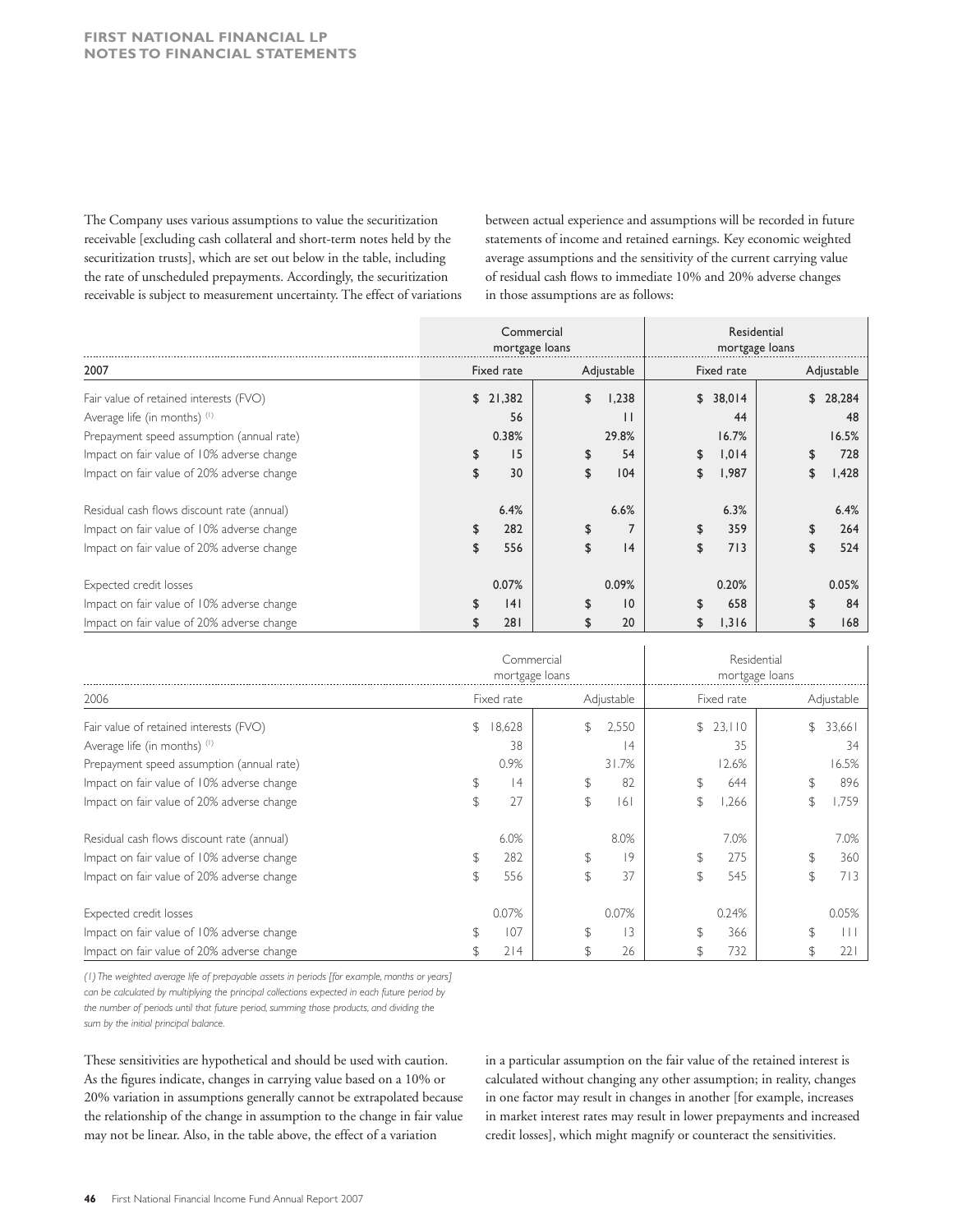The Company estimates that the expected cash flows of the securitization receivable will be as follows:

2008 \$ 31,166 2009 24,404 2010 16,385 2011 10,135

2012 and thereafter 6,828

#### Mortgages under administration are serviced as follows:

|                         | 2007         | 2006         |
|-------------------------|--------------|--------------|
| Institutional investors | \$21,744,749 | \$15.116.636 |
| Securitization vehicles | 6,007,966    | 5.309.532    |
| CMBS conduits           | 5,361,700    | 3.933.313    |
|                         | \$33.114.415 | \$24.359.48  |

The Company's exposure to credit losses is limited to mortgages under administration totalling \$1,372,970 [2006 – \$1,026,876]. The Company incurred actual credit losses, net of recoveries, of \$1,128 during the year ended December 31, 2007 [nine-month period ended December 31, 2006 – \$185].

## NOTE<sub>4</sub> Mortgage and Loan Investments

As at December 31, 2007, mortgage and loan investments consist primarily of commercial first and second mortgages held for various terms up to 19 years that are classified as loans and receivables. Due to the short-term, floating rate and bridging nature of most of

these mortgages, management believes that fair value approximates carrying value.

The contractual repricing in the table below is based on the earlier of contractual repricing or maturity dates.

| 2007        |               |                          |                                      |              |            |            |
|-------------|---------------|--------------------------|--------------------------------------|--------------|------------|------------|
|             | Within I year | Over 1 to 3 years        | Over 3 to 5 years                    | Over 5 years | Book value | Book value |
| Residential | 4.670         | $\overline{\phantom{m}}$ | $\overline{\phantom{0}}$             | 4            | 4,684      | \$3,431    |
| Commercial  | 59.756        | 17,334                   | $\overline{\phantom{m}}$             | 579          | 77,669     | 49.799     |
|             | \$64,426      | \$17,334                 | $\overline{\phantom{0}}$<br><b>D</b> | \$593        | \$82,353   | \$3,230    |

 $38,918$ 

The Company has not experienced any credit losses or impairment on these items in the year ended December 31, 2007 or in the nine-month period ended December 31, 2006.

The maturity profile of mortgage and loan investments is as follows:

| 2008                | \$<br>64,426 |
|---------------------|--------------|
| 2009                | 17,204       |
| 2010                |              |
| 2011                | 130          |
| 2012 and thereafter | 593          |
|                     | 82,353       |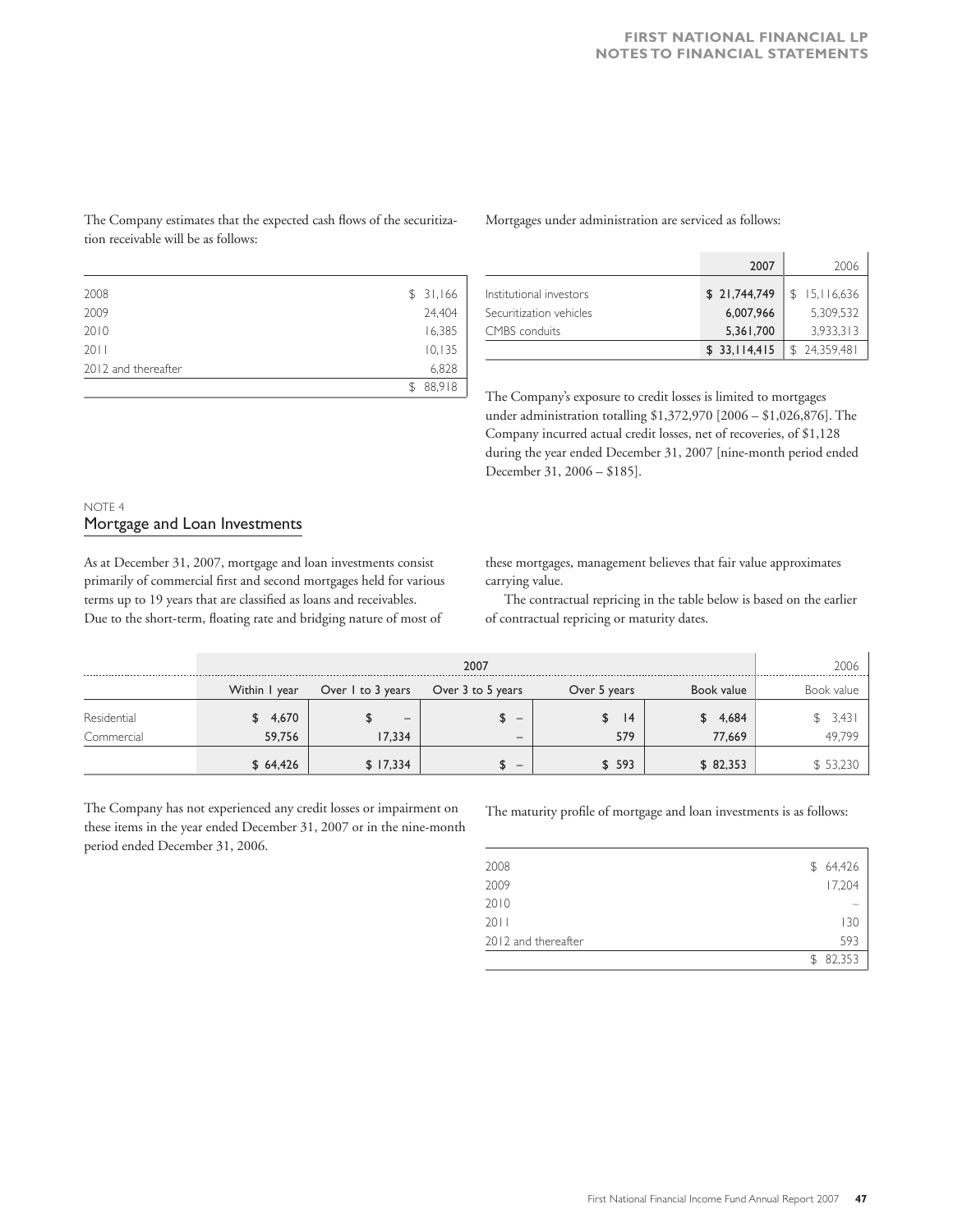## Note 5 Purchased Mortgage Servicing Rights

As at period end, the balance consists of the following components:

|                                                     | 2007     |                             |                          | 2006    |                             |                   |  |
|-----------------------------------------------------|----------|-----------------------------|--------------------------|---------|-----------------------------|-------------------|--|
|                                                     | Cost     | Accumulated<br>amortization | <b>Net</b><br>book value | Cost    | Accumulated<br>amortization | Net<br>book value |  |
| Third-party commercial mortgage<br>servicing rights | 3,614    | \$1,708                     | \$1,906                  | \$3,614 | .445                        | \$2,169           |  |
| CMBS primary and master servicing rights            | 8,705    | 857                         | 7,848                    | 5.492   | 394                         | 5,098             |  |
|                                                     | \$12,319 | \$2,565                     | \$9,754                  | \$9.106 | .839                        |                   |  |

During the year ended December 31, 2007, the Company purchased servicing rights valued at \$3,213 [nine-month period ended December 31, 2006 – \$1,391]. Amortization charged to income for the year ended December 31, 2007 was \$726 [nine-month period ended December 31, 2006 – \$502].

During the year ended December 31, 2007 and the nine-month period ended December 31, 2006, management determined that the estimated fair market value of these assets at any time was not less than the Company's unamortized cost; accordingly, no write-downs were recorded during the periods.

## NOTE 6 Capital Assets

Capital assets consist of the following:

|                        |          | 2007                        |                          |         | 2006                        |                   |
|------------------------|----------|-----------------------------|--------------------------|---------|-----------------------------|-------------------|
|                        | Cost     | Accumulated<br>amortization | <b>Net</b><br>book value | Cost    | Accumulated<br>amortization | Net<br>book value |
| Computer equipment     | 4,032    | \$2,037                     | \$1,995                  | \$2,790 | l.453                       | ,337              |
| Office equipment       | 2,642    | 1.520                       | 1,122                    | 2,392   | ,272                        | .120              |
| Leasehold improvements | 2,012    | 916                         | 1,096                    | 1.293   | 721                         | 572               |
| Computer software      | 1,443    | 728                         | 715                      | I.I98   | 513                         | 685               |
|                        | \$10,129 | \$5,201                     | \$4,928                  | \$7,673 | \$3,959                     |                   |

## NOTE<sub>7</sub> Bank Indebtedness

Bank indebtedness includes a one-year revolving line of credit of \$300,000 [2006 – \$200,000] maturing in June 2008, of which \$182,200 [2006 – \$163,900] was drawn at December 31, 2007 and against which the following have been pledged as collateral:

- [a] a general security agreement over all assets, other than real property, of the Company; and
- [b] a general assignment of all mortgages owned by the Company.

The revolving line of credit bears a variable rate of interest based on prime or bankers' acceptance rates.

## NOTE 8 Swap Contracts

Swaps are over-the-counter contracts in which two counterparties exchange a series of cash flows based on agreed upon rates to a notional amount. The Company uses interest rate swaps to manage interest rate exposure relating to variability of interest earned on Commercial Mortgage Backed Securities ["CMBS"] payments held in trust as the master servicer. The swap agreements that the Company has entered into are interest rate swaps where two counterparties exchange a series of payments based on different interest rates applied to a notional amount in a single currency.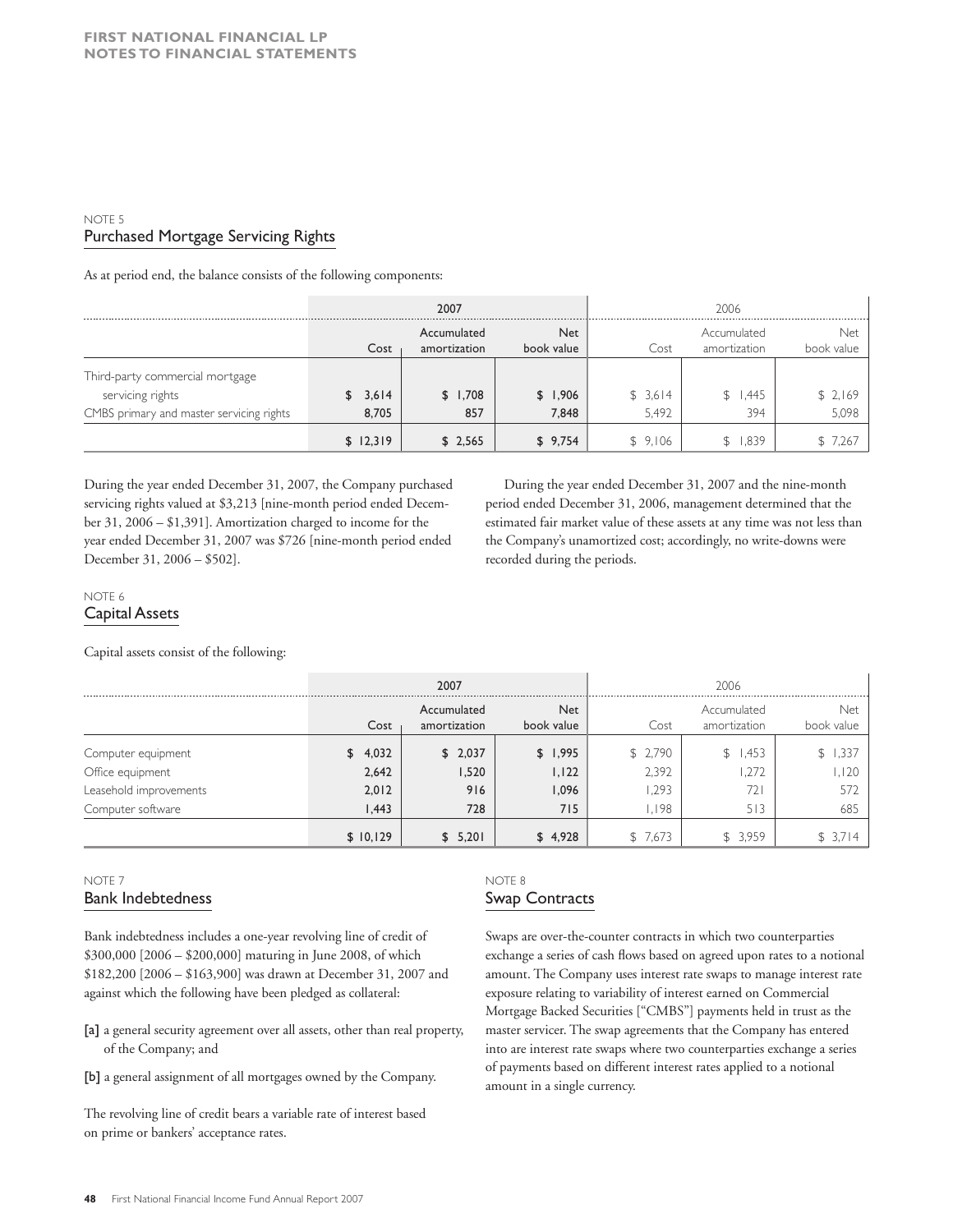| 2007                         | 3 to 5 years           | $> 5$ years | Total<br>notional amount | Fair value |
|------------------------------|------------------------|-------------|--------------------------|------------|
| Interest rate swap contracts | \$                     | \$6,965     | \$6,965                  | 126<br>\$  |
|                              |                        |             |                          |            |
| 2006                         | 3 to 5 years           | $> 5$ years | Total<br>notional amount | Fair value |
| Interest rate swap contracts | \$<br>$\hspace{0.1mm}$ | \$5,665     | \$5,665                  | 81<br>\$   |

The following table presents the notional amounts and fair value of swap contracts as at December 31, 2007 and 2006 by remaining term to maturity:

#### NOTE<sub>9</sub> Income Taxes

Reconciliation of income taxes, for the period during which FNFLP was a taxable entity, consists of the following:

|                                    | Year ended<br>December 31 | 2007 | Nine-month<br>period ended<br>December 31<br>2006 |        |  |
|------------------------------------|---------------------------|------|---------------------------------------------------|--------|--|
| Income before income taxes         |                           |      |                                                   |        |  |
| [while a taxable entity]           | \$                        |      |                                                   | 10,578 |  |
| Statutory income tax rate          |                           |      |                                                   | 35.64% |  |
| Income taxes at statutory rate     | ፍ                         |      | \$                                                | 3.770  |  |
| Increase (decrease) resulting from |                           |      |                                                   |        |  |
| Effect of future tax rate changes  | \$                        |      | \$                                                |        |  |
| Other non-deductible amounts       |                           |      |                                                   |        |  |
| for tax purposes                   |                           |      |                                                   | 19     |  |
|                                    |                           |      |                                                   | 3.312  |  |

## Note 10 Commitments and Guarantees

As at December 31, 2007, the Company has the following operating lease commitments for its office premises:

| 2008                | S   | 3,075  |
|---------------------|-----|--------|
| 2009                |     | 3,019  |
| 2010                |     | 3,037  |
| 2011                |     | 1,896  |
| 2012 and thereafter |     | 1,203  |
|                     | \$. | 12,230 |

Outstanding commitments for future advances on mortgages with terms of one to 10 years amounted to \$1,801,339 as at December 31, 2007 [2006 – \$1,346,659]. The commitments generally remain open for a period of up to 90 days. These commitments have credit and

interest rate risk profiles similar to those mortgages which are currently under administration. Certain of these commitments will expire before being drawn down. Therefore, these amounts do not represent the Company's future cash requirements.

In the normal course of business, the Company enters into a variety of guarantees. Guarantees include contracts where the Company may be required to make payments to a party, based on changes in the value of an asset or liability that the party holds. In addition, contracts under which the Company may be required to make payments if a third party fails to perform under the terms of the contract [such as mortgage servicing contracts] are considered guarantees. The Company has determined that the estimated potential loss from these guarantees is insignificant.

## Note 11

## Securities Owned and Sold Short under Resale and Repurchase Agreements

The Company's outstanding securities transactions under resale and repurchase agreements have a remaining term to maturity of less than one month.

## NOTE<sub>12</sub> Statements of Cash Flows

The net change in non-cash working capital balances related to operations consists of the following:

|                                          |                            | Nine-month    |
|------------------------------------------|----------------------------|---------------|
|                                          | period ended<br>Year ended |               |
|                                          | December 31<br>December 31 |               |
|                                          | 2007                       | 2006          |
| Accounts receivable and sundry           | \$ (3,957)                 | (6,531)<br>\$ |
| Mortgages accumulated for sale, net      | 12,820                     | (45,981)      |
| Accounts payable and accrued liabilities | 3,145                      | 1.216         |
| Income taxes payable                     |                            | (12, 482)     |
|                                          | 12.008                     | (63,778)      |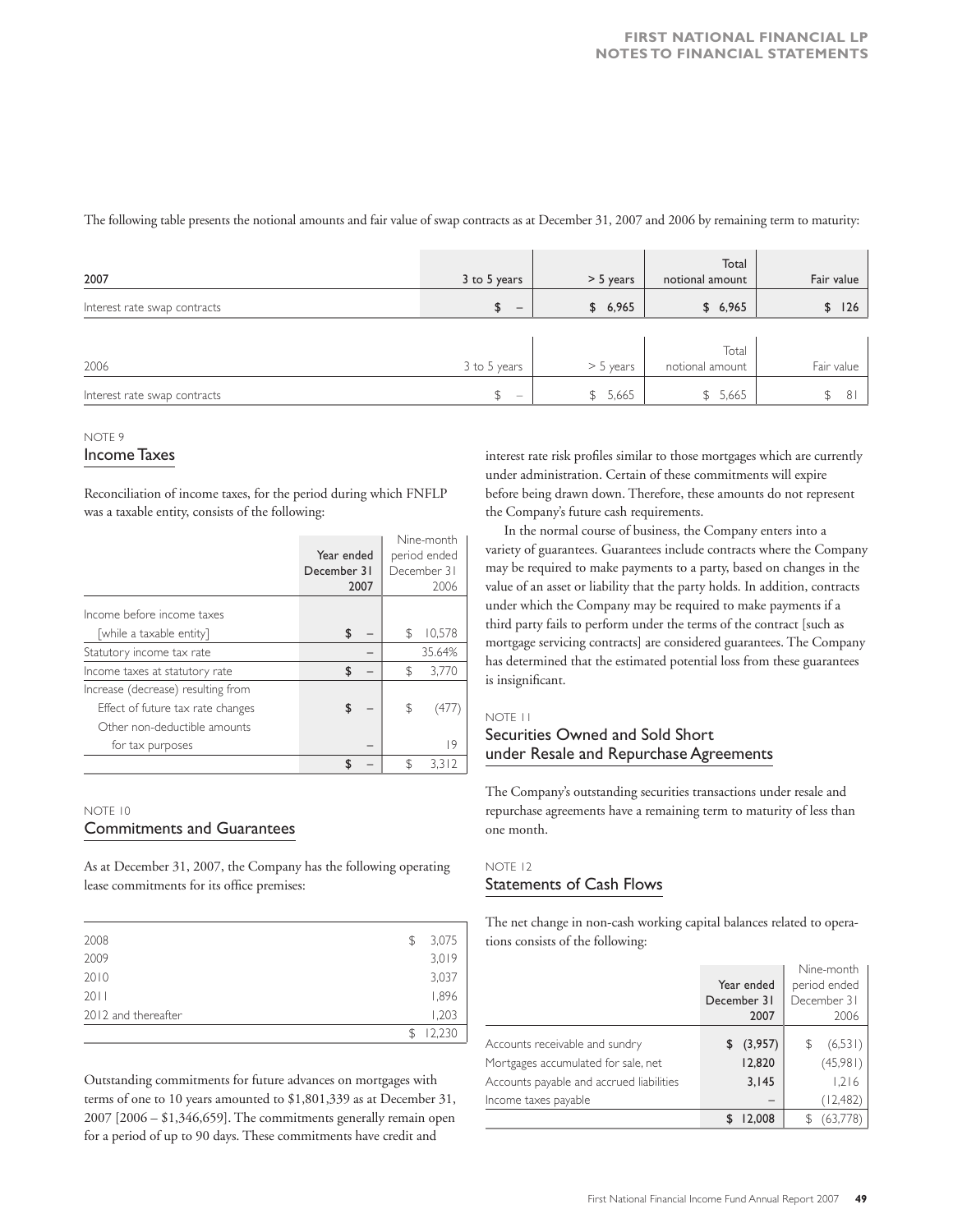## Note 13 Financial Instruments

## **Risk management**

The Company's risk management objective is to maintain interest rate spreads from the point that a mortgage commitment is issued to the sale of the mortgage to the related securitization structure. The Company uses bond forwards [consisting of bonds sold short and bonds purchased under resale agreements] to manage interest rate exposure between the time a mortgage rate is committed to borrowers and the time the mortgage is sold to the securitization trust and the underlying cost of funding is fixed. As interest rates change, the value of these interest rate financial instruments varies inversely with the value of the mortgage contract. As interest rates increase, a gain will be recorded on the economic hedge which will be offset by the loss on the sale of the mortgage to the securitization trust as the mortgage rate committed to the borrower is fixed at the point of commitment. For residential mortgages, only a portion of the commitments issued by the Company eventually fund. The Company must assign a probability of funding to each mortgage in the pipeline and estimate how that probability changes as mortgages move through the various stages of the pipeline. The amount that is actually economically hedged is the expected value of the mortgage funding within the future commitment period.

The maximum credit exposure of the financial assets are their carrying values as reflected on the balance sheets. The Company does not have significant concentration of credit within any particular geographic region or group of customers. The Company's accounts receivable, accounts payable and accrued liabilities, purchased mortgage servicing rights and servicing liability are not exposed to interest rate risk. The Company's floating rate interest bearing assets and liabilities such as mortgage and loan investments and bank indebtedness are subject to interest rate cash flow risk.

The Company's credit risk relates to the potential for financial loss resulting from the failure of a borrower to fully honour its financial or contractual obligations, such as the failure to repay principal and/or interest on the mortgage. The Company's approach to managing credit risk is based on the consistent application of a detailed set of credit policies and prudent arrears management. The Company's exposure is also mitigated by the short period over which a mortgage is held by the Company prior to securitization.

#### **Fair value measurement**

The fair value of a financial instrument is the amount at which the instrument could be exchanged between arm's-length parties, in circumstances other than a forced or liquidation sale. The Company uses valuation techniques to estimate fair values, including reference to third-party valuation service providers using proprietary pricing models and internal valuation models such as discounted cash flow analysis. The valuation methods for each financial asset and financial liability are described below.

In estimating the fair value of financial assets and financial liabilities using valuation techniques or pricing models, certain assumptions are used including those that are not fully supported by observable market prices or rates. The amount of the change in fair value recognized by the Company in net income for the year ended December 31, 2007 that was estimated using a valuation technique based on assumptions that are not fully supported by observable market prices or rates was approximately \$21,529. Although the Company's management believes that the estimated fair values are appropriate at the balance sheet dates, those fair values may differ if other reasonably possible alternative assumptions are used.

## **Valuation methods and assumptions**

The valuation methods and key assumptions used in determining fair values for the financial assets and financial liabilities are as follows:

## [a] Cash collateral and short-term notes held by securitization trusts

The fair value is determined by discounting the expected cash flows related to these assets at estimated market interest rates. These rates are determined based on the amount of variability, mitigated by the assumptions inherent in the calculation of the securitization receivable.

#### [b] Securitization receivable

The fair value of securitization receivable is determined by internal valuation models consistent with industry practice using market data inputs, where possible. The fair value is determined by discounting the expected future cash flows related to the mortgages securitized at market interest rates. The expected future cash flows are estimated based on certain assumptions which are not supported by observable market data. Refer to Note 3 "Securitization" above for the key assumptions used and sensitivity analysis.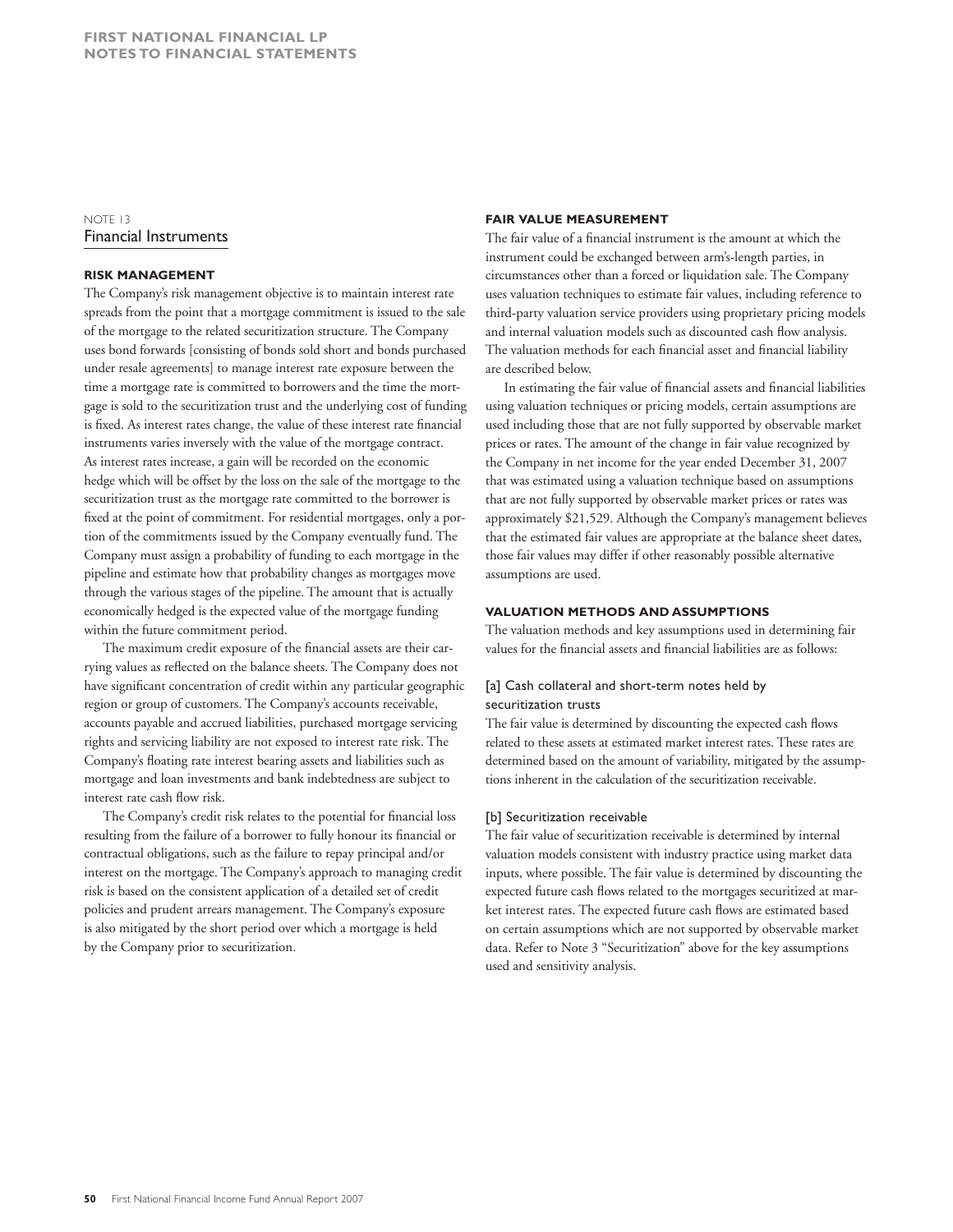## [c] Mortgages accumulated for sale

The fair value of these mortgages is determined by discounting projected cash flows using market industry pricing practices for discount rates at which similar loans made to borrowers with similar credit profiles and maturities would be discounted and, therefore, reflects changes in interest rates which have occurred since the mortgages were originated. Impaired mortgages are recorded at net realizable value.

#### [d] Mortgage commitments

The fair value reflects changes in interest rates which have occurred since the mortgage commitments were issued and is determined using standard industry pricing practices.

## [e] Bonds sold short or purchased

The fair value of bonds sold short or purchased used by the Company to hedge its interest rate exposure is determined by independent third-party valuation providers using proprietary pricing models, incorporating prevailing market rates and prices on underlying instruments with similar maturities and characteristics.

## [f] Other financial assets and liabilities

The fair value of mortgage and loan investments and bank indebtedness corresponds to the respective outstanding amounts due to their short-term maturity profiles.

## [g] Impact of changes in fair values

The following table presents changes in the fair values of the Company's financial assets and financial liabilities for the year ended December 31, 2007, all of which have been designated as held-for-trading under the FVO except for the interest rate swaps which are required to be classified as held-for-trading:

|                                             | December 31<br>2007 |
|---------------------------------------------|---------------------|
| Securitization receivable                   | \$ (15,669)         |
| Mortgages accumulated for sale              | (2,972)             |
| Securities sold under repurchase agreements |                     |
| and sold short.                             | (2,892)             |
| Cash collateral and short-term notes held   |                     |
| by securitization trusts                    | (3,011)             |
| Interest rate swaps                         |                     |
| Mortgage commitments                        | 213                 |
|                                             | (24, 331)<br>S      |

The fair value of financial instruments not listed above approximates their carrying value.

## NOTE 14 Information about Major Customers

Placement fees, mortgage servicing income and gains on securitization revenue from three Canadian financial institutions represent approximately 46% of the Company's total revenue. During the year ended December 31, 2007, the Company placed 55% [nine-month period ended December 31, 2006 – 54%] of all mortgages it originated with the same three institutional investors.

## Note 15 Earnings per Unit

Earnings per unit are calculated as follows:

|                                       |             | Nine-month   |
|---------------------------------------|-------------|--------------|
|                                       | Year ended  | period ended |
|                                       | December 31 | December 31  |
|                                       | 2007        | 2006         |
| Net income available to unitholders   | \$72,844    | \$47,414     |
| Number of unitholders [Class A and B] | 59,086      | 59,086       |
| Basic earnings per unit               | 1.23        | 0.80         |

## NOTE 16 Earnings by Business Segment

The Company operates principally in two segments, Residential and Commercial. These segments are organized by mortgage type and contain revenues and expenses related to origination, underwriting, securitization and servicing activities. Expenses not allocated to segments relate to compensation paid to senior management. Identifiable assets are those used in the operations of the segments.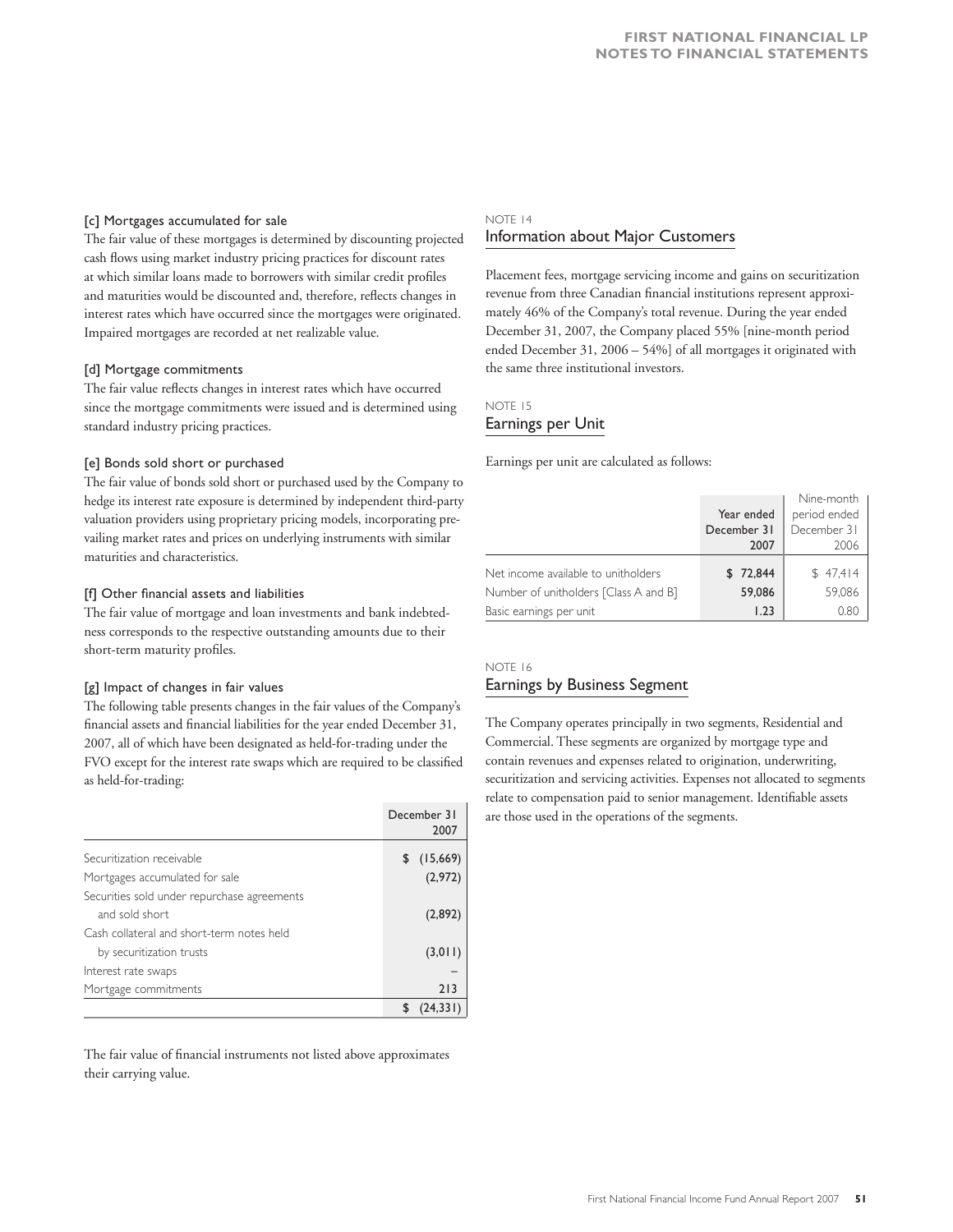|                                         | Year ended December 31, 2007 |            |             |  |
|-----------------------------------------|------------------------------|------------|-------------|--|
|                                         | Residential                  | Commercial | Total       |  |
| <b>REVENUE</b>                          |                              |            |             |  |
| Placement, securitization and servicing | \$185,271                    | \$32,369   | \$217,640   |  |
| Mortgage investment income              | 9,207                        | 12, 124    | 21,331      |  |
|                                         | 194,478                      | 44,493     | 238,971     |  |
| <b>EXPENSES</b>                         |                              |            |             |  |
| Amortization                            | 982                          | 260        | 1,242       |  |
| Interest                                | 8,116                        | 5,089      | 13,205      |  |
| Other operating expenses                | 132,723                      | 17,457     | 150,180     |  |
| Corporate non-allocated expenses        | $\overline{\phantom{m}}$     |            | 1,500       |  |
|                                         | 141,821                      | 22,806     | 166, 127    |  |
| Income before income taxes              | 52,657                       | 21,687     | 72,844      |  |
| Identifiable assets                     | 235,770                      | 224,566    | 460,336     |  |
| Capital expenditures                    | 1,726<br>\$                  | 730<br>\$  | 2,456<br>\$ |  |

|                                         | Residential              | Commercial | Total                     |
|-----------------------------------------|--------------------------|------------|---------------------------|
| <b>REVENUE</b>                          |                          |            |                           |
| Placement, securitization and servicing | \$113,982                | \$31,001   | $\mathfrak{D}$<br>144,983 |
| Mortgage investment income              | 5,058                    | 6,386      | 11,444                    |
|                                         | 119,040                  | 37,387     | 156,427                   |
| <b>EXPENSES</b>                         |                          |            |                           |
| Amortization                            | 619                      | 184        | 803                       |
| Interest                                | 2,948                    | 4,074      | 7,022                     |
| Other operating expenses                | 86,400                   | 10,559     | 96,959                    |
| Corporate non-allocated expenses        | $\overline{\phantom{0}}$ |            | 917                       |
|                                         | 89,967                   | 14,817     | 105,701                   |
| Income before income taxes              | 29,073                   | 22,570     | 50,726                    |
| Identifiable assets                     | 188,001                  | 340, I 15  | 528, 116                  |
| Capital expenditures                    | 898<br>\$                | 138<br>\$  | 1,036<br>\$               |

## NOTE 17 Future Accounting Changes

## Capital disclosures

The CICA issued a new accounting standard, Section 1535, "Capital Disclosures", which requires the disclosure of both qualitative and quantitative information that enables users of financial statements to evaluate the entity's objectives, policies and processes for managing capital. This new standard will be effective for the Company effective January 1, 2008.

## Financial instruments

The CICA issued two new accounting standards, Section 3862, "Financial Instruments – Disclosure" and Section 3863, "Financial

Instruments – Presentation", which will be effective for the Company as of January 1, 2008. The adoption of these standards is not expected to have an impact on the operating results and financial position of the Company since these standards only deal with presentation and disclosures. These standards will apply to interim and annual financial statements.

Nine-month period ended December 31, 2006

## NOTE 18 Comparative Financial Statements

The comparative financial statements have been reclassified from statements previously presented to conform to the presentation of the 2007 financial statements.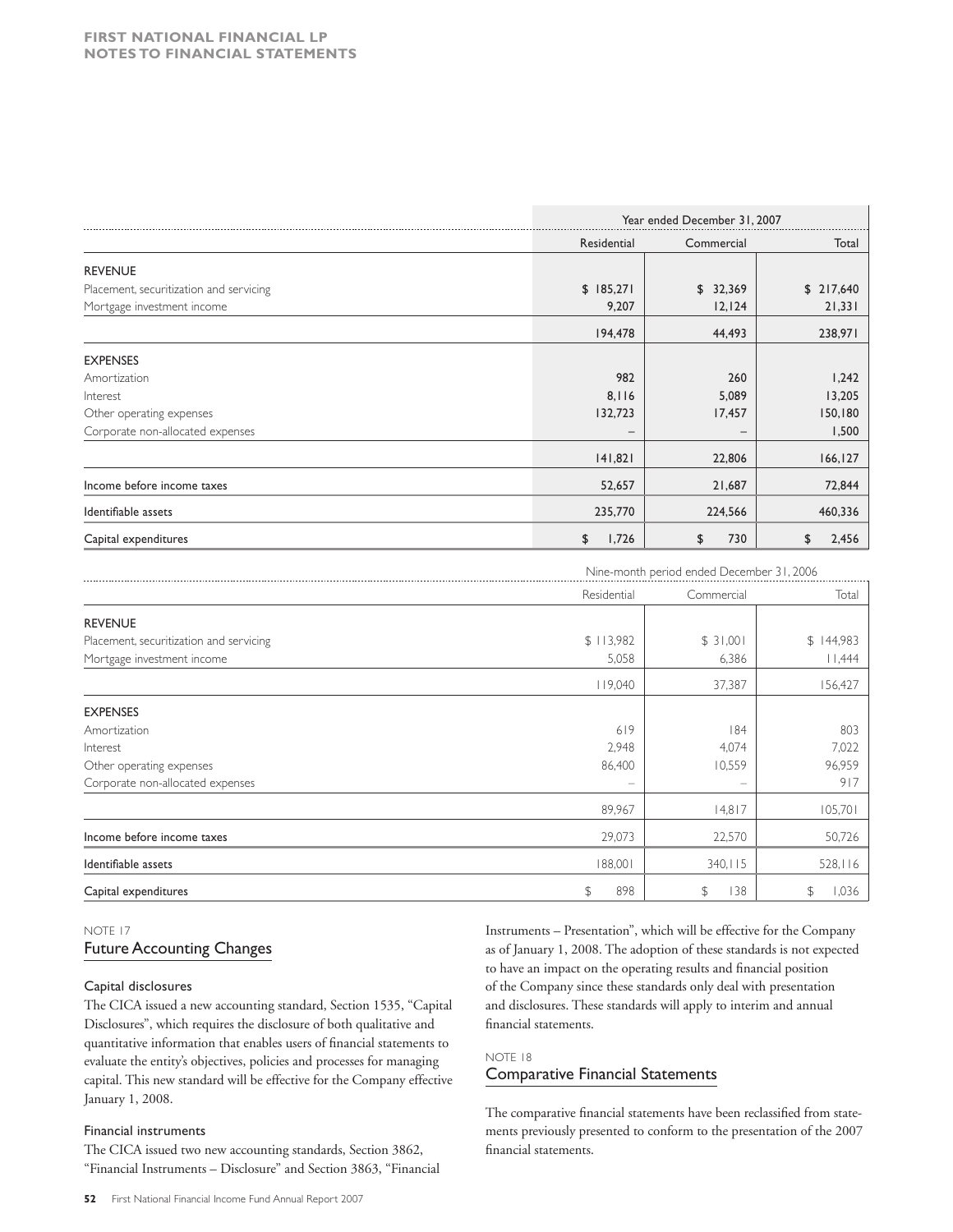# Investor Information

## **corporate address**

First National Financial Income Fund 100 University Avenue North Tower, Suite 700 Toronto, Ontario M5J 1V6 Phone: 416.593.1100 Fax: 416.593.1900

## **Senior Executives of First National Financial LP** Stephen Smith

*Co-Founder, Chairman & President*

Moray Tawse *Co-Founder & Vice President, Mortgage Investments*

Robert Inglis *Vice President, Finance*

Scott McKenzie *Vice President, Residential Mortgages*

Jeremy Wedgbury *Managing Director, Commercial Mortgage Origination*

Stephen Craine *Managing Director, Mortgage Services*

# **Legal Counsel**

Stikeman Elliott LLP Toronto, Ontario

**Auditor** Ernst & Young LLP Toronto, Ontario

## **Investor Relations Contacts**

Robert Inglis *Vice President, Finance* rob.inglis@firstnational.ca

Danna Broadworth *Consultant* BarnesMcInerney Inc. dbroadworth@barnesmcinerney.com

**Investor Relations Website** www.firstnational.ca

## **Registrar and Transfer Agent**

Computershare Investor Services Inc. Phone: 1.800.564.6253

**Exchange Listing and Symbol** TSX: FN.UN

## **Annual Meeting**

May 6, 2008, 10 a.m. ET TSX Broadcast & Conference Centre The Gallery The Exchange Tower 130 King Street West Toronto, Ontario